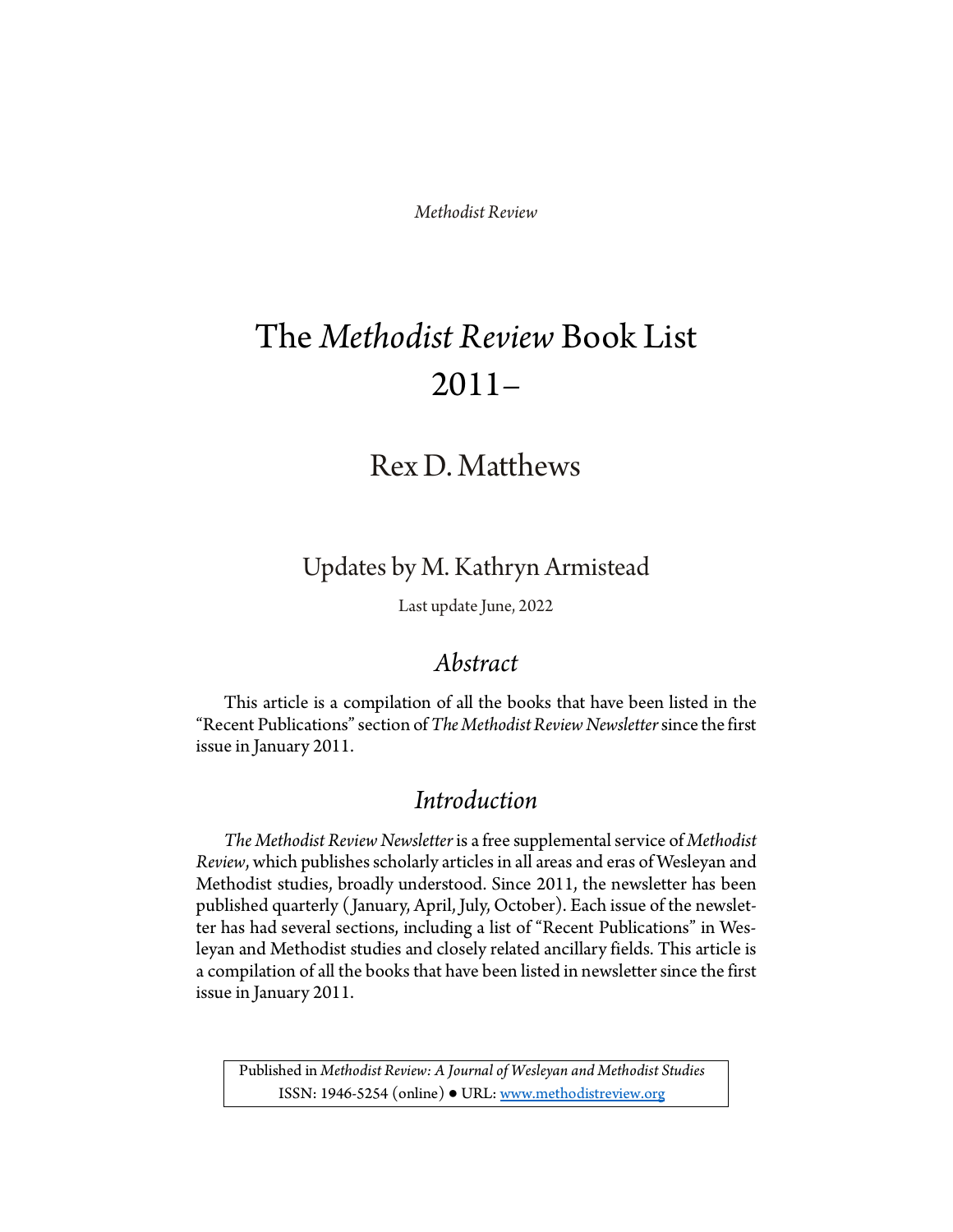The list of books is arranged alphabetically by author or editor. The date in brackets at the end of each entry indicates the issue of the newsletter in which the book was first listed: for example,  $\lfloor 2011-01 \rfloor$  = the January 2011 issue of the newsletter. The list includes only complete volumes, not book chapters or journal essays, and does not include doctoral dissertations or other academic theses. Works published prior to 2011 are not included save in the case of a few reprint editions of classic works. Many of the works listed here may now be available in Kindle or eBook form; such availability is noted only when it was known at the first listing of a work.

The list, which includes almost 700 titles, serves to demonstrate the depth, breadth, and vitality of scholarly work in Wesleyan and Methodist studies and related fields during the past decade. The editorial staff of *Methodist Review* hope that the readers of the journal will find this book list interesting and helpful in their own work.

#### *Book List*

- Abraham, William J. *Aldersgate and Athens: John Wesley and the Foundations of Christian Belief*. Waco, TX: Baylor University Press, 2010. 195 pages. Paperback, \$19.95, ISBN: 9781602582460. [2011-01]
- Abraham, William J. *Divine Agency and Divine Action*, Volume 1: *Exploring and Evaluating the Debate*. New York: Oxford University Press, 2018. 288 pages. Hardcover, \$93.00, ISBN: 9780198786504. [2019-10]
- Abraham, William J. *Divine Agency and Divine Action*, Volume 2: *Soundings in the Christian Tradition*. New York: Oxford University Press, 2018. 272 pages. Hardcover, \$93.00, ISBN: 9780198786511. [2019-10]
- Abraham, William J. *Divine Agency and Divine Action*, Volume 3: *Systematic Theology.* New York: Oxford University Press, 2019. 304 pages. Hardcover, \$99.00, ISBN: 9780198786528. [2019-10]
- Abraham, William J. *Divine Agency and Divine Action*, Volume 4: *A Theological and Philosophical Agenda.* New York: Oxford University Press, 2021. 224 pages. Hardcover, \$85.00, ISBN: 9780198786535. [2021-07]
- Abraham, William J. *John Wesley: Sermons on Several Occasions*, Volume 1: *Sermons 1–15*. Nashville: Wesley's Foundery Books, 2021. 240 pages. Paperback, \$24.99, ISBN: 9781945935831. [2021-04]
- Abraham, William J. *John Wesley: Sermons on Several Occasions,* Volume 2: *Sermons 16–28.* Nashville: Wesley's Foundery Books, 2021. 230 pages. Paperback, \$24.99, ISBN: 9781945935848. [2021-04]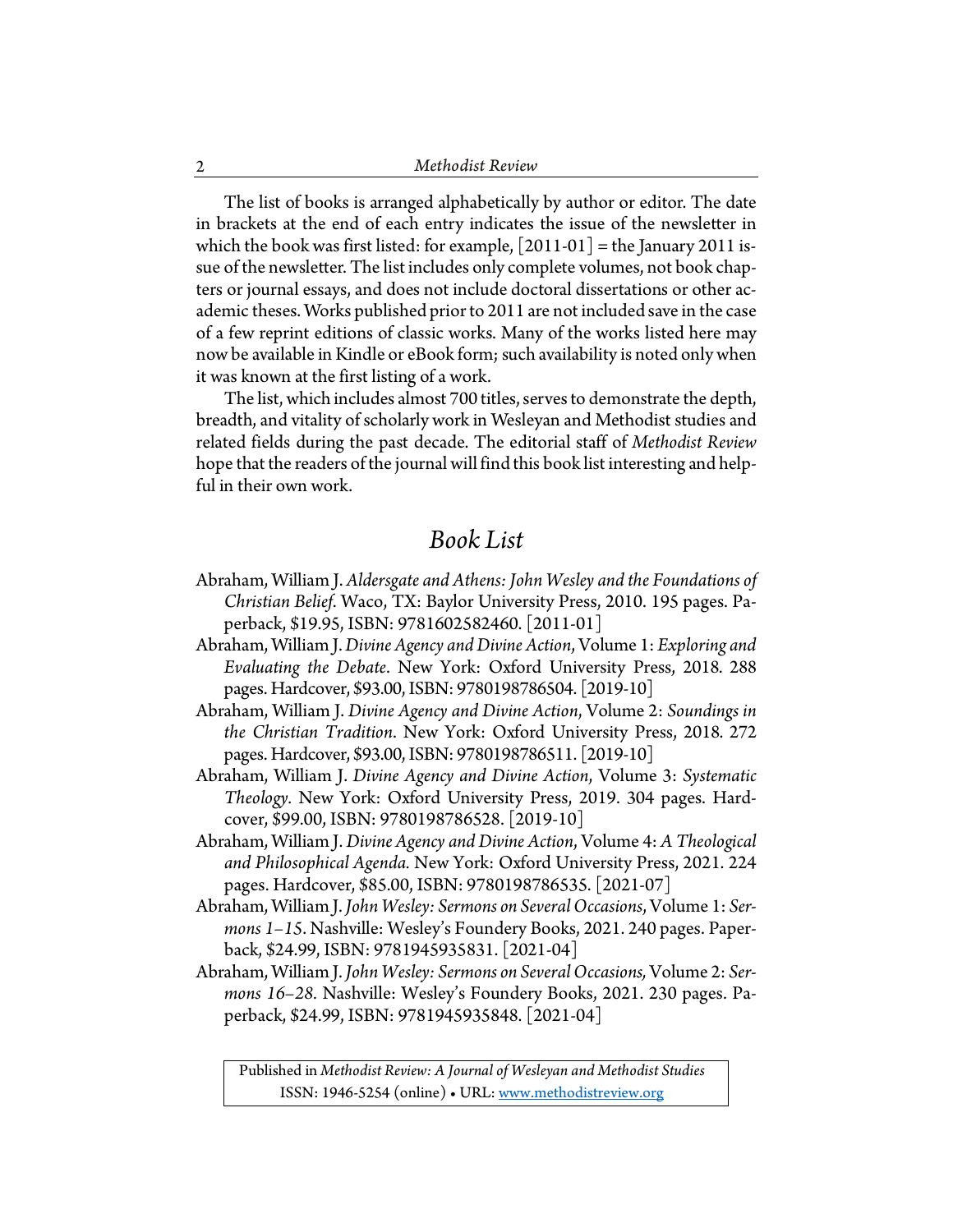| The Methodist Review |  |
|----------------------|--|
|----------------------|--|

- Abraham, William J. *John Wesley: Sermons on Several Occasions*, Volume 3: *Sermons 29–44*. Nashville: Wesley's Foundery Books, 2021. 246 pages. Paperback, \$24.99, ISBN: 9781945935855. [2021-04]
- Abraham, William J. *Methodism: A Very Short Introduction*. New York: Oxford University Press, 2019. 168 pages. Paperback, \$11.95, ISBN: 9780198802310. [2019-07]
- Abraham, William J., and James E. Kirby, eds. *The Oxford Handbook of Methodist Studies*. Oxford: Oxford University Press, 2009. 784 pages. Hardcover, \$175.00, ISBN: 9780199212996. [2011-01] Paperback edition 2011, \$55.00, ISBN: 9780199696116. [2011-07]
- Abraham,William J., and David F. Watson.*Key United Methodist Beliefs*. Nashville: Abingdon Press, 2013. 176 pages. Paperback, \$15.99, ISBN: 9781426756610. [2013-04]
- Agang, Sunday Bobai, with Dion A. Forster, and H. Jurgens Hendriks. *African Public Theology.* Carlisle, UK: Langham Publishing/ Hippo Books, 2020. 448 pages. Hardcover, \$49.99, ISBN: 9781783687664. Paperback, \$29.99, ISBN: 9781783687664. [2020-04]
- Airhart, Phyllis D. *A Church with the Soul of a Nation: Making and Remaking the United Church of Canada*. McGill-Queen's Studies in the History of Religion. Montreal: McGill-Queen's University Press, 2013. 408 pages. Hardcover, \$100.00, ISBN: 9780773542488. Paperback, \$34.95, ISBN: 9780773542495. [2014-04]
- Albanese, Catherine L., ed. *The Spiritual Journals of Warren Felt Evans: From Methodism to Mind Cure*. Religion in North America. Bloomington: University of Indiana Press, 2016. 304 pages. Hardcover, \$45.00, ISBN: 9780253022431. [2017-01]
- Alexander, Estrelda, ed. *Black Fire Reader: A Documentary Resource on African American Pentecostalism*. Eugene, OR: Cascade Books, 2013. 258 pages. Paperback, \$28.00, ISBN: 9781608995622. [2015-04]
- Allen, Joseph W. *Perkins School of Theology: A Centennial History.* Dallas: SMU Press, 2011. 368 pages. Hardcover, \$25.95, ISBN: 9780870745706. [2011-07]
- Anderson, Allan Heaton. *An Introduction to Pentecostalism: Global Charismatic Christianity*. Second edition. Cambridge: Cambridge University Press, 2013. 342 pages. Hardcover, \$85,00, ISBN: 9781107033993. Paperback, \$29.99, ISBN: 9781107660946. [2014-01]
- Anderson, Allan Heaton.*To the Ends of the Earth: Pentecostalism and the Transformation of World Christianity*. Oxford Studies in World Christianity.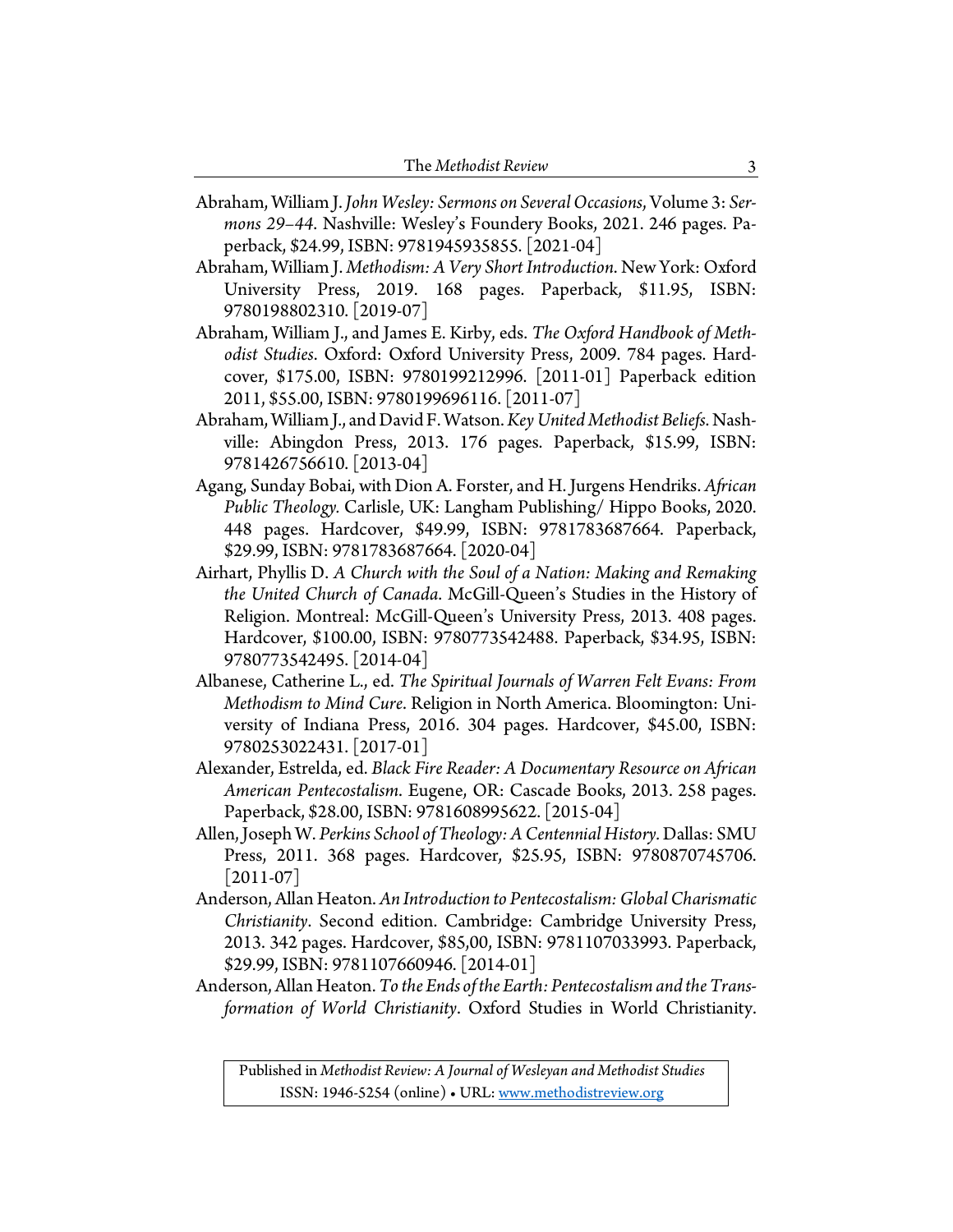New York: Oxford University Press, 2013. 336 pages. Paperback, \$24.95, ISBN: 9780195386424. [2013-04]

Anderson, Christopher J. *The Centenary Celebration of American Methodist Missions: The 1919 World's Fair of Evangelical Americanism.* Lewiston, NY: Edwin Mellen Press, 2012. 263 pages. Hardcover, \$149.95, ISBN: 9780773430495. [2012-10]

- Anderson, Christopher J. *Voices from the Fair: Race, Gender, and the American Nation at a Methodist Missionary Exposition*. Lexington, KY: Emeth Press, 2012. 348 pages. Paperback, \$45.00, ISBN: 9781609470326. [2012-07]
- Anderson, E. Byron. *Common Worship: Tradition, Formation, Mission*. Nashville: Wesley's Foundery Books, 2017. 194 pages. Paperback, \$39.99, ISBN: 9780938162223. [2017-07]
- Anderson, Misty G. *Imagining Methodism in Eighteenth-Century Britain: Enthusiasm, Belief, and the Borders of the Self*. Baltimore, MD: Johns Hopkins University Press, 2012. 296 pages. Hardcover, \$65.00, ISBN: 9781421404806. [2012-04]
- Anstey, Peter R., ed. *The Oxford Handbook of British Philosophy in the Seventeenth Century*. New York: Oxford University Press, 2013. 560 pages. Hardcover, \$150.00, ISBN: 9780199549993. [2013-04]
- Armistead, M. Kathryn, Brad D. Strawn & Ronald W. Wright, eds. *Wesleyan Theology and Social Science: The Dance of Practical Divinity and Discovery*. Cambridge: Cambridge Scholars, 2010. 203 pages. Hardcover, \$59.99, ISBN: 9781443817332. [2011-01]
- Armstrong, Dave, ed. *The Quotable Wesley*. Kansas City: Beacon Hill Press, 2014. 284 pages. Paperback, \$14.95, ISBN: 9780834132214. [2016-07]
- Armstrong, William H. *Father Taylor, Boston's Sailor Preacher: As Seen and Heard by His Contemporaries*. NP: Independently published, 2020. 510 pages. Paperback, \$19.99, ISBN: 9798603960067. [2020-10]
- Atherstone, Andrew, and David Ceri Jones, eds. *Making Evangelical History: Faith, Scholarship, and the Evangelical Past.* Routledge Studies in Evangelicalism. New York: Routledge, 2019. 304 pages. Hardcover, \$150.00, ISBN: 9781472466280. [2019-04]
- Atherstone, Andrew, and David Ceri Jones, eds. *The Routledge Research Companion to the History of Evangelicalism*. New York: Routledge, 2018. 312 pages. Hardcover, \$180.00, ISBN: 9781472438928. [2019-07]
- Atkins, Gareth, ed. *Making and Remaking Saints in Nineteenth-century Britain*. Manchester: Manchester University Press, 2016. 296 pages. Hardcover, \$110.00, ISBN: 9780719096860. [2017-01]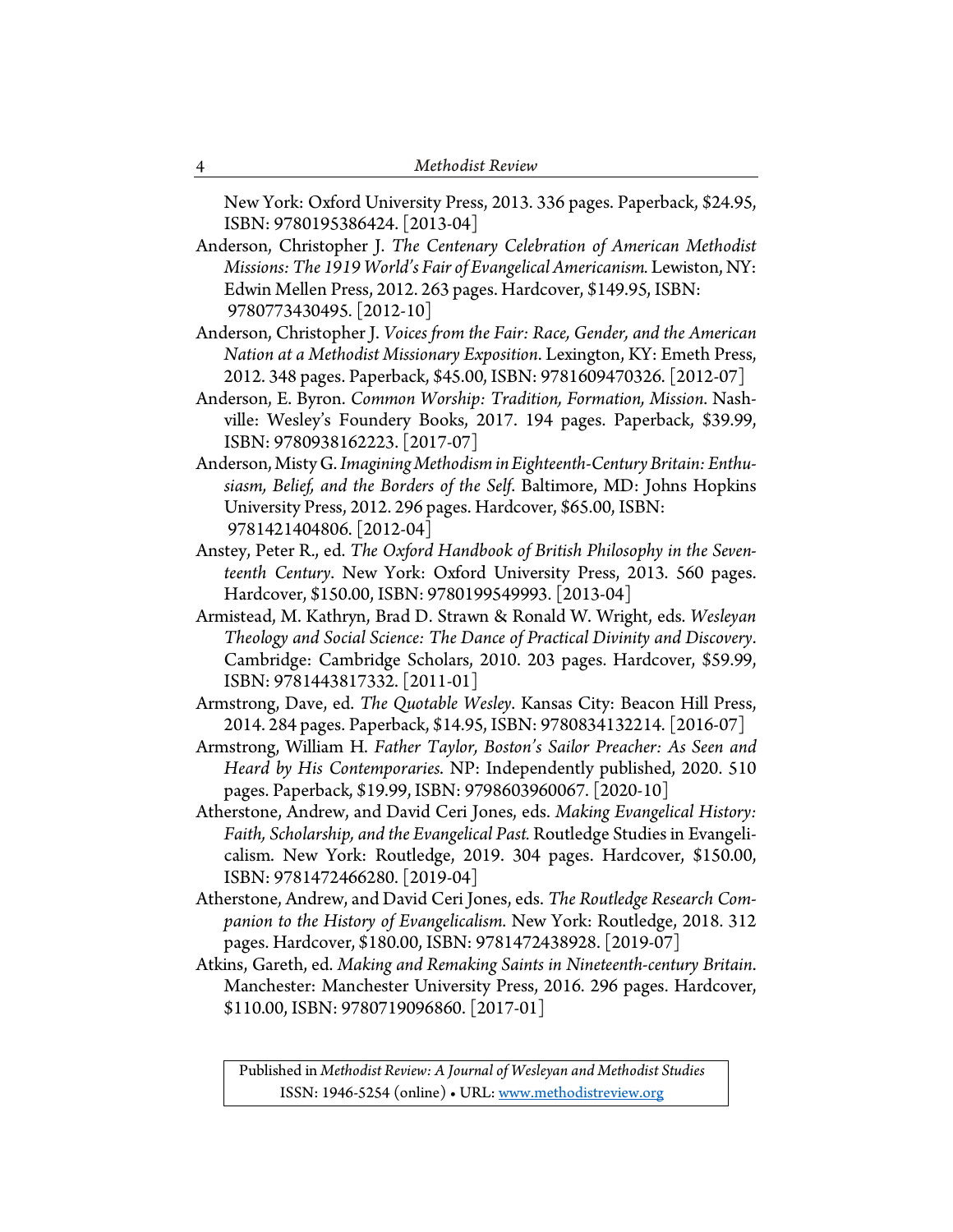| The Methodist Review |  |
|----------------------|--|
|----------------------|--|

- Auslander, Mark. *The Accidental Slaveowner: Revisiting a Myth of Race and Finding an American Family*. Athens, GA: University of Georgia Press, 2011. 376 pages. Paperback, \$24.95, ISBN: 9780820340432. [2011-10]
- Aymer, Paula L. *Evangelical Awakenings in the Anglophone Caribbean: Studies from Grenada and Barbados*. London: Palgrave Macmillan, 2016. 211 pages. Hardcover, \$105.00, ISBN: 9781137561145. [2016-10]
- Babar, Charlie. *Submitting to be More Vile: The Illustrated Adventures of John & Charles Wesley*. Nashville: Abingdon Press, 2019. 192 pages. Paperback, \$19.99, ISBN: 9781501889479. [2019-10]
- Baker, Anthony D. *Diagonal Advance: Perfection in Christian Theology*. Eugene, OR: Wipf & Stock, 2011. 348 pages. Paperback, \$39.00, ISBN: 9781610978156. [2012-01]
- Baker, Frank, Richard P. Heitzenrater, and Randy L. Maddox, eds. *The Journal Letters and Related Biographical Items of the Reverend Charles Wesley, M.A.* Nashville: Kingswood Books, 2018. 576 pages. Paperback, \$74.99, ISBN: 9781501854965. [2018-04]
- Balik, Shelby M. *Rally the Scattered Believers: Northern New England's Religious Geography*. Bloomington: Indiana University Press, 2014. 336 pages. Hardcover, \$65.00, ISBN: 9780253012104. [2014-04]
- Barbeau, Jeffrey W. *Religion in Romantic England: An Anthology of Primary Sources*. Waco, TX: Baylor University Press, 2018. 506 pages. Hardcover, \$69.95, ISBN: 9781481307222. [2018-04]
- Barbeau, Jeffrey W. *The Spirit of Methodism: From the Wesleys to a Global Communion.* Westmont, IL: IVP Academic, 2019. 205 pages. Paperback, \$20.00, ISBN: 9780830852543. [2019-10]
- Batty, Margaret. *Scotland's Methodists, 1750–2000.* Edinburgh: John Donald (an imprint of Birlinn Ltd.), 2010. 304 pages. Hardcover, £30.00, ISBN: 9781906566265. [2011-01]
- Bebbington, David W. *The Evangelical Quadrilateral: The Denominational Mosaic of the British Gospel Movement.* Waco, TX: Baylor University Press, 2021. 368 pages. Hardcover, \$49.99, ISBN: 9781481314473. Paperback, \$39.99, ISBN: 9781481313797. [2021-07]
- Bebbington, David W. *Victorian Religious Revivals: Culture and Piety in Local and Global Contexts*. New York: Oxford University Press, 2012. 336 pages. Hardcover, \$110.00, ISBN: 9780199575480. [2012-07]
- Bebbington, David W., ed., with Kenneth Dix and Alan Ruston. *Protestant Nonconformist Texts,* Volume 3: *The Nineteenth Century*. Eugene; OR: Wipf & Stock, 2015. 420 pages. Paperback, \$47.00, ISBN: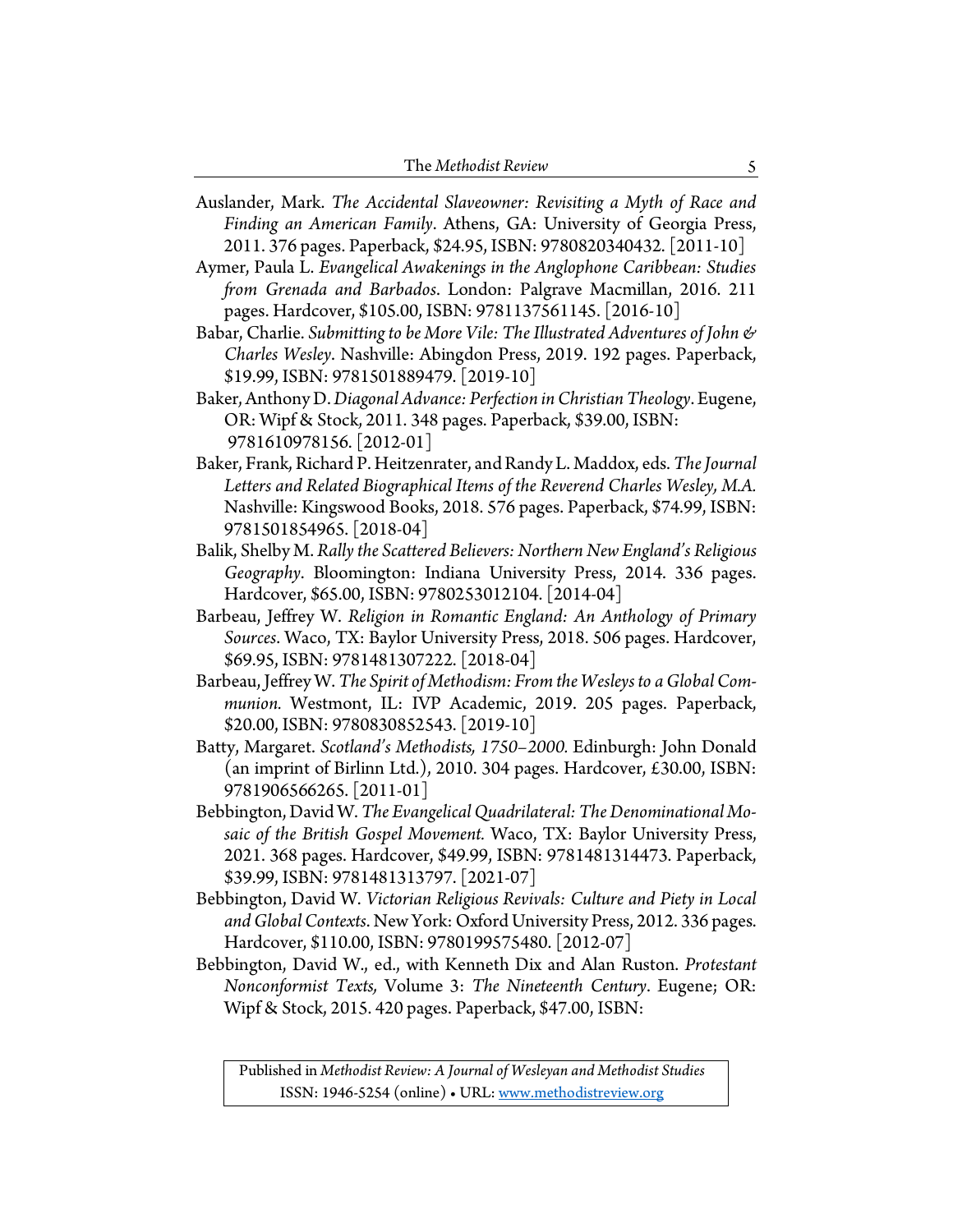9781498219174. [2015-07]

- Bebbington, David W., and David Ceri Jones, eds*. Evangelicalism and Fundamentalism in the United Kingdom during the Twentieth Century*. New York: Oxford University Press, 2013. 400 pages. Hardcover, \$150.00, ISBN: 9780199664832. [2014-01]
- Beck, Brian E. *Methodist Heritage and Identity*. Routledge Methodist Studies. New York: Routledge, 2017. 198 pages. Hardcover, \$140.00, ISBN: 9781138636194. [2017-10]
- Bellini, Peter J. *Participation: Epistemology and Mission Theology*. Lexington, KY: Emeth Press, 2010. Paperback, 198 pages. \$40.00, ISBN: 9780981958293. [2011-07]
- Best, Gary M. *The Cradle of Methodism 1739–2017: A History of the New Room and of Methodism in Bristol and Kingswood in the Time of John and Charles*. Bristol, UK: Tangent Books, 2017. 768 pages. Hardcover, £25.00, ISBN: 9781910089606. [2017-10]
- Best, Gary M. *John Cennick: The Forgotten Evangelist: The Story of the First Methodist Lay Preacher Who Became the Apostle of Northern Ireland*. Bristol, UK: Tangent Books, 2017. 430 pages. Paperback, £9.99, ISBN: 9781910089477. [2017-10]
- Best, Gary M. *A Tragedy of Errors: The Story of Grace Murray, the Woman Whom John Wesley Loved and Lost*. Bristol, UK: Tangent Books, 2016. 246 pages. Paperback, £8.99, ISBN: 9781910089378. [2017-01]
- Bevins, Winfield. *Marks of a Movement: What the Church Today Can Learn from the Wesleyan Revival.* Grand Rapids; Zondervan, 2019. 224 pages. Paperback, \$17.99, ISBN: 9780310098355. [2019-10]
- Beynon, Graham. *Isaac Watts: Reason, Passion, and the Revival of Religion. T&T Clark Studies in English Theology*. London: Bloomsbury T&T Clark, 2016. 224 pages. Hardcover, \$121.60, ISBN: 9780567670137. [2016-10]
- Bezzant, Rhys S. *Jonathan Edwards and the Church.* New York: Oxford University Press, 2013. 328 pages. Hardcover, \$49.95, ISBN: 9780199890309.  $[2014-01]$
- Bezzant, Rhys S., ed. *The Global Edwards: Papers from the Jonathan Edwards Congress held in Melbourne, August 2015*. Eugene, OR: Wipf & Stock, 2017. 380 pages. Paperback, \$44.00, ISBN: 9781532635953. [2018-04]
- *The Biblical Foundations of the Doctrine of Justification: An Ecumenical Follow-Up to the Joint Declaration on the Doctrine of Justification*. Presented by a task force of biblical scholars and systematic theologians from the Lutheran World Federation, the Pontifical Council for Promoting Christian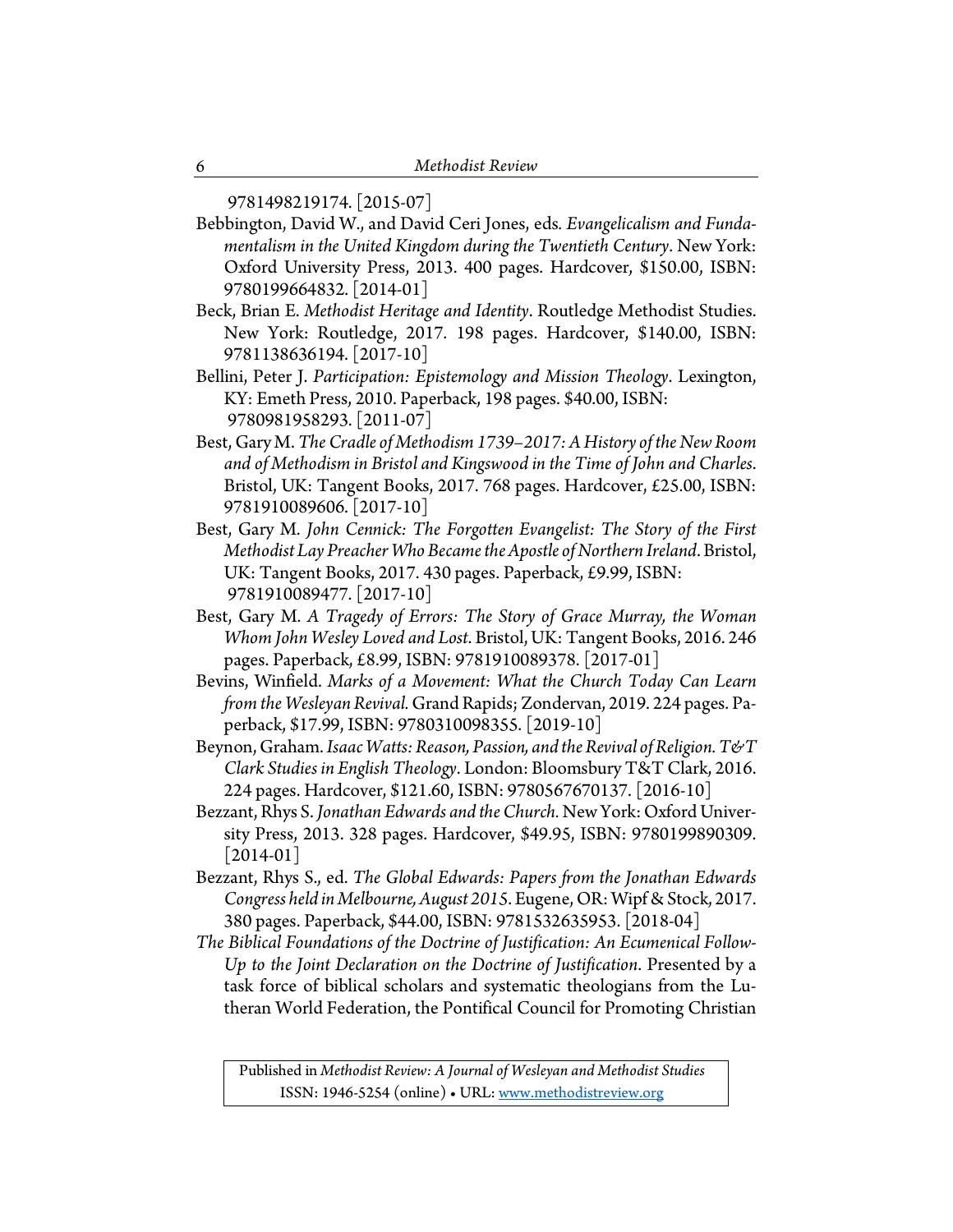| The Methodist Review |  |
|----------------------|--|
|----------------------|--|

Unity, the World Communion of Reformed Churches, and the World Methodist Council. Mahway, NJ: Paulist Press, 2012. 144 pages. Paperback, \$21.95, ISBN: 9780809147731. [2012-10]

- Birch, Bruce C., Jacqueline E. Lapsley, Cynthia D. Moe-Lobeda, and Larry L. Rasmussen. *Bible and Ethics in the Christian Life: A New Conversation.* Minneapolis: Fortress Press, 2018. 296 pages. Paperback, \$39.00, ISBN: 9780800697617.
- Black, Robert, and Keith Drury. *The Story of The Wesleyan Church*. Indianapolis: Wesleyan Publishing House, 2012. 320 pages. Hardcover, \$19.99, ISBN: 9780898274752. [2012-07]
- Black, Robert, and Keith Drury. *The Story of The Wesleyan Church: 50th Anniversary Edition*. Indianapolis: Wesleyan Publishing House, 2018. 384 pages. Hardcover, \$31.99, ISBN: 9781632572233. [2020-07]
- Blue, Ellen. *In Case of Katrina: Reinventing the Church in Post-Katrina New Orleans*. Eugene, OR: Cascade Books, 2016. 224 pages. Paperback, \$25.00, ISBN: 9781625641403. [2016-10]
- Blue, Ellen. *St. Mark's and the Social Gospel: Methodist Women and Civil Rights in New Orleans, 1895–1965.* Knoxville: University of Tennessee Press, 2011. 303 pages. Hardcover, \$45.95, ISBN: 9781572338210. [2012-01]
- Blue, Ellen. *Women United for Change: 150 Years in Mission*. New York: United Methodist Women, 2019. 136 pages. Paperback, \$10.00, ISBN: 9781940182704. Also available in Spanish and Korean editions from umwmissionresources.org. [2020-01]
- Boles, Richard J. *Dividing the Faith: The Rise of Segregated Churches in the Early American North*. Early American Places, 17. New York: NYU Press, 2020. 344 pages. Hardcover, \$35.00, ISBN: 9781479803187. [2021-01]
- Boyles, Helen. *Romanticism and Methodism: The Problem of Religious Enthusiasm*. New York: Routledge, 2016. 232 pages. Hardcover, \$140.00, ISBN: 9781472485281. [2016-10]
- Branson, Robert D., ed. *Global Wesleyan Encyclopedia of Biblical Theology*. Kansas City: Foundry Publishing, 2020. 464 pages. Hardcover, \$59.99, ISBN: 9780834138230. [2020-07]
- Brantley, Richard E. *Emily Dickinson's Rich Conversation: Poetry, Philosophy, Science. Nineteenth-Century Major Lives and Letters.* London: Palgrave Macmillan, 2013. 288 pages. Hardcover, \$86.00, ISBN: 9780230340633.  $[2013-07]$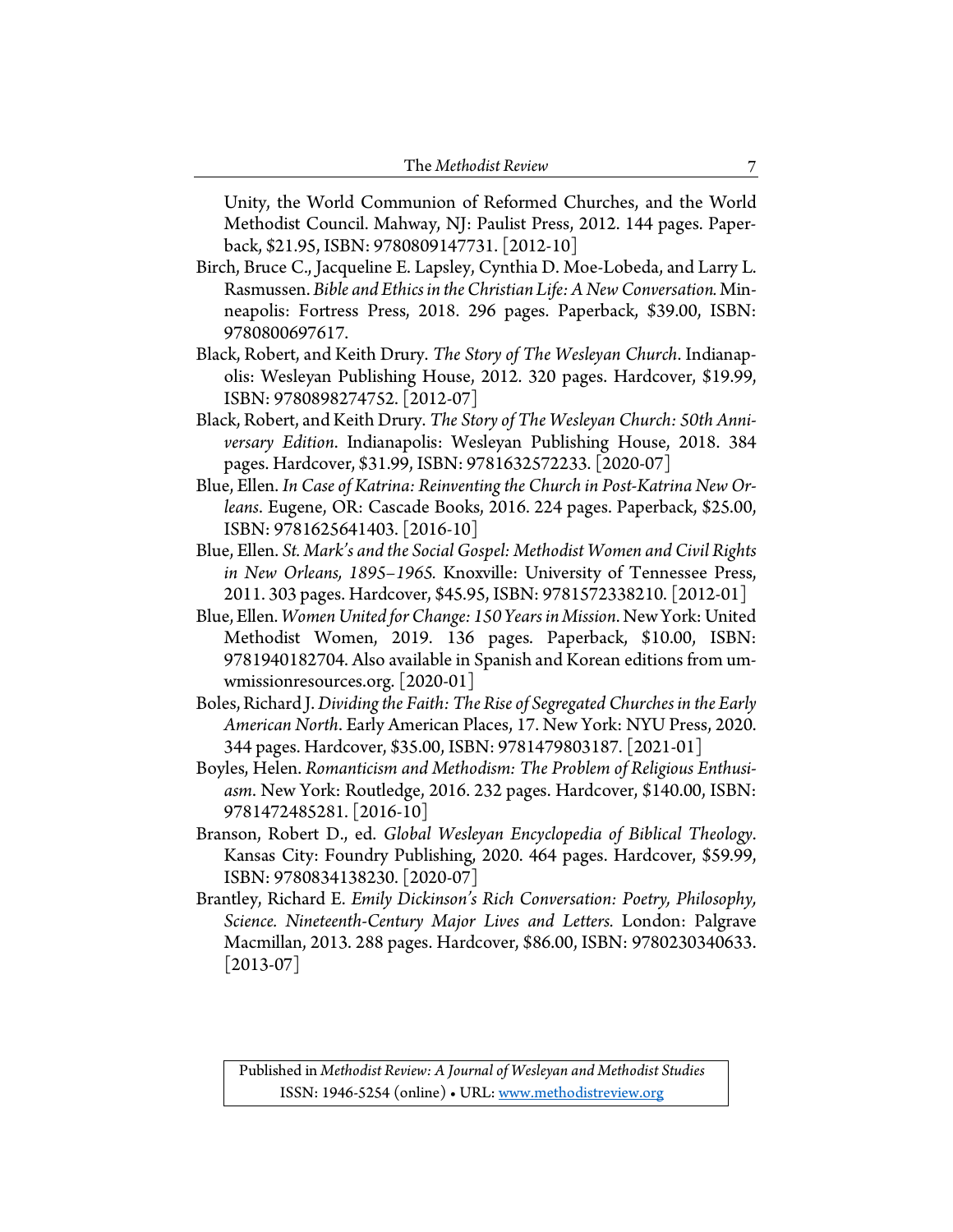Bratton, Amy Caswell. *Witnesses of Perfect Love: Narratives of Christian Perfection in Early Methodism*. Toronto: Clements Publishing, 2014. 146 pages. Paperback, \$24.95, ISBN: 9781926798301. [2014-10]

Breward, Ian*. Dr. Harold Wood: A Notable Methodist*. Eugene, OR: Wipf & Stock, 2013. 304 pages. Paperback, \$39.00, ISBN: 9781625643056.  $[2013-10]$ 

Brian, Rustin E. *Jacob Arminius: The Man from Oudewater.* Eugene, OR: Cascade Books, 2015. 126 pages. Paperback, \$15.00, ISBN: 9781498219761.  $[2015-07]$ 

Brittingham, John Thomas, and Christina M. Smerick, eds. *This Is My Body: Philosophical Reflections on Embodiment in a Wesleyan Spirit*. Eugene, OR: Pickwick Publications, 2016. 176 pages. Paperback, \$21.00, ISBN: 9781498207928. [2016-04]

Brockliss, L.W.B. *The University of Oxford: A History.* Oxford: Oxford University Press, 2016. 720 pages. Hardcover, \$60.00, ISBN: 9780199243563.  $[2016-07]$ 

Brooks, Gennifer B., ed. *Black United Methodists Preach!* Nashville: Abingdon Press, 2012. 160 pages. Paperback, \$18.99, ISBN: 9781426748332. [2012-01]

Broward, Josh, and Thomas Jay Oord, eds. *Renovating Holiness*. Boise, ID: SacraSage Press, 2015. 502 pages. Paperback, \$29.95, ISBN: 9781937498658. [2015-04]

Brown, Stewart J., Frances Knight, and John Morgan-Guy, eds. *Religion, Identity and Conflict in Britain: From the Restoration to the Twentieth Century / Essays in Honour of Keith Robbins*. London: Ashgate, 2013. 281 pages. Hardcover, \$119.00, ISBN: 978140945148. [2013-10]

Bruns, Steven David. *Full Tables, Closed Doors, Open Fields: The Changing Shape of Grace as American Methodists Move from Immigrant Society to Indigenous Church*. Eugene, OR: Pickwick Publications, 2018. 232 pages. Paperback, \$28.00, ISBN: 9781532614743. [2018-07]

Bryant, Herschel Odell. *Spirit Christology in the Christian Tradition: From the Patristic Period to the Rise of Pentecostalism in the Twentieth Century*. Cleveland., TN: CPT Press, 2015. 610 pages. Paperback, \$29.95, ISBN: 9781935931478. [2015-10]

Bulliet, Richard W. *Methodists and Muslims: My Life as an Orientalist.* Cambridge, MA: Harvard University Press, 2020. 186 pages. Paperback, \$19.95, ISBN: 9780674244672. [2020-07]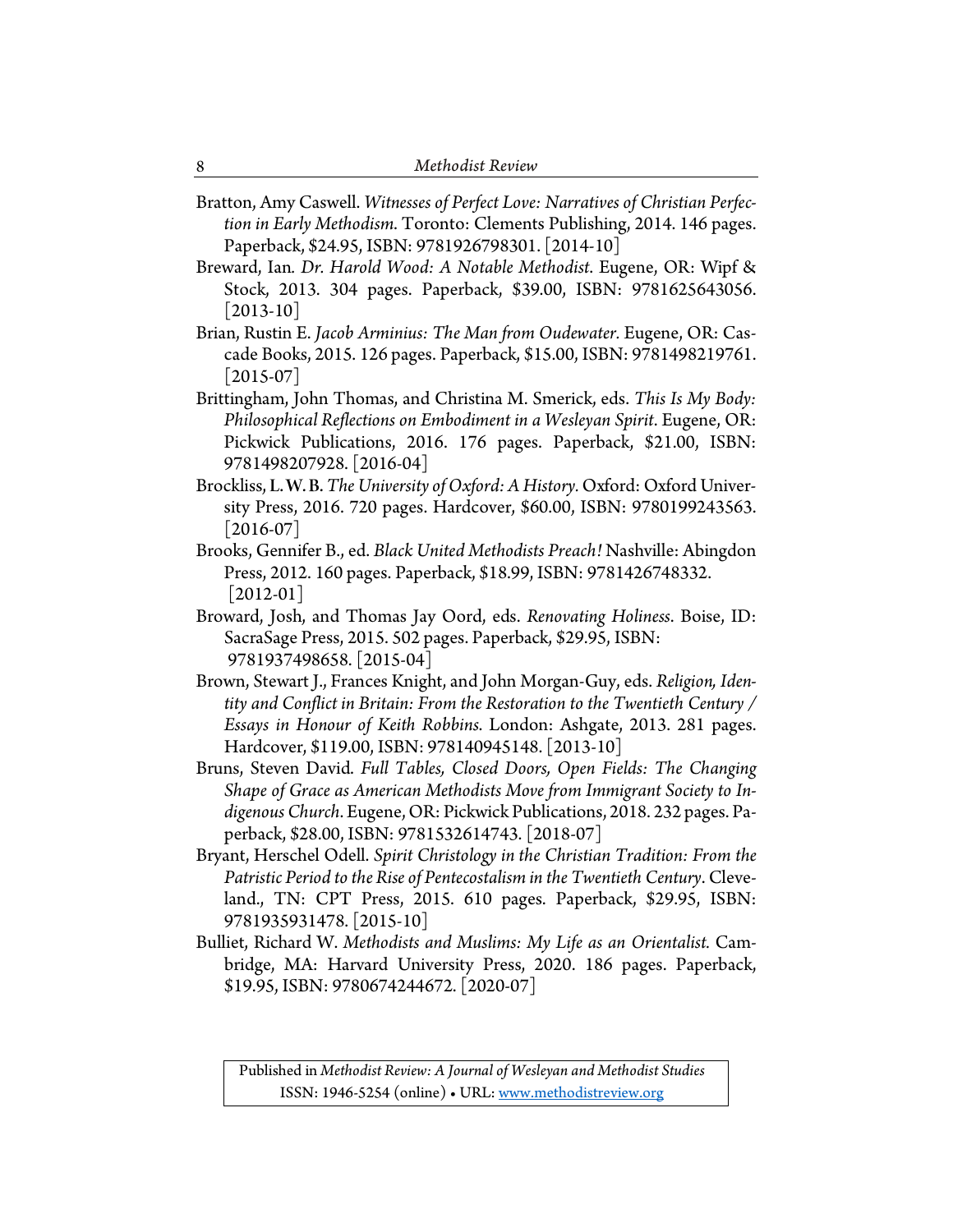- Bundy, David, Geordan Hammond, and David Sang-Ehil Han, editors. *Holiness and Pentecostal Movements: Intertwined Pasts, Presents, and Futures*, Studies in the Holiness and Pentecostal Movements. University Park, PA: Penn State University Press, 2022. 282 pages. Hardcover, \$114.95, ISBN: 9780271092157. Kindle, \$19.99. [2022-04]
- Burdon, Adrian. *Authority and Order: John Wesley and His Preachers*. Farnham: Ashgate/ Routledge, 2009. Paperback edition 2021. 124 pages. \$48.95, ISBN: 9781032099873. [2021-07]
- Burkholder, Anne L., and Thomas W. Elliott, Jr. *Quick and Easy Guide to United Methodist Polity.* Nashville: Wesley's Foundery Books, 2018. 254 pages. Paperback, \$24.05, ISBN: 9781945935121. [2018-04]
- Burton, Vicki Tolar. *Spiritual Literacy in John Wesley's Methodism: Reading, Writing, and Speaking to Believe.* Waco, TX: Baylor University Press, 2020. 408 pages. Paperback, \$49.95, ISBN: 9781481314183. [2021-04]
- Busic, David A. *The City: Urban Churches in the Wesleyan-Holiness Tradition*. Kansas City: Foundry Publishing, 2020. 160 pages. Paperback, \$15.99, ISBN: 9780834139282. [2020-07]
- Cairns, Earle E. *An Endless Line of Splendor: Revivals and Their Leaders from the Great Awakening to the Present*. Eugene, OR: Wipf & Stock, 2015. 373 pages. Paperback, \$41.00, ISBN: 9781498223409. [2015-07]
- Cairns, Earle E. *Saints and Society: The Social Impact of Eighteenth-Century English Revivals and Its Contemporary Relevance.* Eugene, OR: Wipf & Stock, 2021. 192 pages. Hardcover, \$39.00, ISBN: 9781666719789. Paperback, \$19.00, ISBN: 9781666719772. [2021-07]
- Calder, Sandy. *The Origins of Primitive Methodism*. Studies in Modern British Religious History. Woodbridge, Suffolk: Boydell, 2016. 288 pages. Hardcover, \$120.00, ISBN: 9781783270811. [2016-04]
- Caldwell, Robert W, III. *Theologies of the American Revivalists: From Whitefield to Finney.* Westmont, IL: IVP Academic, 2017. 280 pages. Hardcover, \$35.00, ISBN: 9780830851645. [2017-04]
- Callen, Barry L., ed. *The Holy River of God: Currents and Contributions of the Wesleyan Holiness Stream of Christianity*. Azusa, CA: Aldersgate Books, 2016. 274 pages. Paperback, \$14.99, ISBN: 9781600393099. [2017-04]
- Callen, Barry L., and Steven Hoskins, eds. *Wesleyan Theological Society, The Fiftieth Anniversary Celebration Volume*. Lexington, KY: Emeth Press, 2015. 146 pages. Paperback, \$28.00, ISBN: 9781609470906. [2015-04]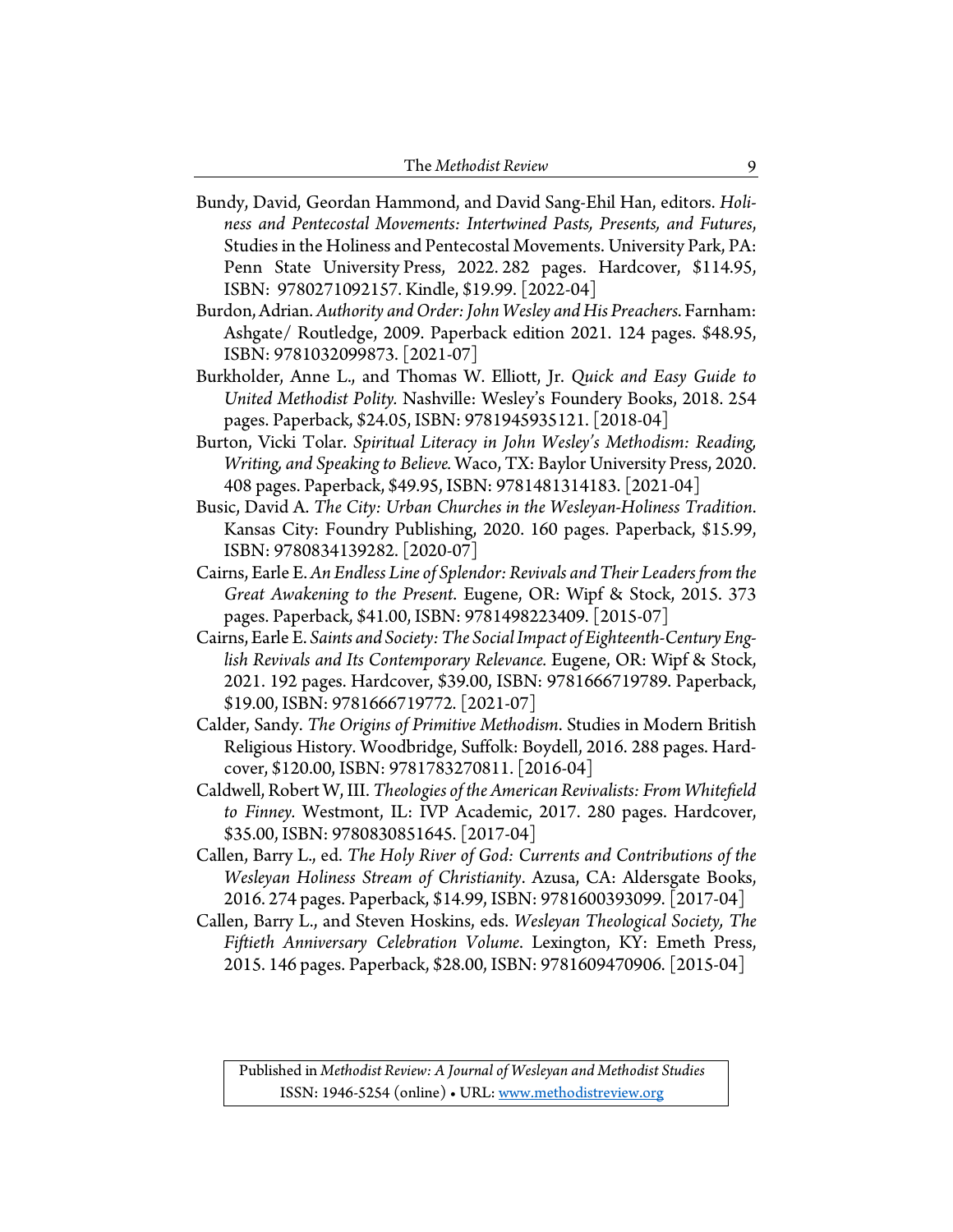Callen, Barry L., and Richard Thompson, eds*. Reading the Bible in Wesleyan Ways: Some Constructive Proposals*. Kansas City: Beacon Hill Press, 2014. 248 pages. Paperback, \$29.99, ISBN: 9780834120488. [2014-04]

Campbell, Ted A. *A Deeper Christian Faith*. Eugene, OR: Wipf & Stock, 2016. 270 pages. Paperback, \$32.00, ISBN: 9781498281645. [2016-07]

- Campbell, Ted A. *Deeper Christian Faith: A Re-Sounding*. Revised edition. Eugene, OR: Wipf & Stock, 2019. 170 pages. Paperback, \$22.00, ISBN: 9781532657528. [2019-10]
- Campbell, Ted A. *Encoding Methodism: Telling and Retelling Narratives of Wesleyan Origins*. Nashville: New Room Books, 2017. 216 pages. Paperback, \$34.99, ISBN: 9780938162445. [2017-10]
- Campbell, Ted A. *Methodist Doctrine: The Essentials*. Second edition. Nashville: Abingdon Press, 2011. 176 pages. Paperback, \$20.00, ISBN: 9781426727016. [2011-07]
- Campbell, Ted A. *Wesleyan Beliefs: Formal and Popular Expressions of the Core Beliefs of Wesleyan Communities*. Nashville: Kingswood Books, 2010. 320 pages. Paperback, \$49.00, ISBN: 9781426711367. [2011-01]
- Campbell, Ted. A., ed. *Wesleyan Communities and the World Beyond Christianity.* Nashville: Wesley's Foundery Books, 2018. 172 pages. Paperback, \$39.99, ISBN: 9781945935220.[NB: This volume presents the major papers from the 2013 Oxford Institute of Methodist Theological Studies.]  $[2018-07]$
- Campbell, Ted A., ed. *The Works of John Wesley*, Volume 27: *Letters III, 1756– 1765*. Nashville: Abingdon Press, 2015. 384 pages. Hardcover, \$59.95, ISBN: 9781501806223. [2015-10]
- Carder, Kenneth L., and Laceye C. Warner. *Grace to Lead: Practicing Leadership in the Wesleyan Tradition*. Nashville: General Board of Higher Education and Ministry, UMC, 2010. 100 pages. Paperback, \$12.95, ISBN: 9780938162766. [2011-01]
- Carney, Charity R. *Ministers and Masters: Methodism, Manhood, and Honor in the Old South*. Baton Rouge, LA: Louisiana State University Press, 2011. 216 pages. Hardcover, \$35.00, ISBN: 9780807138861. [2012-01]
- Carole, Susan B. *Called into Communion: A Paradigm Shift in Holiness Theology*. Eugene, OR: Pickwick Publications, 2013. 132 pages. Paperback, \$16.00, ISBN: 9781610979658 [2013-04]
- Carté, Katherine. *Religion and the American Revolution: An Imperial History*. Chapel Hill: University of North Carolina Press and Omohundro Institute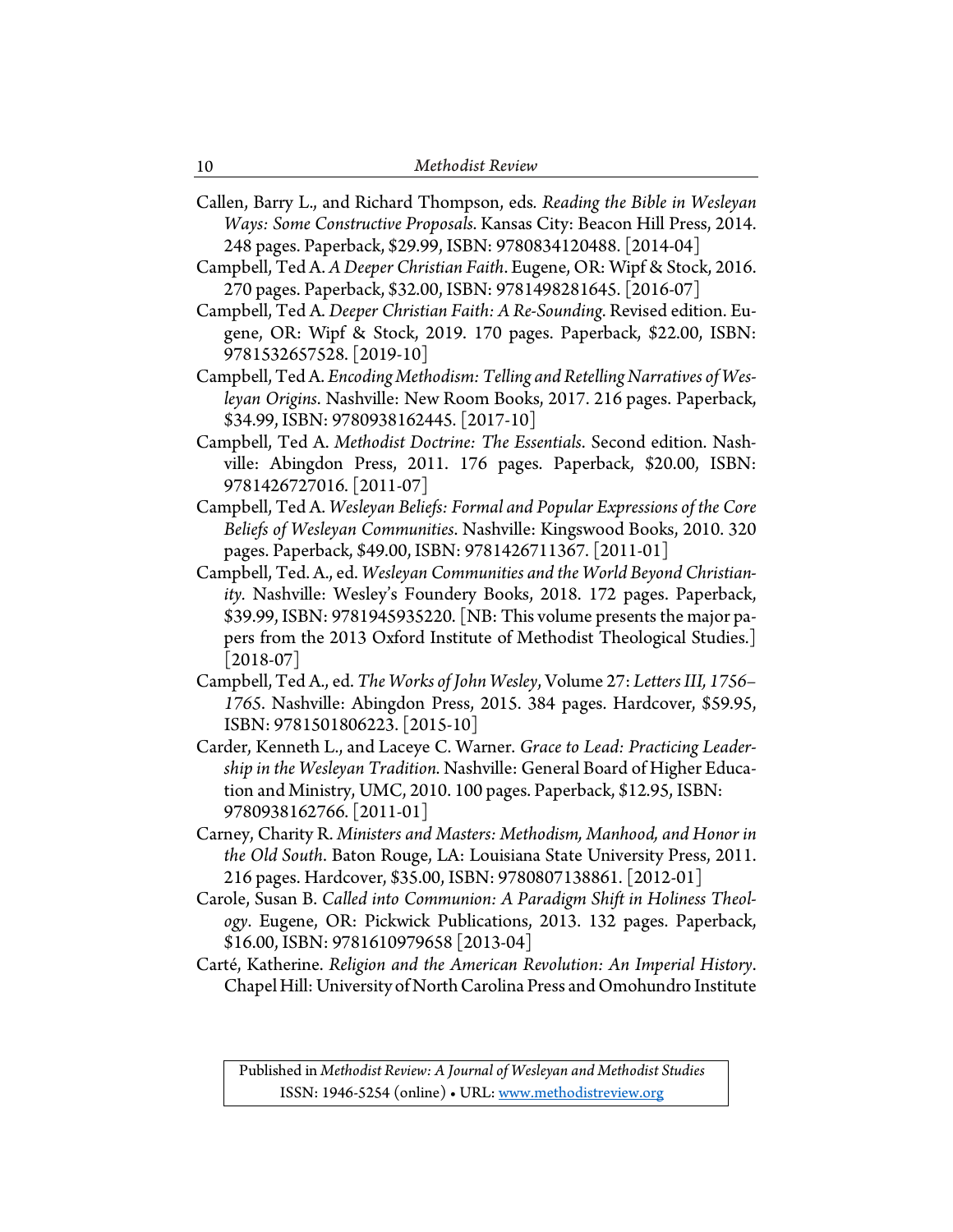of Early American History and Culture, 2021. 416 pages. Hardcover, \$49.95, ISBN: 9781469662640. [2021-07]

- Cartwright, Michael G., and Andrew Kinsey. *Watching Over One Another in Love: Reclaiming the Wesley Rule of Life for the Church's Mission*. Eugene, OR: Wipf & Stock, 2011. 64 pages. Paperback, \$9.00, ISBN: 9781610975339. [2011-07]
- Cartwright, Michael G. *Exploring Christian Mission Beyond Christendom: United Methodist Perspectives*. Indianapolis: University of Indianapolis Press, 2010. 166 pages. Paperback, \$24.95, ISBN: 9781880938744. [2011-01]
- Case, Jay Riley. *An Unpredictable Gospel: American Evangelicals and World Christianity, 1812–1920*. New York: Oxford University Press, 2011. 328 pages. Hardcover, \$110.00, ISBN: 9780199772322. Paperback, \$24.95, ISBN: 9780199772315. [2012-01]
- Case, Riley B. *Faith and Fury: Eli Farmer on the Frontier, 1794–1881.* Indianapolis: Indiana Historical Society Press, 2018. 230 pages. Hardcover, \$24.95, ISBN: 9780871954299. [2019-04]
- Castelo, Daniel. *Confessing the Triune God*. Wesleyan Doctrine series. Eugene, OR: Cascade Books, 2014. 142 pages. Paperback, \$18.00, ISBN: 9781620325049. [2014-10]
- Castelo, Daniel, ed. *Embodying Wesley's Catholic Spirit*. Eugene, OR: Pickwick Books, 2017. 174 pages. Paperback, \$22.00, ISBN: 9781625649898.  $|2017-04|$
- Castelo, Daniel, ed. *Holiness as a Liberal Art*. Eugene, OR: Pickwick Publications, 2012. 134 pages. Paperback, \$17.00, ISBN: 9781608995059. [2012- 10]
- Castelo, Daniel, and Sara M. Koenig, eds. *The Usefulness of Scripture: Essays in Honor of Robert W. Wall*. Winona Lake, IN: Eisenbrauns, 2018. 288 pages. Paperback, \$49.50, ISBN: 9781575069609. [2018-04]
- Caulfield, Beth. *People Throw Rocks at Things That Shine: A Clergy Whistleblower's Journey*, N.P.: People Throw Rocks at Things That Shine LLC, 2022. 531 pages. Softcover, \$19.99, ISBN: 9798986103211. [2022-06]
- Chang, Kiyeong. *The Theologies of the Law in Martin Luther and John Wesley.* Lexington, KY: Emeth Press, 2014. 312 pages. Paperback, \$41.00, ISBN: 9781609470746. [2014-07]
- Chant, Barry. *The Spirit of Pentecost: The Origins and Development of the Pentecostal Movement in Australia, 1870–1939.* Lexington, KY: Emeth Press, 2011. 450 pages. Paperback, \$45.00, ISBN: 9781609470135. [2015-04]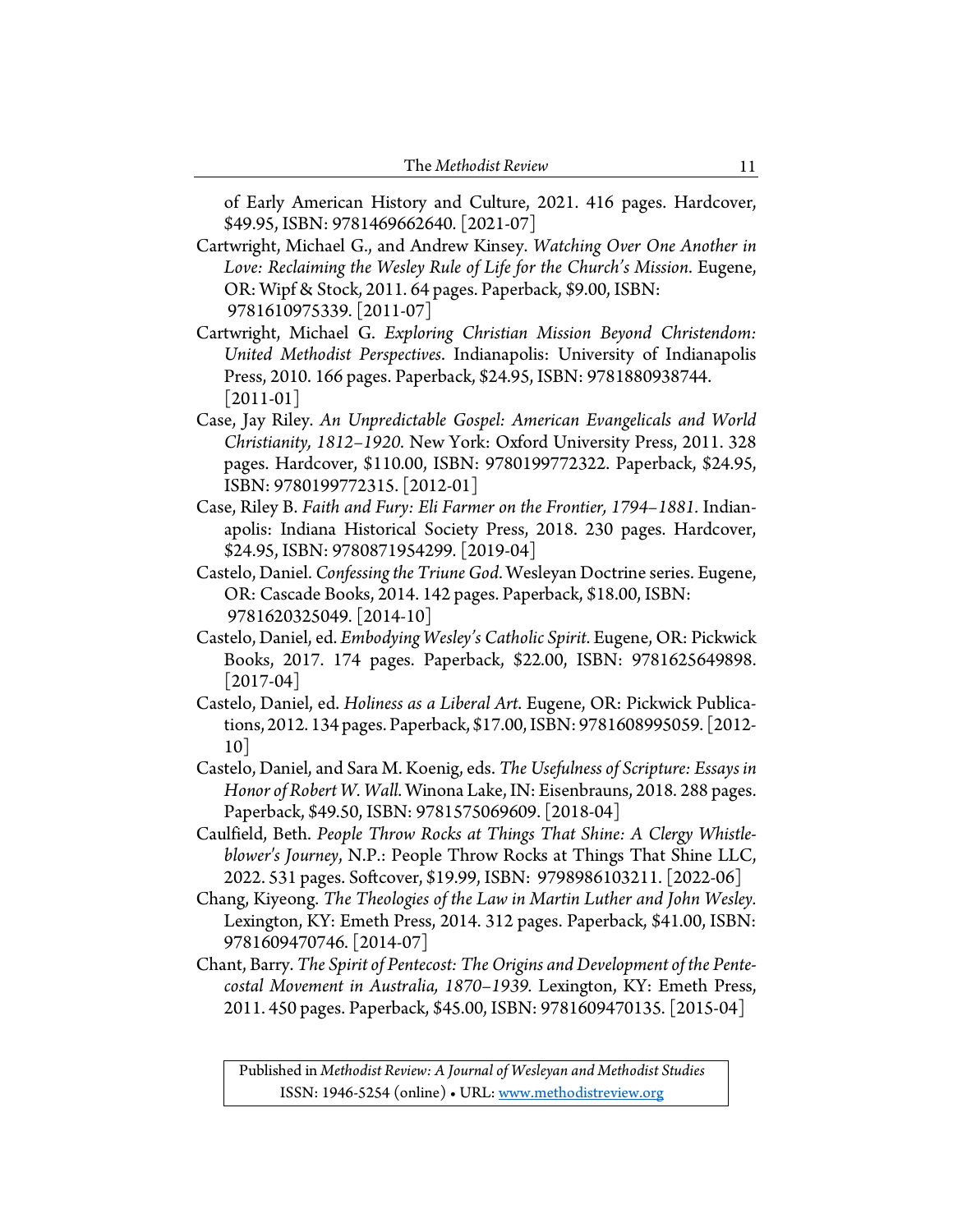| Chapman, Mark D., Sathianathan Clarke, and Martyn Percy, eds. The Oxford |
|--------------------------------------------------------------------------|
| Handbook of Anglican Studies. New York: Oxford University Press, 2015.   |
| 584 pages. Hardcover, \$150.00, ISBN: ISBN: 9780199218561. [2015-11]     |

Chandler, Andrew. *Anglicanism, Methodism and Ecumenism: A History of the Queen's and Handsworth Colleges*. International Library of Historical Studies. London: I.B. Tauris/Bloomsbury Academic, 2018. 320 pages. Hardcover, \$99.00, ISBN: 9781788312790. Paperback [2020], \$39.99, ISBN: 9781350155442. [2019-10]

- Chandler, Andrew, ed. *Evangelicalism, Piety and Politics: The Selected Writings of W.R. Ward.* Revised edition. Farnham: Ashgate/Routledge, 2014. 238 pages. Hardcover, \$149.95, ISBN: 9781409425540. [2016-07]
- Charlton, Matthew W., and M. Kathryn Armistead, eds. *The Prophetic Voice and Making Peace*. Nashville: General Board of Higher Education and Ministry, UMC, 2016. 386 pages. Paperback, \$34.99, ISBN: 9780938162681. [2016-07]
- Cheatle, Andrew *J. W. E. Sangster: Herald of Holiness. A Critical Analysis of the Doctrines of Sanctification and Perfection in the Thought of W. E. Sangster.* Eugene, OR: Wipf & Stock, 2010. 264 pages. Paperback, \$30.00, ISBN: 9781608994748. [2011-04]
- Chignell, Andrew P., ed. *Evil: A History*. Oxford Philosophical Concepts. New York: Oxford University Press, 2019. 528 pages. Hardcover, \$99.00, ISBN: 9780199915453. Paperback, \$34.95, ISBN: 9780199915477.  $|2020-04|$
- Chilcote, Paul W. *Active Faith: Resisting 4 Dangerous Ideologies with the Wesleyan Way*. Nashville: Abingdon Press, 2019. 112 pages. Paperback, \$13.99 ISBN: 9781791001728. [2020-07]
- Chilcote, Paul W. *A Faith That Sings: Biblical Themes in the Lyrical Theology of Charles Wesley*. Eugene, OR: Cascade Books, 2016. Paperback, 162 pages. \$21.00. ISBN: 9781498231824. [2017-01]
- Chilcote, Paul W. *John and Charles Wesley: Selections from Their Writings and Hymns–Annotated and Explained*. Woodstock, VT: Skylight Paths, 2011. 224 pages. Paperback, \$16.99, ISBN: 9781594733093. [2011-07]
- Chilcote, Paul W. *The Methodist Defense of Women in Ministry: A Documentary History*. Eugene, OR: Cascade Books, 2017. 310 pages. Paperback, \$38.00, ISBN: 9781498283328. [2018-01]
- Chilcote, Paul W. *Praying in the Spirit of Christ*. Eugene, OR: Cascade Books, 2017. 186 pages. Paperback, \$21.00, ISBN: 9781532611803. [2018-01]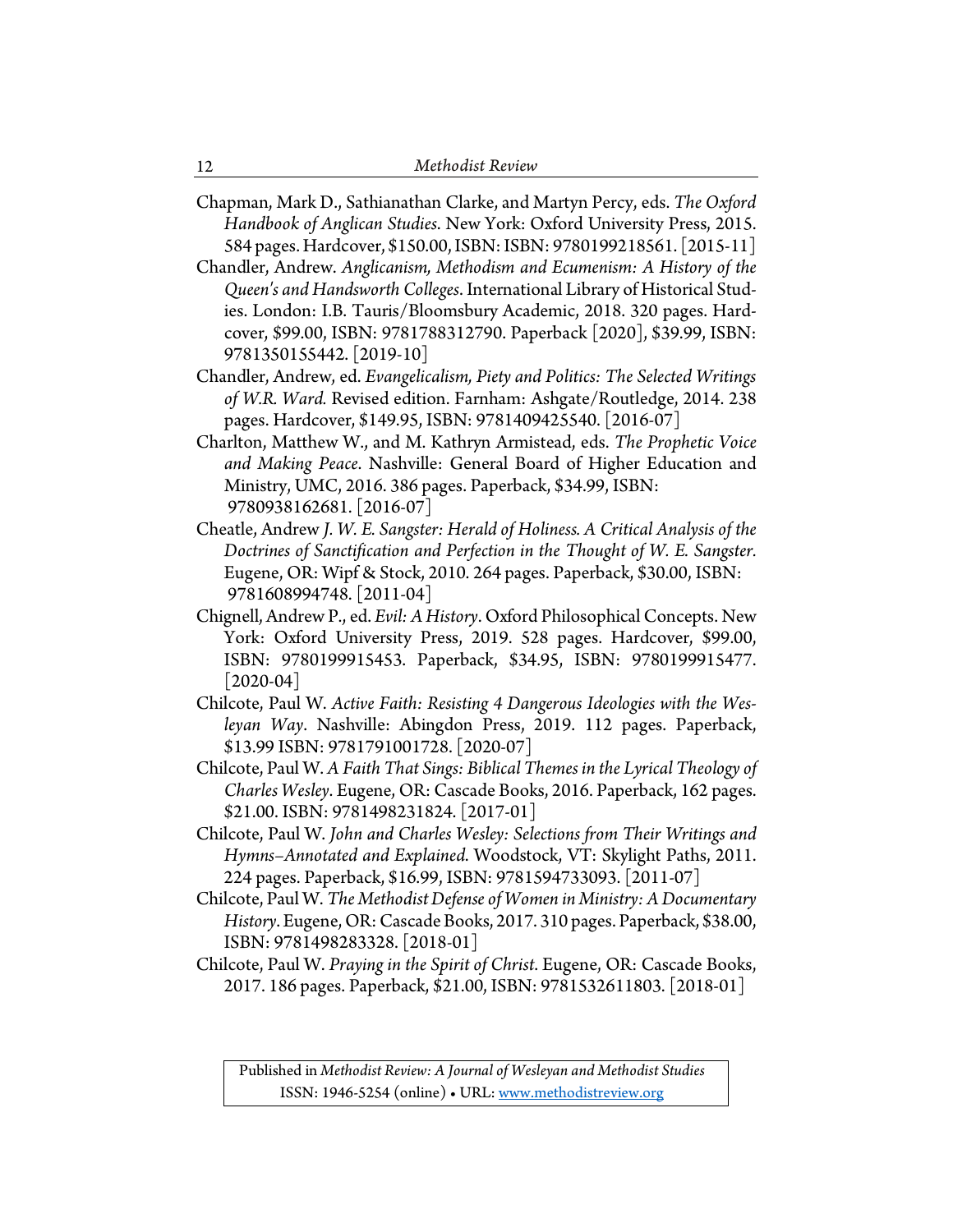| The Methodist Review |  |
|----------------------|--|
|----------------------|--|

Chilcote, Paul W. *Singing the Faith: Soundings of Lyrical Theology in the Methodist Tradition*. Nashville: Wesley's Foundery Books, 2020. 256 pages. Paperback, \$32.99, ISBN: 9781945935633. [2020-04]

Chilcote, Paul W., ed. *Making Disciples in a World Parish: Global Perspectives on Missions and Evangelism*. Eugene, OR: Pickwick Publications, 2011. 372 pages. Paperback, \$39.00, ISBN: ISBN: 9781608998807. [2011-07]

- Chilcote, Paul W., and Ulrike Schuler, eds. *Women Pioneers in Continental European Methodism, 1869–1939*. Routledge Methodist Studies. New York: Routledge, 2018. 244 pages. Hardcover, \$150.00, ISBN: 9781138633049.  $|2018-10|$
- Choi, Peter Y. *George Whitefield: Evangelist for God and Empire*. Library of Religious Biography. Grand Rapids: Eerdmans, 2018. 240 pages. Paperback, \$24.00, ISBN: 9780802875495. [2021-10]
- Chung-Kim, Esther. *Inventing Authority: Use of the Church Fathers in Reformation Debates over the Eucharist*. Waco, TX: Baylor University Press, 2011. 230 pages. Hardcover, \$49.95, ISBN: 9781602582132. [2012-01]
- Clarke, Martin V. *British Methodist Hymnody: Theology, Heritage and Experience*. Routledge Methodist Studies. London & New York: Routledge, 2017. 220 pages. Hardcover, \$150.00, ISBN: 9781472469298. [2017-07]
- Clapper, Gregory S. *The Renewal of the Heart Is the Mission of the Church: Wesley's Heart Religion in the Twenty-First Century*. Eugene, OR: Wipf & Stock, 2010. 160 pages. Paperback, \$18.00, ISBN: 9781606085424. [2011-04]
- Coates, Gregory R. *Politics Strangely Warmed: Political Theology in the Wesleyan Spirit*. Eugene, OR: Wipf & Stock, 2015. 90 pages. Paperback, \$13.00, ISBN: 9781498201568. [2015-04]
- Coffey, John. *Heart Religion: Evangelical Piety in England & Ireland, 1690– 1850.* New York: Oxford University Press, 2016. 320 pages. Hardcover, \$105.00, ISBN: 9780198724155. [2016-10]
- Collins, Kenneth J. *Jesus the Stranger: The Man from Galilee and the Light of the World*. Franklin, TN: Seedbed, 2021. 248 pages. Paperback, \$18.95, ISBN: 9781628248937. [2021-10]
- Collins, Kenneth J. *Power, Politics and the Fragmentation of Evangelicalism: From the Scopes Trial to the Obama Administration*. Downers Grove, IL: InterVarsity, 2012. 280 pages. Paperback, \$22.00, ISBN: 9780830839797.  $|2012-10|$
- Collins, Kenneth J. *Pübellik Tee Päästeks: Wesley Teoloogia Tuum*. [Estonian translation of *The Scripture Way of Salvation: The Heart of John Wesley's*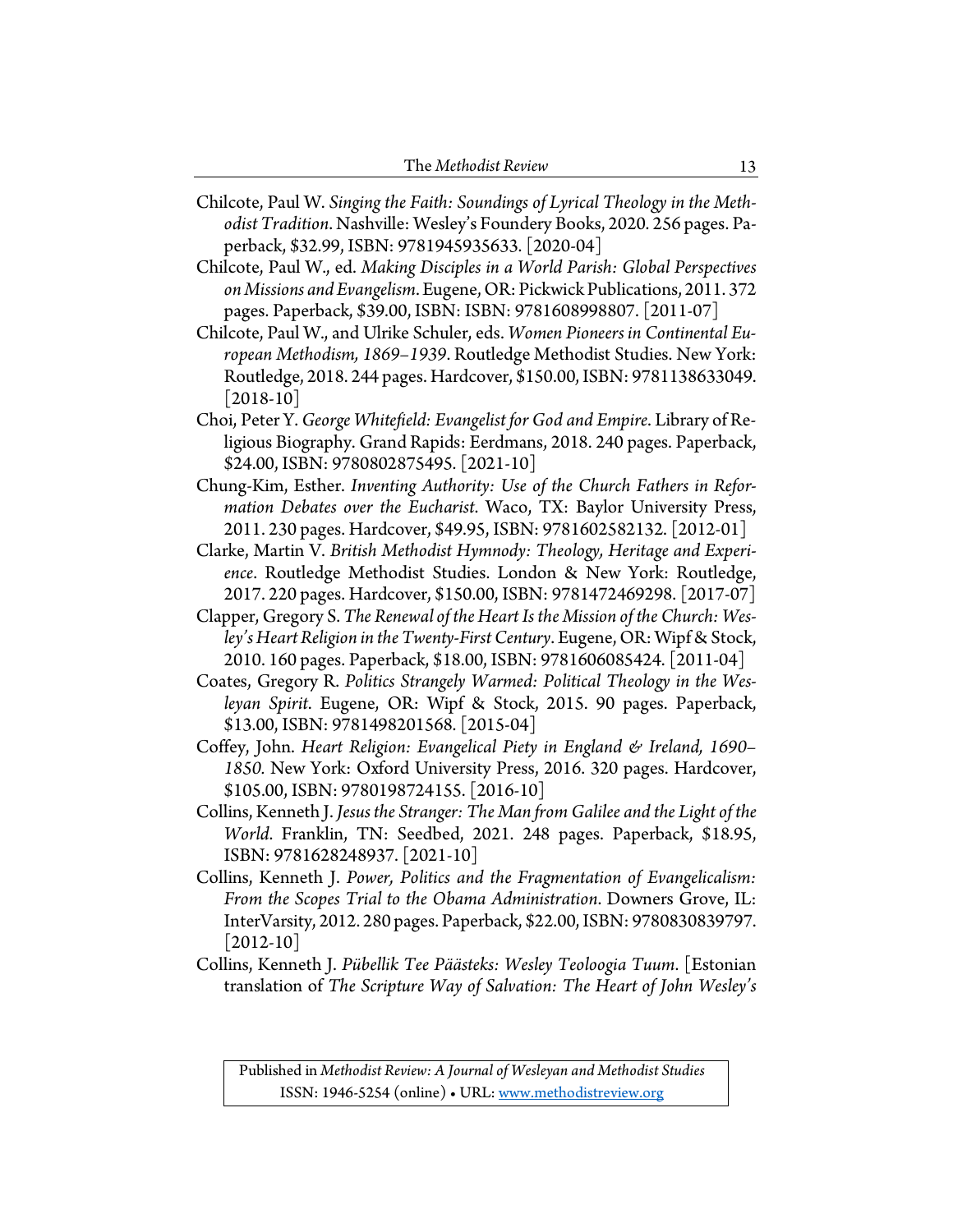*Theology*.] Tallinn, Estonia: Trükisilm OÜ, 2019. Paperback, \$19.95 USD. [2020-01]

- Collins, Kenneth J. *Teologia De John Wesley—O Amor Santo E a Forma Da Graça*. [Portuguese translation of *The Theology of John Wesley: Holy Love and the Shape of Grace*.] Brazil: CPAD, 2017. Paperback, \$27.95 USD.  $|2020-01|$
- Collins, Kenneth J., and Ryan N. Danker, eds. *The Next Methodism: Theological, Social, and Missional Foundations for Global Methodism*. Franklin, Tennessee: Seedbed Publishing, 2022. [2022-01]
- Collins, Kenneth J., and Jerry L. Walls.*Roman But Not Catholic: What Remains at Stake 500 Years after the Reformation*. Grand Rapids; Baker, 2017. 448 pages. Paperback, \$34.99, ISBN: 9780801098932. [2017-10]
- Collins, Kenneth J., ed. *A Wesley Bibliography*, ninth edition. Wilmore. KY: First Fruits Press, 2020. 233 pages. Paperback, \$10.49, ISBN: 978164817000. Also available in several electronic forms, all free, from Asbury Theological Seminary's ePlace: https://place.asburyseminary.edu/ [academicbooks/33/](https://place.asburyseminary.edu/academicbooks/33/) [2020-01]
- Collins, Kenneth J., and Paul Wesley Chilcote, eds. *The Works of John Wesley*, Volume 13: *Doctrinal and Controversial Treatises II*. Nashville: Abingdon Press, 2013. 944 pages. Hardcover, \$57.99, ISBN: 9781426766978.  $[2013-10]$
- Collins, Kenneth J., and Jason E. Vickers, eds. *The Sermons of John Wesley: A Collection for the Christian Journey*. Nashville: Abingdon Press, 2013. Paperback, 608 pages. \$49.99, ISBN: 9781426742316. [2013-07]
- Collins, Kenneth J., and Robert W. Wall, gen. eds. *Wesley One Volume Commentary.* Nashville: Abingdon Press, 2020. 976 pages. Hardcover, \$44.95, ISBN: 9781501823916. [2020-04]
- Collins, Paul M., and Barry Ensign-George, eds. *Denomination: Assessing an Ecclesiological Category*. London: Bloomsbury T&T Clark, 2013. 192 pages. Paperback, \$29.95, ISBN: 9780567263520. [2013-07]
- Collins Winn, Christian T., Christopher Gehrz, G. William Carlson, and Eric Holst, eds. *The Pietist Impulse in Christianity*. Eugene, OR: Pickwick Press, 2011. 366 pages. Paperback, \$40.00, ISBN: 9781606083277. [2011-07]
- Colón-Emeric, Edgardo. *Óscar Romero's Theological Vision: Liberation and the Transfiguration of the Poor.* Notre Dame: University of Notre Dame Press, 2018. 418 pages. Hardcover, \$39.00, ISBN: 9780268104733. [2018-10]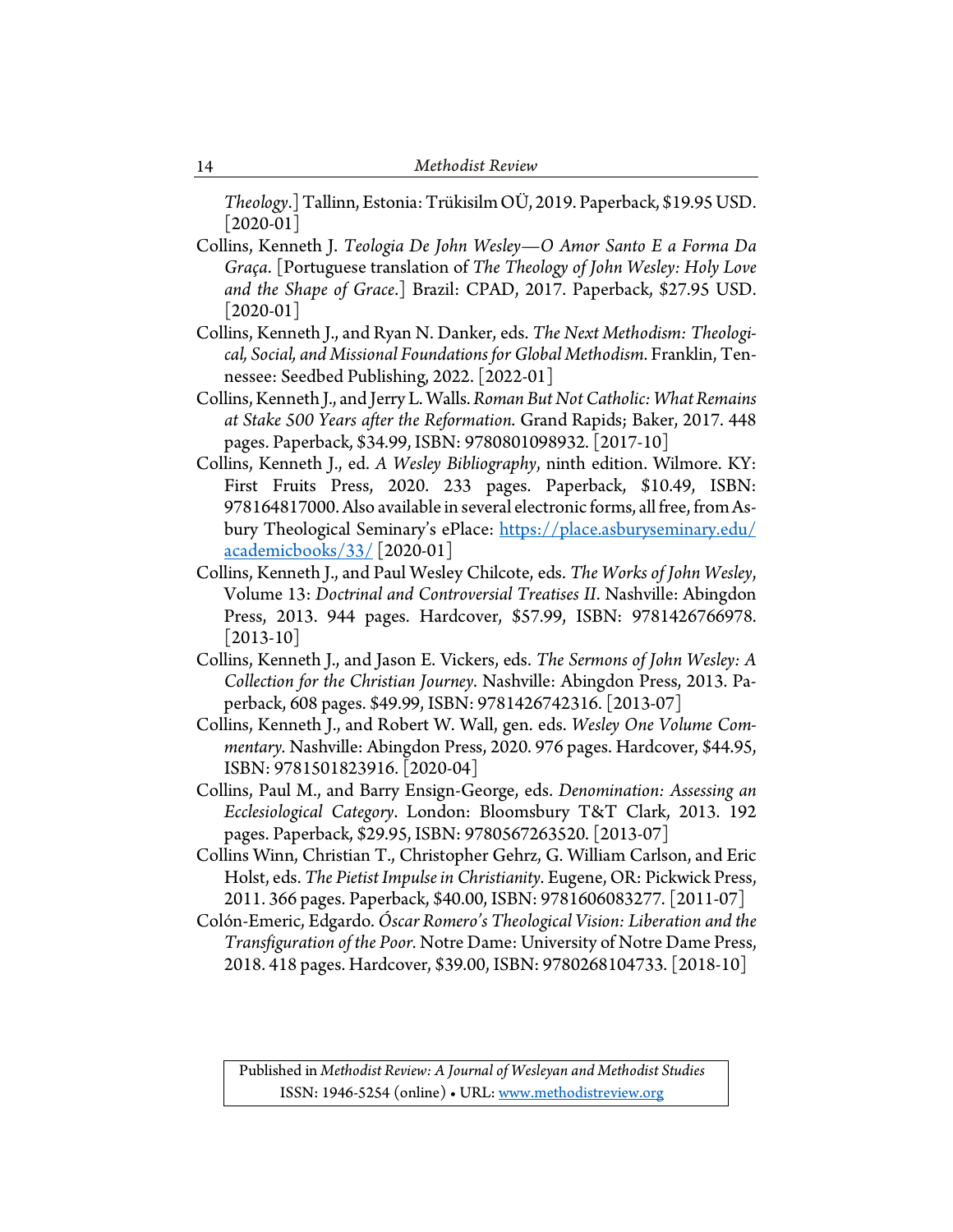| The Methodist Review |  |
|----------------------|--|
|----------------------|--|

Colón-Emeric, Edgardo. *Wesley, Aquinas, and Christian Perfection: An Ecumenical Dialogue*. Waco, TX: Baylor University Press, 2018. Reprint edition. 300 pages. Paperback, \$49.00, ISBN: 9781481309455. [2018-04]

Colón-Emeric, Edgardo, and Mark Gorman. *The Saving Mysteries of Jesus Christ: A Christology in the Wesleyan Tradition*. Eugene, OR: Cascade Books, 2019. 98 pages. Paperback, \$6.00, ISBN: 9781532676062. [2019- 10]

- Colyer, Elmer M. *The Trinitarian Dimension of John Wesley's Theology*. Nashville: New Room Books, 2019. 288 pages. Paperback, \$44.99, ISBN: 9781945935442. [2019-07]
- Conklin-Miller, Jeffrey A. *Leaning Both Ways at Once: Methodist Evangelistic Mission at the Intersection of Church and World.* Eugene, OR: Pickwick Publications, 2020. 152 pages. Paperback, \$21.00, ISBN: 9781498291460.  $[2020-10]$
- Cosgrove, Charles H. *Fortune and Faith in Old Chicago: A Dual Biography of Mayor Augustus Garrett and Seminary Founder Eliza Clark Garrett*. Carbondale, IL: Southern Illinois University Press, 2020. 320 pages. Hardcover, \$29.50, ISBN: 9780809337941. [2020-07]
- Cragwall, Jasper. *Lake Methodism: Polite Literature and Popular Religion in England, 1780–1830.* Columbus: Ohio State University Press, 2013. 222 pages. Hardcover, \$69.95, ISBN: 978081421227. [2013-10]
- Crain, Margaret. *Advancing the Mission: The Order of Deacon in The United Methodist Church*. Nashville: Wesley's Foundery Books, 2021. 182 pages. Paperback, \$24.99, ISBN: 9781953052049, [2021-10]
- Crawford, Nathan, Jonathan Dodrill, and David Wilson.*Holy Imagination: Rethinking Social Holiness.* Lexington, KY: Emeth Press, 2015. 184 pages. Paperback, \$28.00, ISBN: 9781609470876. [2016-01]
- Crawford, Nathan, ed. *The Continuing Relevance of Wesleyan Theology: Essays in Honor of Laurence W. Wood*. Eugene, OR: Pickwick Press, 2011. 290 pages. Paperback, \$32.00, ISBN: 9781608995387. [2011-07]
- Crofford, J. Gregory. *Streams of Mercy: Prevenient Grace in the Theology of John and Charles Wesley*. Lexington, KY: Emeth Press, 2010. Paperback, 234 pages. \$41.00, ISBN: 9781609470081. [2011-01]
- Crutcher, Timothy J. *The Crucible of Life: The Role of Experience in John Wesley's Theological Method*. Lexington, KY: Emeth Press, 2010. 280 pages. Paperback, \$43.00, ISBN: 9780981958279. [2011-01]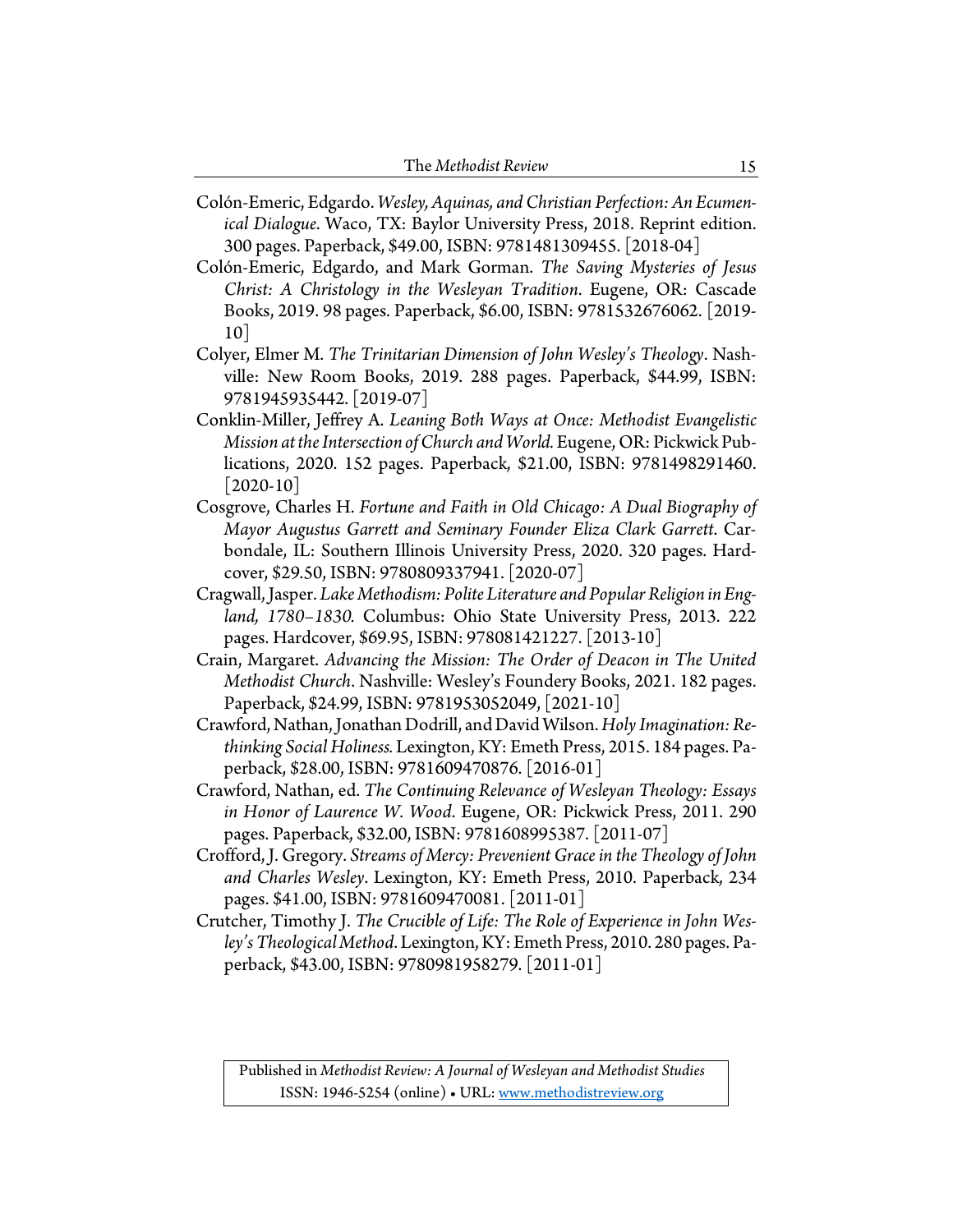- Crutcher, Timothy J. *John Wesley: His Life and Thought*. Kansas City: Beacon Hill Press, 2015. 192 pages. Paperback, \$16.99, ISBN: 9780834134942.  $|2016-04|$
- Cunha, Emma Salgård. *John Wesley, Practical Divinity, and the Defence of Literature.* Routledge Methodist Studies. New York: Routledge, 2017. 200 pages. Hardcover, \$140,00, ISBN: 9781138305021. [2018-01]
- Cunningham, Hugh. *Time, Work and Leisure: Life Changes in England Since 1700.* Studies in Popular Culture. Manchester: Manchester University Press, 2016. 256 pages. Hardcover, \$100.00, ISBN: 9780719085208. Paperback, \$24.95, ISBN: 9781784993559. [2016-10]
- Cunningham, Joseph W. *John Wesley's Pneumatology: Perceptible Inspiration*. Ashgate Methodist Studies. Farnham: Ashgate, 2014. 192 pages. Hardcover, \$104.95, ISBN: 9781409457343. [2014-07]
- Cunningham, Joseph, and David Rainey, eds. *The Path of Holiness: Perspectives*  in Wesleyan Thought in Honor of Herbert B. McGonigle. Lexington, KY: Emeth Press, 2014. 206 pages. Paperback, \$38.00, ISBN: 9781609470838. [2015-04]
- Curthoys, Patricia, and William W. Emilsen, eds. *Out of the Ordinary: Twelve Australian Methodist Biographies.* Unley, South Australia: MediaCom Education Incorporated. 2015. 417 pages. Paperback, AU\$ 29.75, ISBN: 978192194559. [2016-04]
- Danker, Ryan Nicholas. *Wesley and the Anglicans: Political Division in Early Evangelicalism*. Downers Grove, IL: IVP Academic, 2016. 304 pages. Paperback, \$26.00, ISBN: 9780830851225. [2016-07]
- Danker, Ryan Nicholas, ed. *Exploring a Wesleyan Political Theology.* Nashville: Wesley's Foundery Books, 2019. 176 pages. Paperback, \$32.99, ISBN: 9781945935626. [2020-01]
- Davidson, Allen, et al. *God Knows Where They Come From! Four Faith Stories from Hokitika*. Invercargill [New Zealand]: Kynaston Charitable Trust/Craigs, 2014. 168 pages. Paperback, \$24.99, ISBN: 9780473301569. [2015-07]
- Davis, Justin A. *Pietism and the Foundations of the Modern World.* Eugene, OR: Pickwick Publications, 2019. 198 pages. Paperback, \$25.00, ISBN: 9781532667367. [2019-10]
- Dean, Jonathan, ed. *A Heart Strangely Warmed: John and Charles Wesley and Their Writings*. Canterbury Studies in Spiritual Theology. Norwich: Hymns Ancient & Modern Ltd., 2014. 224 pages. Paperback, \$31.99, ISBN: 978184825565. [2014-04]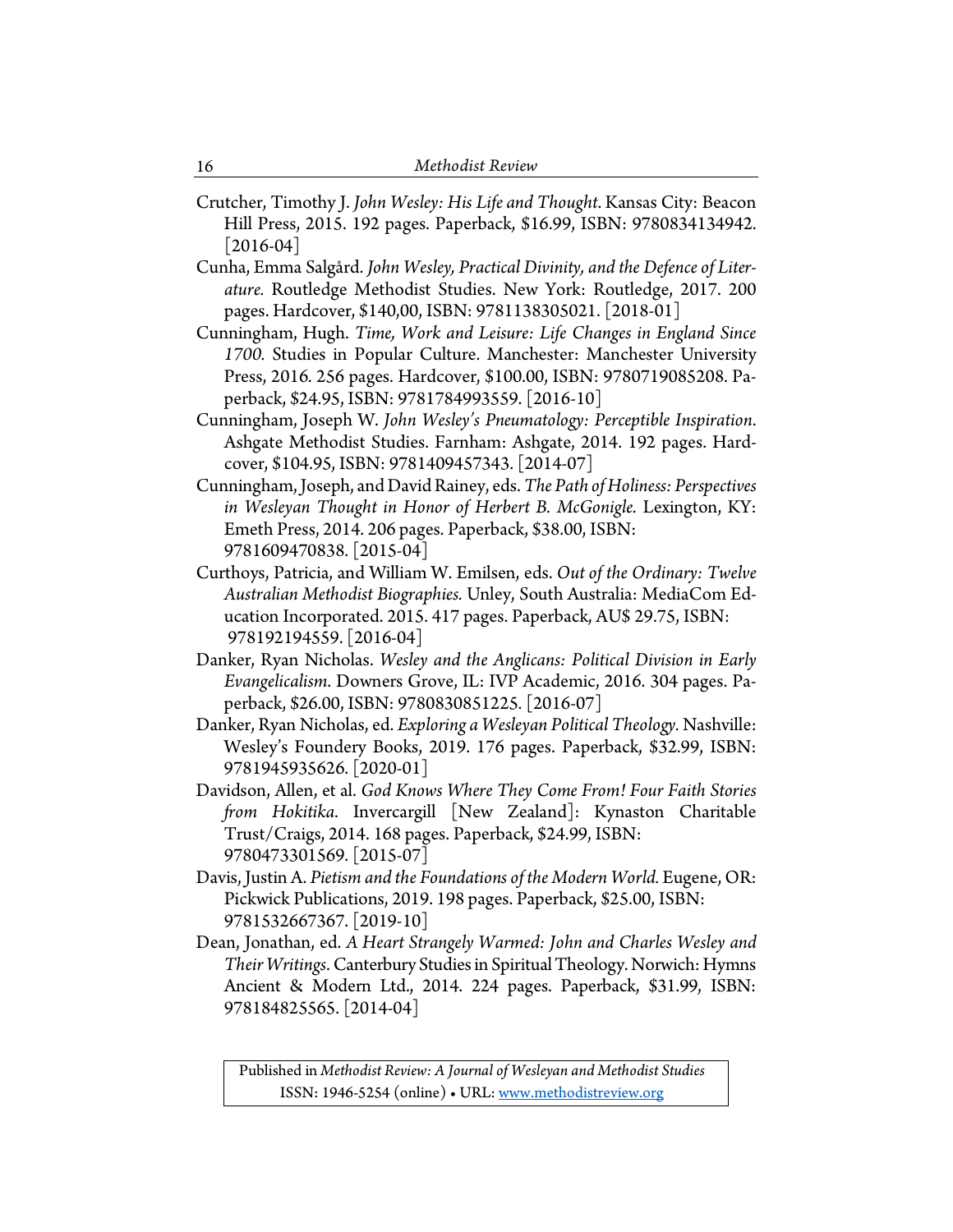- Denyer, Taylor Walters. *Decolonizing Mission Partnerships: Evolving Collaboration between United Methodists in North Katanga and the United States of America.* Eugene, OR: Pickwick Publications, 2020. 364 pages. Hardcover, \$67.00, ISBN: 9781725259126. Paperback, \$42.00, ISBN: 9781725259119. [2021-10]
- Derr, Colleen R. *John Wesley and the Faith Formation of Children: Lessons for the Church*. Lexington, KY: Emeth Press, 2018. 250 pages. Paperback, \$34.00, ISBN: 9781609471217. [2019-01]
- Dickerson, Dennis C. *African American Preachers and Politics: The Careys of Chicago*. Jackson, MS: University Press of Mississippi, 2010. Hardcover, 304 pages. \$50.00, ISBN: 9781604734270. Also available as eBook, \$50.00, ISBN: 9781604734287. [2011-04]
- Dickerson, Dennis C. *African Methodism and Its Wesleyan Heritage: Reflections on A.M.E. Church History*. Nashville: A.M.E. Sunday School Union, 2010. 236 pages. Paperback, \$20.00, ISBN: 9780929386034. [2011-04]
- Dickerson, Dennis C. *The African Methodist Episcopal Church: A History*. Cambridge: Cambridge University Press, 2020. 500 pages. Hardcover, \$120.00, ISBN: 9780521191524. Paperback, \$44.99, ISBN: 9780521153966. [2020-01]
- Dickinson, David. *Yet Alive? Methodists in British Fiction since 1890.* Newcastle upon Tyne: Cambridge Scholars Publishing, 2016. 160 pages. Hardcover, \$86.95, ISBN: 9781443890953. [2016-07]
- Diffendorfer, Ralph E., ed. *The World Service of the Methodist Episcopal Church*. Reprint edition. Christian Classics Revived, No. 1. New Delhi: Christian World Imprints, 2013. 707 pages plus illustrations and maps. Hardcover, \$72.80 (free shipping worldwide via registered airmail), ISBN: 9788192512150. [2014-07]
- Donat, James G., and Randy L. Maddox, eds. *The Works of John Wesley*, Volume 32: *Medical Writings*. Nashville: Abingdon Press, 2018. 724 pages. Hardcover, \$59.99, ISBN: 9781501859014. [2018-10]
- Donovan, Jane B. *Henry Foxall: Methodist, Industrialist, American*. Nashville: New Room Books, 2017. 288 pages. Paperback, \$49.95, ISBN: 9780938162117. Also available in eBook and Kindle versions. [2017-04]
- Dreff, Ashley Boggan. *Entangled: A History of American Methodism, Politics, and Sexuality*. Nashville: New Room Books, 2018. 294 pages. Paperback, \$39.99, ISBN: 9781945935329. [2018-10]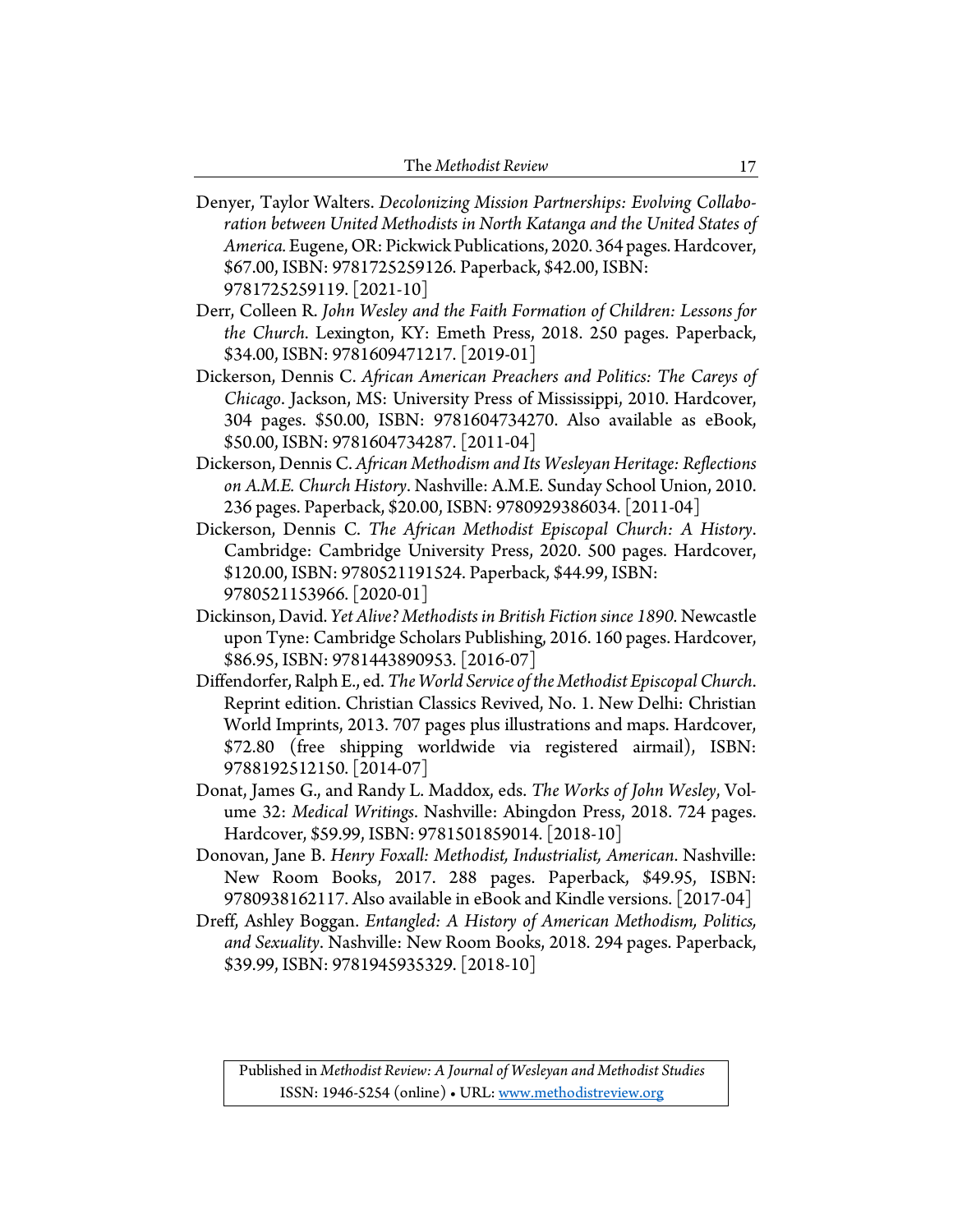- Dreff, Ashley Boggan. *Nevertheless: American Methodists and Women's Rights.* Nashville: Wesley's Foundery Books, 2020. 142 pages. Paperback, \$16.99, ISBN: 9781945935770. [2020-07]
- Du Mez, Kristin Kobes. *A New Gospel for Women: Katharine Bushnell and the Challenge of Christian Feminism*. New York: Oxford University Press, 2015. 288 pages. Hardcover, \$29.95, ISBN: 9780190205645. [2015-04]
- Dunn, Durwood. *The Civil War in Southern Appalachian Methodism.* Knoxville: University of Tennessee Press, 2013. 153 pages. Hardcover, \$42.00, ISBN: 9781621900016. [2014-01]
- Dunning, H. Ray. *Grace, Faith & Holiness with 30th Anniversary Annotations.* Kansas City: Foundry Publishing, 2018. 768 pages. Paperback, \$59.95, ISBN: 9780834137592. [2019-01]
- Dupont, Carolyn Renée. *Mississippi Praying: Southern White Evangelicals and the Civil Rights Movement, 1945–1975*. New York: NYU Press, 2013. 304 pages. Hardcover, \$55.00, ISBN: 9780814708415. [2013-07]
- Early, Pianapue. *The Methodist Church in Africa since 1820.* Foreword by Bishop David Greaves.Washington, DC: Pacem in Terris Press, 2020. 124 pages. Paperback, \$10.00, ISBN: 9781733047562. [2020-10]
- Eason, Andrew M., and Roger J. Green, eds. *Boundless Salvation: The Shorter Writings of William Booth.* Reprint edition. New York: Peter Lang, 2014. 207 pages. Paperback, \$42.95, ISBN: 9781433127441. [2014-07]
- Eason, Andrew M., and Roger J. Green, eds. *Settled Views: The Shorter Writings of Catherine Booth*. Lanham, MD: Lexington Books, 2017. 300 pages. Hardcover, \$110.00, ISBN: 9781498561150. [2017-10]
- Eddy, G. T. *Dr. Taylor of Norwich: Wesley's Arch Heretic*. Eugene, OR: Wipf & Stock, 2012. 280 pages. Paperback, \$31.00, ISBN: 9781620320754.  $[2012-04]$
- Edwards, Maldwyn. *After Wesley: A Study of the Social and Political Influence of Methodism in the Middle Period (1791–1849)*. Reprint edition. Eugene, OR: Wipf & Stock, 2013. 192 pages. Paperback, \$16.00, ISBN: 9781625642776. [2013-10]
- Edwards, Rem B. *John Wesley's Values—and Ours*. Lexington, KY: Emeth Press, 2012. 294 pages. Paperback, \$41.00, ISBN: 9781609470319.  $[2012-07]$
- Edwards, Rem B. *What Today's Methodists Need to Know about John Wesley*. Lexington, KY: Emeth Press, 2018. 138 pages. Paperback, \$23.00, ISBN: 9781609471316. [2018-10]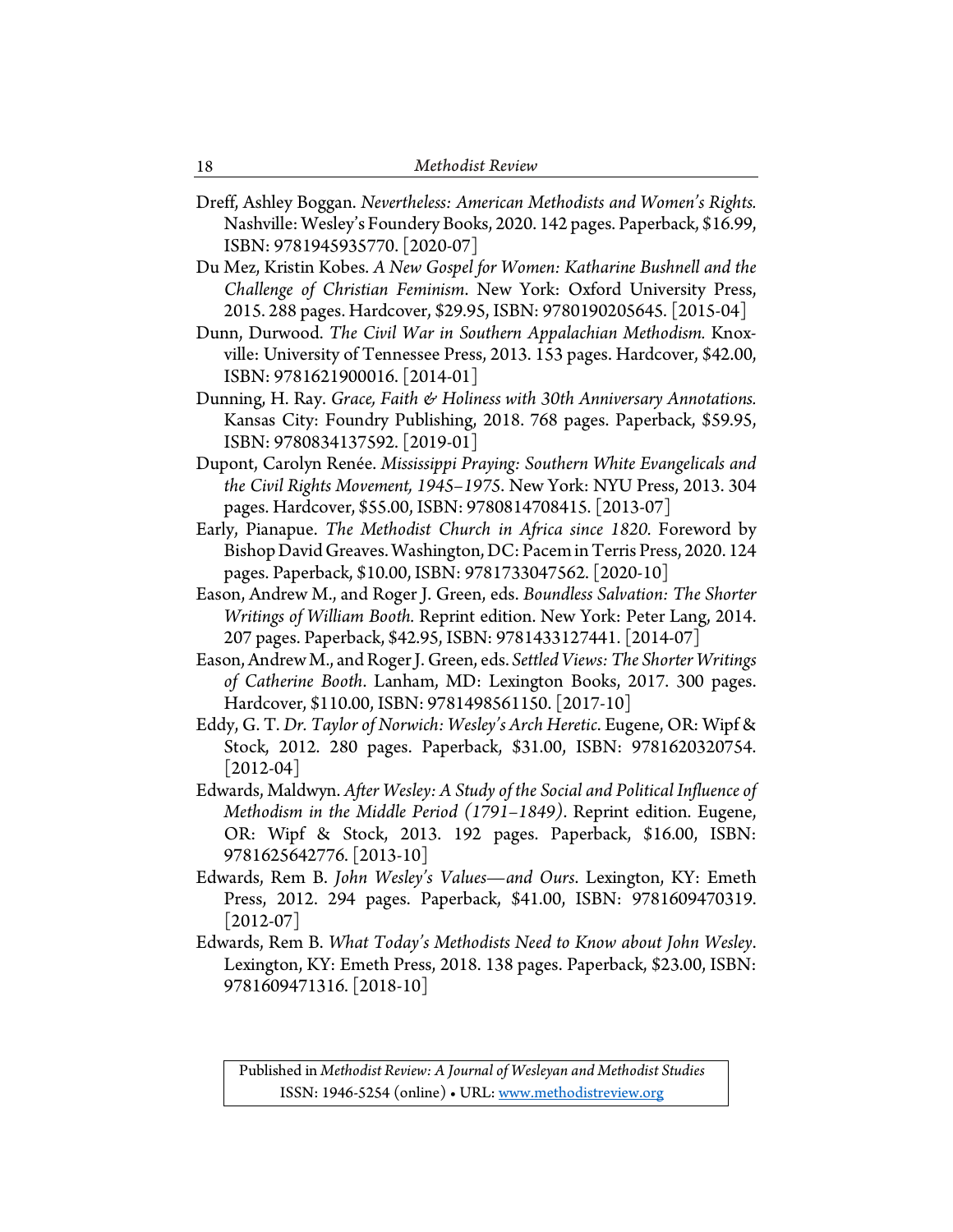| The Methodist Review |  |
|----------------------|--|
|----------------------|--|

- Elder, Robert. *The Sacred Mirror: Evangelicalism, Honor, and Identity in the Deep South, 1790–1860*. Chapel Hill: University of North Carolina Press, 2016. 304 pages. Hardcover, \$34.95, ISBN: 9781469627564. [2016-04]
- Ellis, Dirk R. *Holy Fire Fell: A History of Worship, Revivals, and Feasts in the Church of the Nazarene*. Eugene, OR: Wipf & Stock, 2017. 258 pages. Paperback, \$31.00, ISBN: 9781532600685. [2017-04]
- Eschmann, Holger, and Achim Härtner, eds. *Glaube bildet: Bildung als Thema von Theologie und Kirche*. Reutlinger Theologische Studien, Band 5. Göttingen: Edition Ruprecht, 2010. 182 pages. Paperback, €22.90, ISBN: 9783767571259. [2011-04]
- Essamuah, Casely B. *Genuinely Ghanaian: A History of the Methodist Church Ghana, 1961–2000*. Trenton, NJ: Africa World Press, 2010. 338 pages. Paperback, \$29.95, ISBN: 9781592217489. [2011-01]
- Evans, Christopher H. *Histories of American Christianity: An Introduction*. Waco, TX: Baylor University Press, 2013. 403 pages. Paperback, \$44.95, ISBN: 9781602585454. [2013-10]
- Evans, Christopher H. *The Social Gospel in American Religion: A History*. New York: NYU Press, 2017. 304 pages. Hardcover, \$89.00, ISBN: 9781479869534. Paperback, \$28.00, ISBN: 9781479888573. [2017-04]
- Falk, Gotthard, et al, eds. *John Wesley: Über allem die Liebe / Ein Brevier*. Fourth edition. Göttingen: Edition Ruprecht, 2013. 464 pages. Hardcover, €21.90 ISBN: 9783846901441. Paperback, €17.90, ISBN: 9783846901434. [2013-01]
- Farrell, Michael. *Blake and the Methodists*. London: Palgrave Macmillan, 2014. 280 pages. Hardcover, \$90.00, ISBN: 9781137455499. [2014-10]
- Felleman, Laura Bartels. *The Form and Power of Religion: John Wesley on Methodist Vitality*. Eugene, OR: Cascade Books, 2012. 118 pages. Paperback, \$15.00, ISBN: 9781610977784. [2013-01]
- Fenner, Chris, and Brian G. Najapfour, eds. *Amazing Love! How Can It Be? Studies on Hymns by Charles Wesley*. Eugene. OR: Resource Publications, 2020. 208 pages. Paperback, \$26.00, ISBN: 9781725264755. [2020-07]
- Ferngren, Gary B. *Medicine and Religion: A Historical Introduction*. Baltimore: Johns Hopkins University Press, 2014. 256 pages. Hardcover, \$49.95, ISBN: 9781421412153. Paperback, \$24.95, ISBN: 9781421412160.  $|2014-01|$
- Field, David N. *Bid Our Jarring Conflicts Cease: A Wesleyan Theology and Praxis of Church Unity*. Nashville: Wesley's Foundery Books, 2017. 198 pages. Paperback, \$39.99, ISBN: 9780938162247. [2017-07]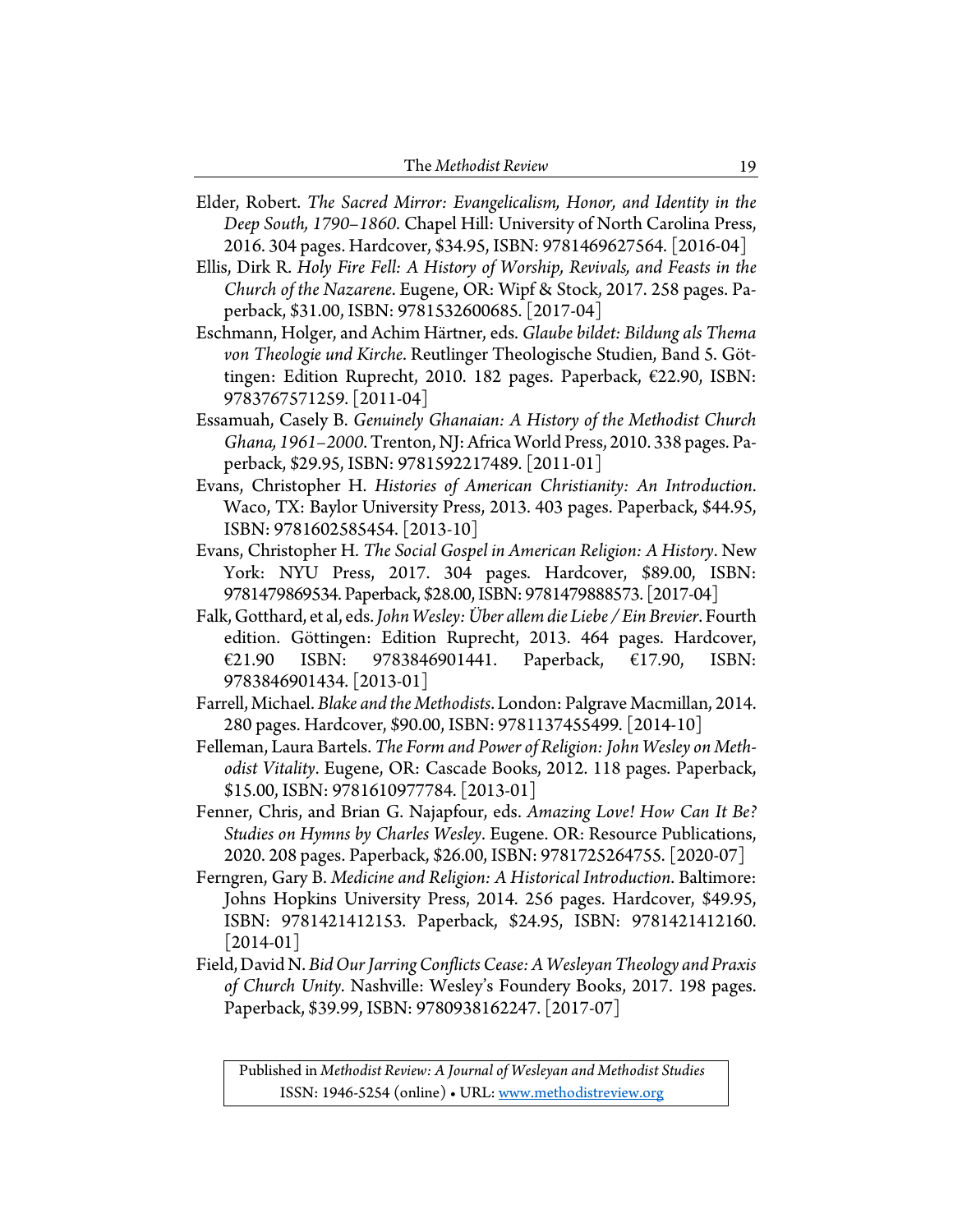- Field, David N. *Our Purpose Is Love: The Wesleyan Way to Be the Church*. Nashville: Abingdon Press, 2018. 192 pages. Paperback, \$16.99, ISBN: 9781501868672. [2018-04]
- Flatt, Kevin N. *After Evangelicalism: The Sixties and the United Church of Canada*. McGill-Queen's Studies in the History of Religion. Montreal: McGill-Queens University Press, 2013. 360 pages. Hardcover, \$100.00, ISBN: 9780773541238. [2013-07]
- Fleming, Jody B. *Wesleyan Pneumatology, Pentecostal Mission, and the Missio Dei: Renewing the Spark of the Spirit through a Latin American Case Study*. Lanham, MD: Lexington Books, 2021. 170 pages. Hardcover, \$95.00, ISBN: 9781793611963. [2021-07]
- Flores, Daniel F., editor. *Los Profetas: The Prophetic Role of Hispanic Churches in America,* Nashville, TN: General Board of Higher Education and Ministry, 2022. 254 pages. Softcover, \$35.00, ISBN: 9781953052117. [2022- 06]
- Ford, Bridget. *Bonds of Union: Religion, Race, and Politics in a Civil War Borderland.* Chapel Hill: University of North Carolina Press, 2016. 416 pages. Hardcover, \$39.95, ISBN: 9781469626222. [2016-04]
- Forlines, F. Leroy. *Classical Arminianism: A Theology of Salvation*. Ed. by J. Matthew Pinson. Nashville: Randall House Publications, 2011. 392 pages. Paperback, \$27.99, ISBN: 9780892656073. [2013-01]
- Forsaith, Peter S. *Image, Identity and John Wesley: A Study in Portraiture*. Routledge Methodist Studies. New York & London: Routledge, 2017. 228 pages. Hardcover, \$128.00, ISBN: 9781138207899. Paperback, \$38.15, ISBN 9780367884307. Ebook also available.[2017-10]
- Forsaith, Peter S., & Martin Wellings, eds. *Methodism and History: Essays in Honour of John Vickers*. Oxford: Applied Theology Press, 2010. 238 pages. Paperback, £10.95, ISBN: 9781874677116. [2011-01]
- Fowler-Marchant, Donna. *Mothers in Israel: Methodist Beginnings Through the Eyes of Women.* Nashville: Wesley's Foundery Books, 2020. 182 pages. Paperback, \$24.99, ISBN: 9781945935824. [2021-04]
- Francis, Keith A., et al., eds. *The Oxford Handbook of the Modern British Sermon 1689–1901*. New York: Oxford University Press, 2012. 880 pages. Hardcover, \$175.00, ISBN: 9780199583591. [2013-01]
- Franzen, Trisha. *Anna Howard Shaw: The Work of Woman Suffrage*. Women in American History series. Champaign, IL: University of Illinois Press, 2014. 296 pages. Hardcover, \$97.00, ISBN: 9780252038150. Paperback,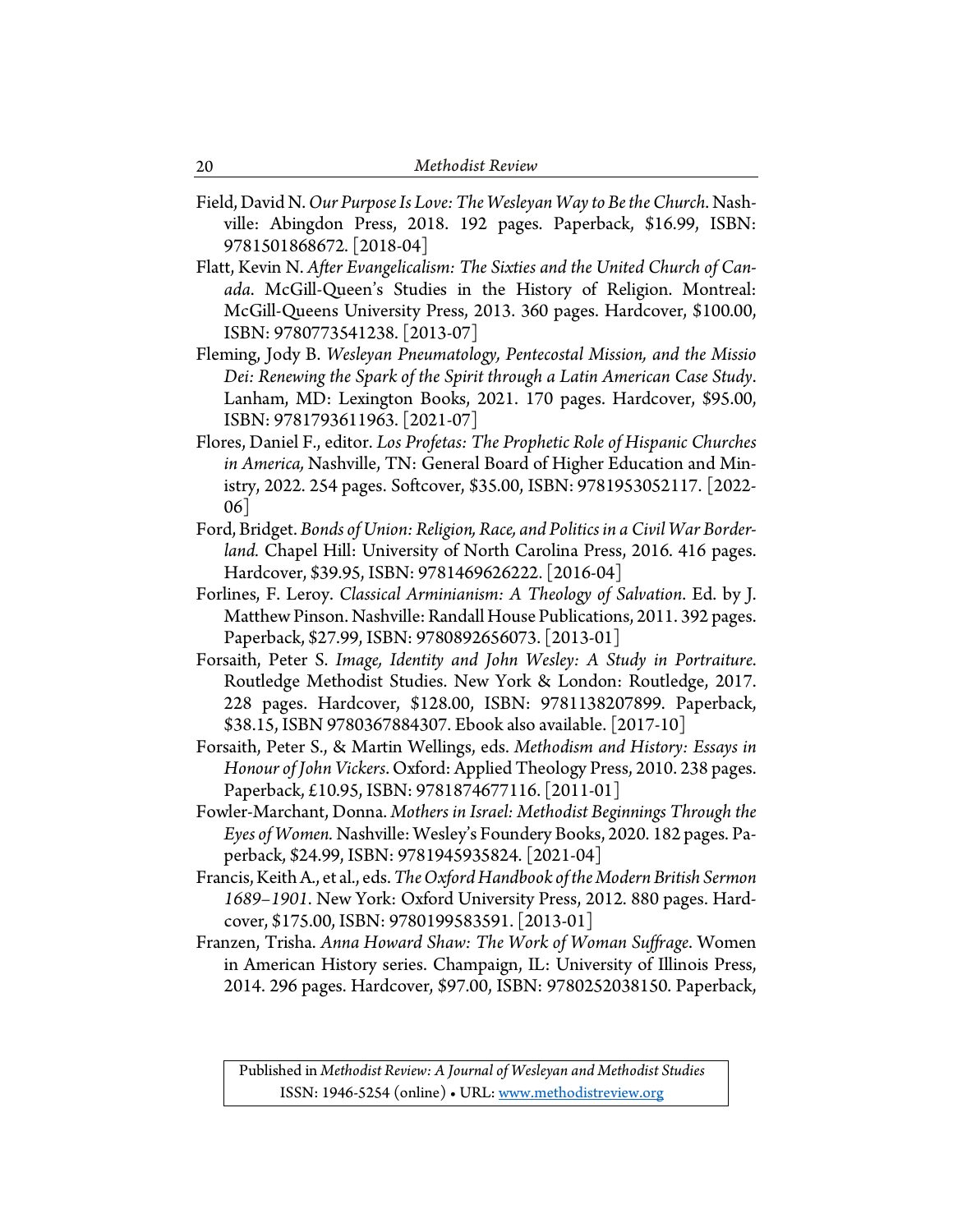\$30.00, ISBN: 9780252079627. Also available in Kindle edition. [2014- 04]

- Frazier, J. Russell. *True Christianity: The Doctrine of Dispensations in the Thought of John William Fletcher (1729–1785)*. Eugene OR: Pickwick Publications, 2014. 320 pages. Paperback, \$35.00, ISBN: 9781620326633. [2014-04]
- Friedman, Matthew. *Union with God in Christ: Early Christian and Wesleyan Spirituality as an Approach to Islamic Mysticism*. Eugene, OR: Pickwick Publications, 2017. 322 pages. Paperback, \$37.00, ISBN: 9781498278386. [2018-01]
- Fringer, Rob A., and Dean G. Smith, eds. *A Plain Account of Christian Faithfulness: Essays in Honor of David B. McEwan*. Eugene, OR: Wipf and Stock, 2020. 258 pages. Paperback \$31.00, ISBN: 9781532655579. [2020-10]
- Frost, Brian, and Leo Pyle, eds. *Dissent and Descent: Essays on Methodism and Roman Catholicism*. Eugene, OR: Wipf & Stock, 2016. 112 pages. Paperback, \$17.00, ISBN: 9781498280464. [2018-01]
- Gaines, Timothy R. *Christian Ethics*. Wesleyan Theology series. Kansas City: Foundry Publishing, 2021. 192 pages. Paperback, \$18.99, ISBN: 9780834140820. [2021-10]
- Gardner, Eric. *Black Print Unbound: The Christian Recorder, African American Literature, and Periodical Culture*. New York: Oxford University Press, 2015. 344 pages. Hardcover, \$99.00, ISBN: 9780190237080. Paperback, \$29.95, ISBN: 9780190237097. [August 2015]
- Gehring Michael J., Andrew Kinsey, and Vaughn W. Baker, eds. *The Logic of Evangelism Revisited.* Foreword by William B. Lawrence, Afterword by William J. Abraham. Eugene, OR: Pickwick Publications, 2019. 182 pages. Paperback, \$23.00, ISBN: 9781532604560. [2019-04]
- George, Carol V. R. *One Mississippi, Two Mississippi: Methodists, Murder, and the Struggle for Racial Justice in Neshoba County*. New York: Oxford University Press, 2015. 328 pages. Hardcover, \$29.95, ISBN: 9780190231088. [2015-04]
- Germano, Brian E. *Christianity the Wesleyan Way: Principles and Practices for Life and Ministry*. Nashville: Wesley's Foundery Books, 2020. 306 pages. Paperback, \$28.99, ISBN: 9781945935695.[2020-04]
- Gibson, William, and Joanne Begiato. *Sex and the Church in the Long Eighteenth Century: Religion, Enlightenment, and the Sexual Revolution.* London: I. B. Tauris, 2017. 288 pages. Hardcover, \$110.00, ISBN: 9781784533779.  $[2017-04]$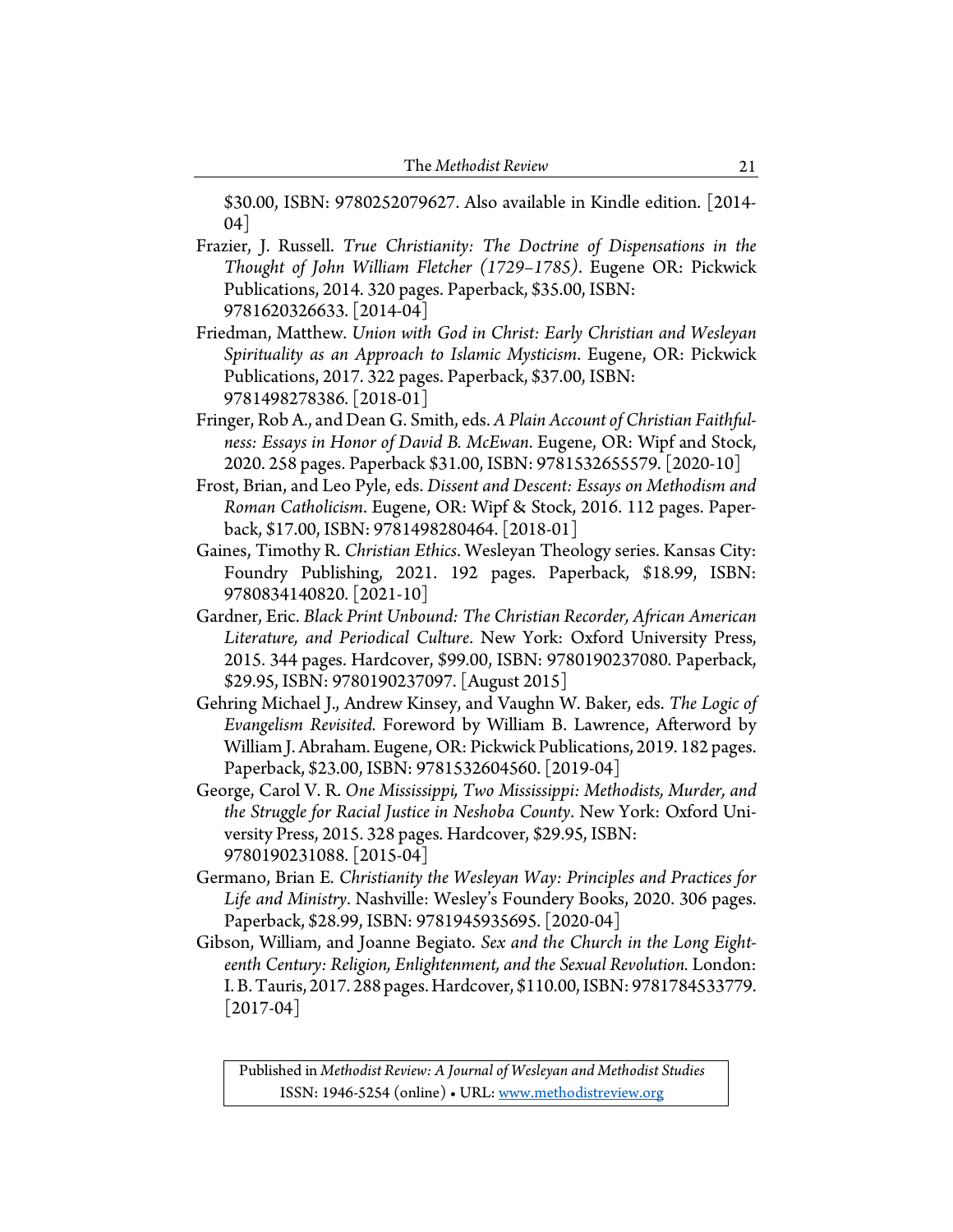- Gibson, William, and Geordan Hammond, eds. *Religion in Britain,1660–1900: Essays in Honour of Peter B. Nockles*. *Bulletin of the John Rylands Library 97/1 (Spring 2021)*. Manchester: Manchester University Press, 2021. 262 pages. Paperback, £32.50, ISBN: 9781526159298. [2021-04]
- Gibson, William, Peter Forsaith, and Martin Wellings, eds. *The Ashgate Research Companion to World Methodism*. Ashgate Methodist Studies. London: Ashgate, 2013. Hardcover, 446 pages. \$149.95, ISBN: 9781409401384. [2013-04]
- Gibson, William, and Thomas W. Smith, eds. *George Whitefield Tercentenary Essays*. Special issue of *The Journal of Religious History, Literature and Culture*. Cardiff: University of Wales, 2016. 144 pages. Paperback, \$40.00, ISBN: 9781783168330. [2016-10]
- Goetz, Rebecca Anne. *The Baptism of Early Virginia: How Christianity Created Race*. Early America: History, Context, Culture series. Baltimore: Johns Hopkins University Press, 2012. Hardcover, 256 pages. \$55.00, ISBN: 9781421407005. [2012-10]
- Goodhead, AndrewF. *A Crown and a Cross: The Origins, Development, and Decline of the Methodist Class Meeting in Eighteenth-Century England*. Eugene, OR: Wipf and Stock, 2010. 362 pages. Paperback, \$40.00, ISBN: 9781606086513. [2011-04]
- Goodhew David, and Anthony-Paul Cooper, eds. *The Desecularisation of the City: London's Churches, 1980 to the Present.*Routledge Studies in Religion. New York: Routledge, 2018. 384 pages. Hardcover, \$140.00, ISBN: 9780815348177. [2018-10]
- González, Justo L. *A Brief History of Sunday: From the New Testament to the New Creation*. Grand Rapids: Eerdmans, 2017. 176 pages. Paperback, \$16.00, ISBN: 9780802874719. [2017-10]
- González, Justo L. *The History of Theological Education*. Nashville: Abingdon Press, 2015. 176 pages. Paperback, \$39.99, ISBN: 9781426781919 [2015- 04]
- González, Justo L. *John Wesley and the Protestant Reformation / Juan Wesley y la Reforma Protestante: Between Luther and Calvin / Entre Lutero y Calvino*. Nashville: Wesley's Foundery Books, 2019. 158 pages. Paperback, \$13.99, ISBN: 9781945935671. [2020-04]
- González, Odina Ester, and Justo L. González, eds. *Nuestra Fe: A Latin American Church History Sourcebook*. Nashville: Abingdon Press, 2014. 304 pages. Paperback, \$44.99, ISBN: 9781426774263. [2015-07]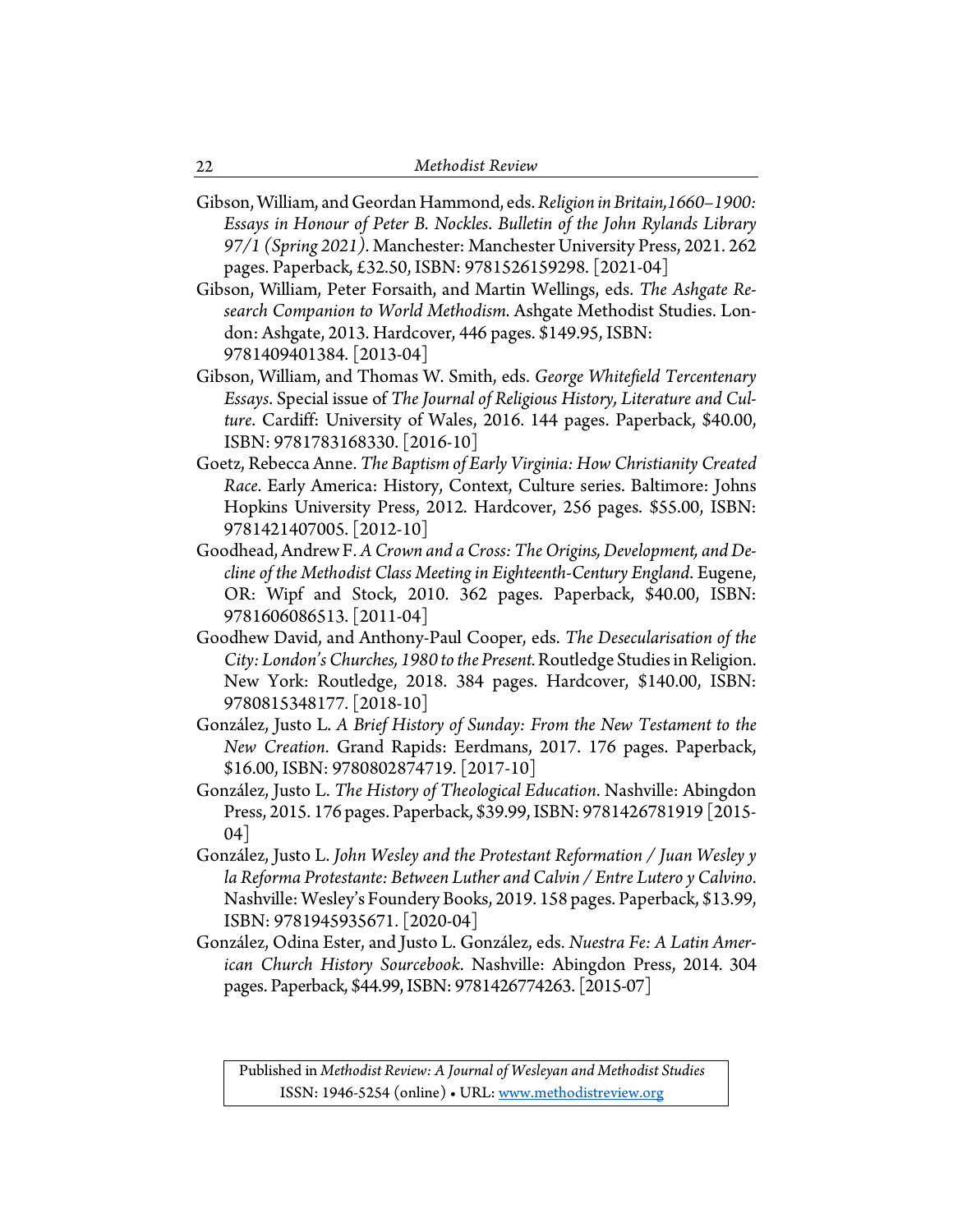- Graham, E. Dorothy. *Ministering Sisters: A Directory of the Members of the Wesley Deaconess Order 1890–1988 and Their Appointments*. Evesham: Wesley Historical Society, 2014. 490 pages. Paperback, £19.95, ISBN: 9780992876203. [2016-07]
- Grant, Sharon J. *Rebaptism Calmly Considered: Christian Initiation and Resistance in the Early A. M. E. Church of Jamaica*. Eugene, OR: Pickwick Publications, 2019. 162 pages. Paperback, \$20.00, ISBN: 9781532652998. [2019-10]
- Green, Joel B. *Reading Scripture as Wesleyans*. Nashville: Abingdon Press, 2010. Paperback, 186 pages. \$15.00, ISBN: 9781426706912. [2011-04]
- Green, Joel B., and David F. Watson, eds. *Wesley, Wesleyans, and Reading Bible as Scripture*. Waco, TX: Baylor University Press, 2012. 350 pages. Paperback, \$39.95, ISBN: 9781602586277. [2012-10]
- Green, Stephen G. *The Holy Scriptures*. Wesleyan Theology series. Kansas City: Foundry Publishing, 2021. 192 pages. Paperback, \$18.99, ISBN: 9780834139831. [2021-10]
- Griffiths, Leslie. *A View from the Edge: The Autobiography of Leslie Griffiths*. Foreword by Huw Edwards. Nashville: Abingdon Press, 2011. 302 pages. Hardcover, \$29.00, ISBN: 9781426716690. [2011-04]
- Gunter, W. Stephen. *Arminius and His 'Declaration of Sentiments': An Annotated Translation with Introduction and Theological Commentary*. Waco, TX: Baylor University Press, 2012. 225 pages. Hardcover, \$39.95, ISBN: 9781602585676. [2012-10]
- Gunter, W. Stephen, ed. *The Quotable Mr. Wesley: Updated Edition*. Nashville: Wesley's Foundery Books, 2020. 64 pages. Paperback, \$14.99, ISBN: 9781945935787. [2020-07]
- Hamilton, Barry W. *The Role of Richard Watson's Theological Institutes in the Development of Methodism After John Wesley*. Lewiston, NY: Edwin Mellen Press, 2014. 415 pages. Hardcover, \$159.95, ISBN: 9780773400726.  $|2014-04|$
- Hammond, Geordan. *John Wesley in America: Restoring Primitive Christianity*  (Oxford: Oxford University Press, 2014. 272 pages. Hardcover, \$85.00, ISBN: 978019870160. [2014-04]
- Hammond, Geordan, and David Ceri Jones, eds. *George Whitefield: Life, Context, and Legacy.* New York: Oxford University Press, 2016. 352 pages. Hardcover, \$105.00, ISBN: 9780198747079. [2016-07] Paperback edition 2021, \$35.00, ISBN: 9780192846174. [2021-10]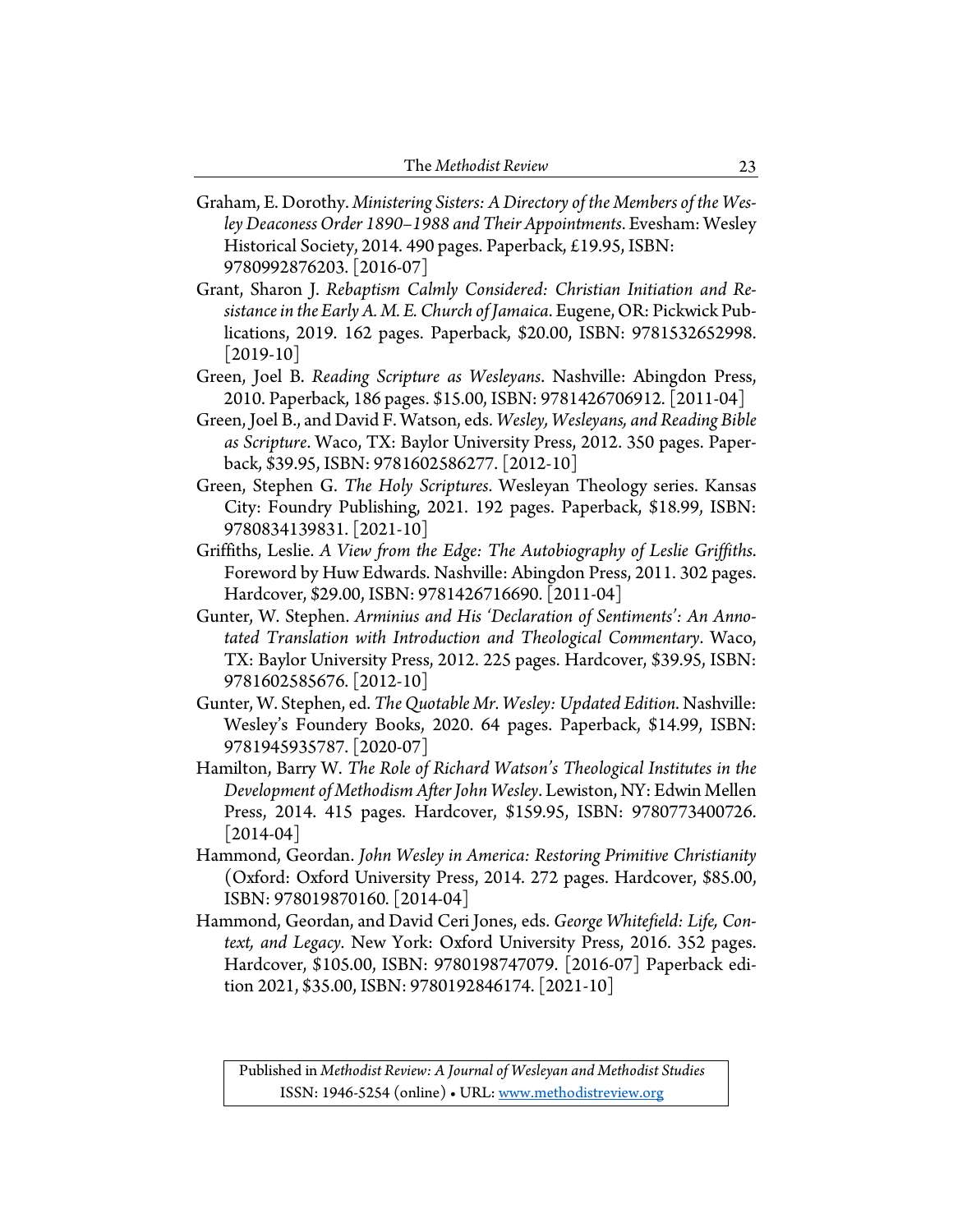- Hammond, Geordan, and Peter S. Forsaith, eds.*Religion, Gender, and Industry: Exploring Church and Methodism in a Local Setting*. Eugene, OR: Wipf & Stock, 2011. 258 pages. Paperback, 28.00, ISBN: 9781608996421. [2012- 04]
- Handasyde, Kerrie. *God in the Landscape: Studies in the Literary History of Australian Protestant Dissent*. London: Bloomsbury Academic, 2021. 240 pages. Hardcover, \$115.00, ISBN: 9781350181489 [2021-10]
- Hartley, Benjamin L. *Evangelicals at a Crossroads: Revivalism and Social Reform in Boston, 1860–1910*. Durham, NH: University of New Hampshire Press, and Hannover & London: University Press of New England, 2011. 296 pages. Hardcover, \$85,00. ISBN: 9781584659280. Paperback, 296 pages. \$39.95, ISBN: 9781584659297. [2011-01]
- Haselby, Sam. *The Origins of American Religious Nationalism*. Religion in America series. New York: Oxford University Press, 2015. 352 pages. Hardcover, \$74.00, ISBN: 9780199329571. [2015-04]
- Hauerwas, Stanley, and William H. Willimon. *The Holy Spirit.* Nashville: Abingdon Press, 2015. 112 pages. Paperback, \$13.99, ISBN: 9781426778636. [2016-01]
- Haynes, Donald W. *A Digest of Wesleyan Grace Theology: Preparing, Pardoning, Perfecting*. NP: Market Square Publishing, 2018. 246 pages. Paperback, \$18.95, ISBN: 9781732309210. [2019-04]
- Haynes, Donald W. *The Methodist Story,* Volume 1: *1703–1791*. NP: Market Square Publishing, 2019. 255 pages. Paperback, \$18.95, ISBN: 9781732309265. [2019-07]
- Headley, Anthony J. *Family Crucible: The Influence of Family Dynamics in the Life and Ministry of John Wesley*. Eugene, OR: Wipf & Stock, 2010. 188 pages. Paperback, \$22.00, ISBN: 9781606080016. [2011-04]
- Headley, Anthony J. *Getting It Right: Christian Perfection and Wesley's Purposeful List*. Lexington, KY: Emeth Press, 2013. 216 pages. Paperback, \$36.00, ISBN: 9781609470531. [2013-07]
- Heath, Elaine A. *Five Means of Grace: Experience God's Love the Wesleyan Way*. Nashville: Abingdon Press, 2017. 80 pages. Hardcover, \$9.99, ISBN: 9781501835643. [2017-10]
- Heath, Elaine A. *The Mystic Way of Evangelism: A Contemplative Vision for Christian Outreach*. Grand Rapids: Baker Academic, 2017. 208 pages. Paperback, \$22.00, ISBN: 9780801033254. [2017-10]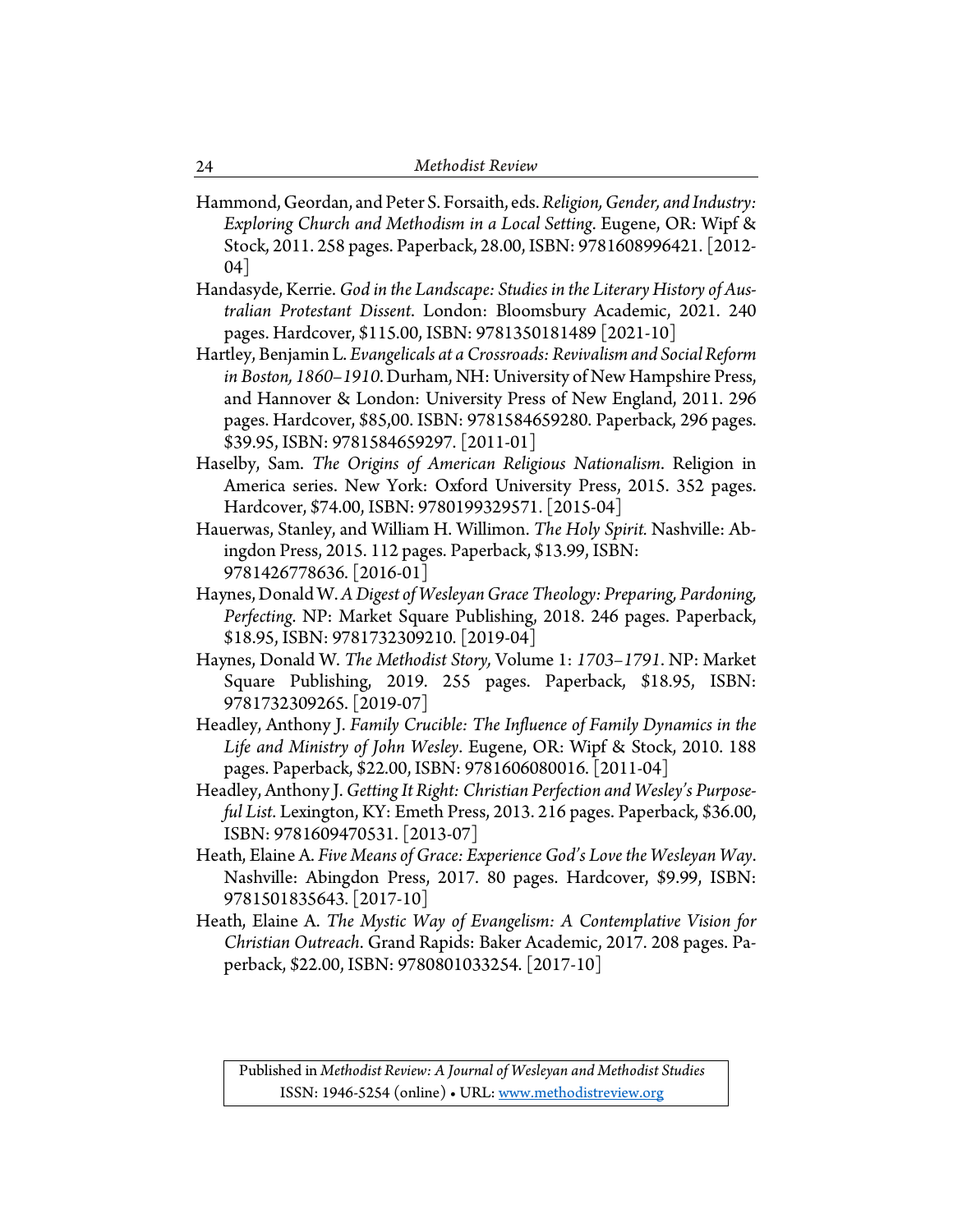- Heath, Elaine A. *Naked Faith: The Mystical Theology of Phoebe Palmer*. Cambridge: James Clarke & Co., 2010. 124 pages. Paperback, £18.25, ISBN: 9780227173398. [2012-04]
- Heath, Elaine A., and Scott T. Kisker. *Longing for Spring: A New Vision for Wesleyan Community*. Eugene, OR: Pickwick Publications, 2010. 118 pages. Paperback, \$17.00, ISBN: 9781556355196. [2011-07]
- Heidinger, James V. II. *The Rise of Theological Liberalism and the Decline of American Methodism*. Franklin, TN: Seedbed, 2017. 288 pages. Paperback, \$19.95, ISBN: 9781628244021. [2017-07]
- Heinz, Anne, and John Heinz, eds. *Women, Work, and Worship in Lincoln's Country: The Dumville Family Letters*. Champaign, IL: University of Illinois Press, 2016. 232 pages. Hardcover, \$40.00, ISBN: 9780252039959.  $|2016-01|$
- Heitzenrater, Richard P. *An Exact Likeness: The Portraits of John Wesley*. Nashville: Abingdon Press, 2016. 120 pages. Hardcover, \$39.99, ISBN: 9781501816604. [2016-04]
- Heitzenrater, Richard P. *Wesley and the People Called Methodists*, 2nd edition. Nashville: Abingdon Press, 2012. 352 pages. Paperback, \$29.99, ISBN: 9781426742248. [2012-10; delayed; 2013-07]
- Heitzenrater, Richard P., ed. *The Works of John Wesley*, Volume 17: *Oxford Diaries*. Nashville: Abingdon Press, 2020. 512 pages. Hardcover, \$74.99, ISBN: 9781501890932. [2020-10]
- Helland, Dean, and Alice Rasmussen. *God Broke Through: The Story of Chile's Methodist Pentecostals*. Foreword by Vinson Synan. BookBaby, 2016. 296 pages. Paperback, \$21.95, ISBN: 9781682228869. [2016-10]
- Hempton, David. *The Church in the Long Eighteenth Century*. London: I.B. Tauris, 2012. 240 pages. Hardcover, \$49.00, ISBN: 9781845114404.  $[2012-07]$
- Hill, Harold. *Saved to Save and Saved to Serve: Perspectives on Salvation Army History.* Eugene, OR: Wipf & Stock, 2017. 430 pages. Paperback, \$49.00, ISBN: 9781532601675. [2017-10]
- Hill, Kenneth H. *The Romance of Teaching in the Wesleyan African Methodist Tradition*. Revised Edition. Foreword by Dennis C. Dickerson. Nashville: African Methodist Episcopal Church Publishing House, 2018. 292 pages. Paperback, \$20.00, ISBN: 9780929386232. [2019-07]
- Hill, Matthew Nelson. *Evolution and Holiness: Sociobiology, Altruism and the Quest for Wesleyan Perfection.* Downers Grove, IL: IVP Academic, 2016. 272 pages. Paperback, \$30.00, ISBN: 9780830839070. [2016-04]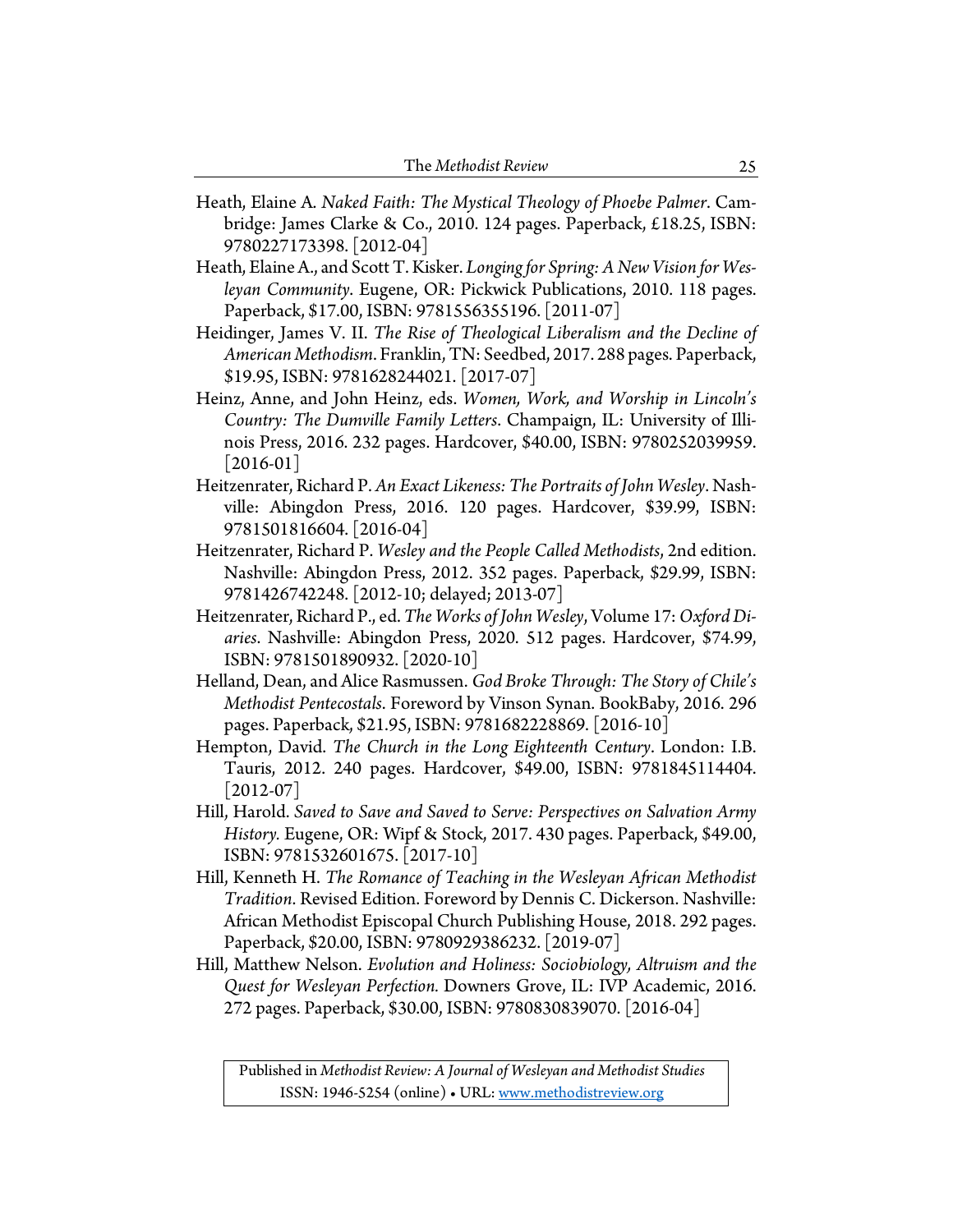- Hill, Rory. *Language, Faith and Space: The Decline of Francophone Methodism in Jersey 1900–1950*. Societe Jersiaise Occasional Publications, 2020. 80 pages. Paperback, \$13.00, ISBN: 9780901897954. [2021-01]
- Holifield, E. Brooks. *Health and Medicine in the Methodist Tradition: Journey Toward Wholeness*. Reprint edition. Eugene, OR: Wipf & Stock, 2019. 216 pages. Paperback, \$24.00, ISBN: ISBN: 9781532675607. [2019-04]
- Hollett, Calvin. *Shouting, Embracing, and Dancing with Ecstasy: The Growth of Methodism in Newfoundland, 1774–1874*. Toronto: McGill-Queen's University Press, 2010. Hardcover, 368 pages. \$85.00, ISBN: 9780773536715. [2011-01]
- Hollinger, David A. *After Cloven Tongues of Fire: Protestant Liberalism in Modern American History*. Princeton, NJ: Princeton University Press, 2013. 244 pages. Hardcover, \$29.95, ISBN: 9780691158426. [2013-04]
- Holtzen, Wm. Curtis, and Matthew Nelson Hill, eds. *In Spirit and in Truth: Philosophical Reflections on Liturgy and Worship*. Claremont Studies in Methodism & Wesleyanism, Volume 1. Claremont, CA: CST Press, 2016. 250 pages. Paperback, \$19.95, ISBN: 9780692774830. [2017-01]
- Houston, Joel. *Wesley, Whitefield and the 'Free Grace' Controversy: The Crucible of Methodism*. Routledge Methodist Studies. New York: Routledge, 2019. 224 pages. Hardcover, \$148.00, ISBN: 9781138317352. [2020-01] Paperback edition 2021. 212 pages. \$48.95, ISBN: 9781138317352. [2021- 07]
- Hudson, Wayne, Diego Lucci, and Jeffrey R. Wigelsworth, eds. *Atheism and Deism Revalued: Heterodox Religious Identities in Britain 1650–1800.* New edition. London: Ashgate, 2014. 250 pages. Hardcover, \$124.95, ISBN: 9781409456803. [2015-01]
- Husselbee, Lesley, and Paul Ballard, eds. *Free Churches and Society: The Nonconformist Contribution to Social Welfare, 1800–2010*. Cambridge: Lutterworth Press, 2012. Paperback, 264 pages. \$34.95, ISBN: 9781441109118.  $|2012-10|$
- Ingersol, Stan. *Past and Prospect: The Promise of Nazarene History.* Point Loma Press. Eugene, OR: Wipf & Stock, 2014. 124 pages. Paperback, \$16.00, ISBN: 9781625647894. [2014-07]
- Ingram, Robert. *Reformation Without End: Religion, Politics and the Past in Post-Revolutionary England.* Politics, Culture and Society in Early Modern Britain. Manchester: Manchester University Press, 2018. 384 pages. Hardcover, \$75.00, ISBN: 9781526126948. [2019-10]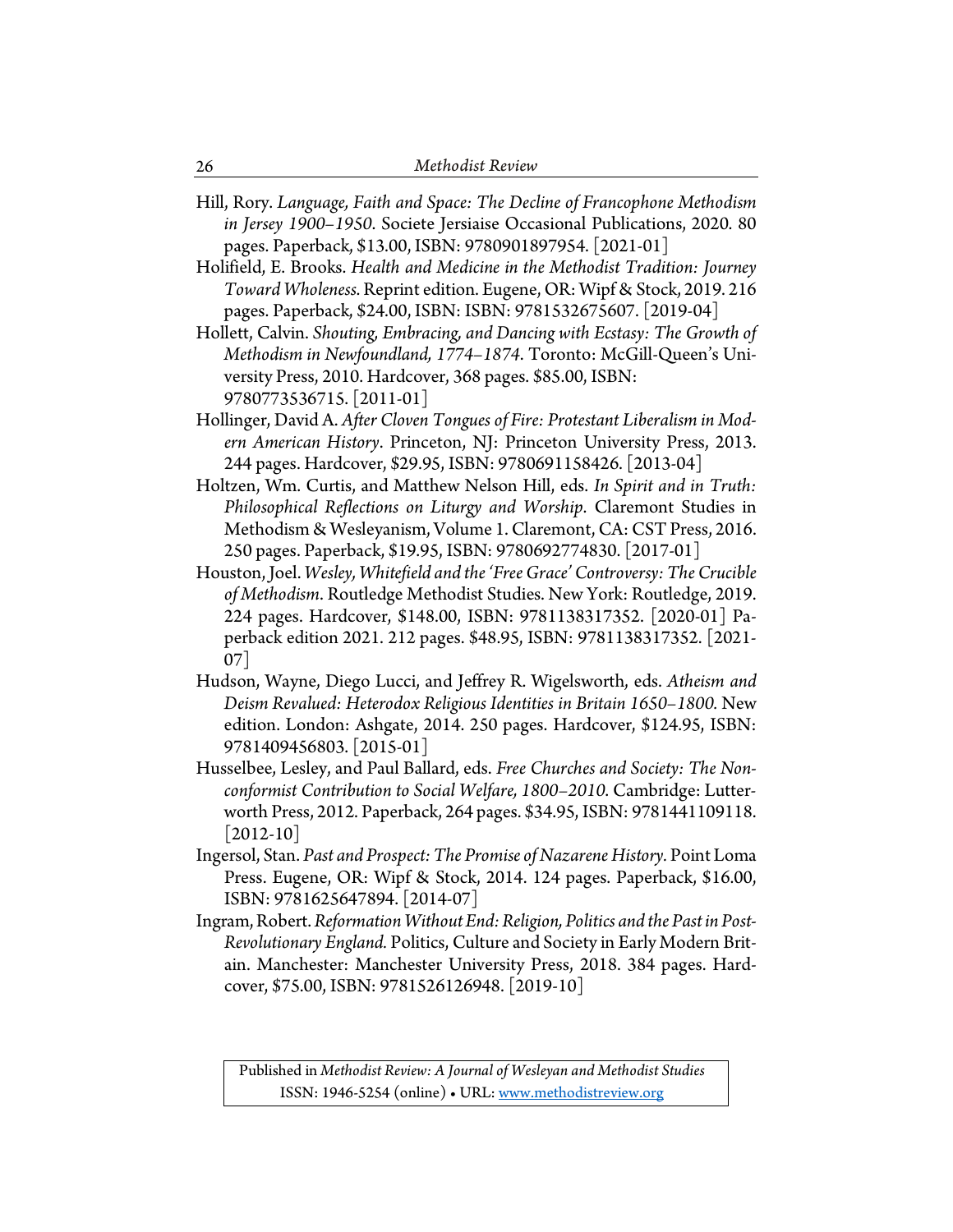| The Methodist Review |  |
|----------------------|--|
|----------------------|--|

- Ireland, Daryl R. *John Song: Chinese Christianity and the Making of a New Man*. Studies in World Christianity. Waco, TX: Baylor University Press, 2020. 270 pages. Hardcover, \$49.95, ISBN: 9781481312707. [2020-10]
- Ives, Jane P. *They Also Serve: Methodist and United Methodist Bishops Spouses, 1940–2018.* Nashville: Abingdon Press, 2020. 466 pages. Paperback, \$29.99. ISBN: 9781501893551. [2020-10]
- Jackson, Jack. *Offering Christ: John Wesley's Evangelistic Vision*. Nashville: Kingswood Books, 2017. 192 pages. Paperback, \$39.99, ISBN: 9781501814228. [2017-07]
- Jemison, Elizabeth L. *Christian Citizens: Reading the Bible in Black and White in the Post-Emancipation South.* Chapel Hill: University of North Carolina Press, 2020. 256 pages. Hardcover, \$95.00, ISBN: 9781469659688. Paperback, \$29.95, ISBN: 9781469659695. [2020-01]
- Johnson, Andre E. *The Forgotten Prophet: Bishop Henry McNeal Turner and the African American Prophetic Tradition*. Lanham, MD: Lexington Books, 2012. 140 pages. Hardcover, \$60.00, ISBN: 9780739167144. [2012-10]
- Jones, Beth Felker. *God the Spirit: Introducing Pneumatology in Wesleyan and Ecumenical Perspective*. Eugene, OR: Cascade Books, 2014. 142 pages. Paperback, \$18.00, ISBN: 9781620325001. [2014-07]
- Jones, David Ceri. *The Fire Divine: An Introduction to the Evangelical Revival.*  Downers Grove, IL: InterVarsity, 2015. 176 pages. Paperback, \$20.95, ISBN: 9781783592906. Kindle eBook, \$12.08, ASIN: B0100JWUR6.  $|2016-07|$
- Jones, David Ceri, Barry J. Lewis, Madeleine Gray, and D. Densil Morgan. *A History of Christianity in Wales.* Cardiff, United Kingdom: University of Wales Press, 2022. 384 pages. Paperback, \$25.00, 9781786838216. [2022-01]
- Jones, David Ceri, Boyd Stanley Schlenther, and Eryn Mant White. *The Elect Methodists: Calvinistic Methodism in England and Wales, 1735–1811.* Cardiff: University of Wales Press, 2012. 307 pages. Hardcover, \$90.00, ISBN: 9780708325018. [2012-07]
- Jones, L. Gregory. *Christian Social Innovation: Renewing Wesleyan Witness*. Nashville: Abingdon Press, 2016. 144 pages. Paperback, \$13.99, ISBN: 9781501825774. [2016-04]
- Jones, Scott J. *The Once and Future Wesleyan Movement*. Nashville: Abingdon Press, 2016. 144 pages. Paperback, \$17.99, ISBN: 9781501826900.  $|2017-01|$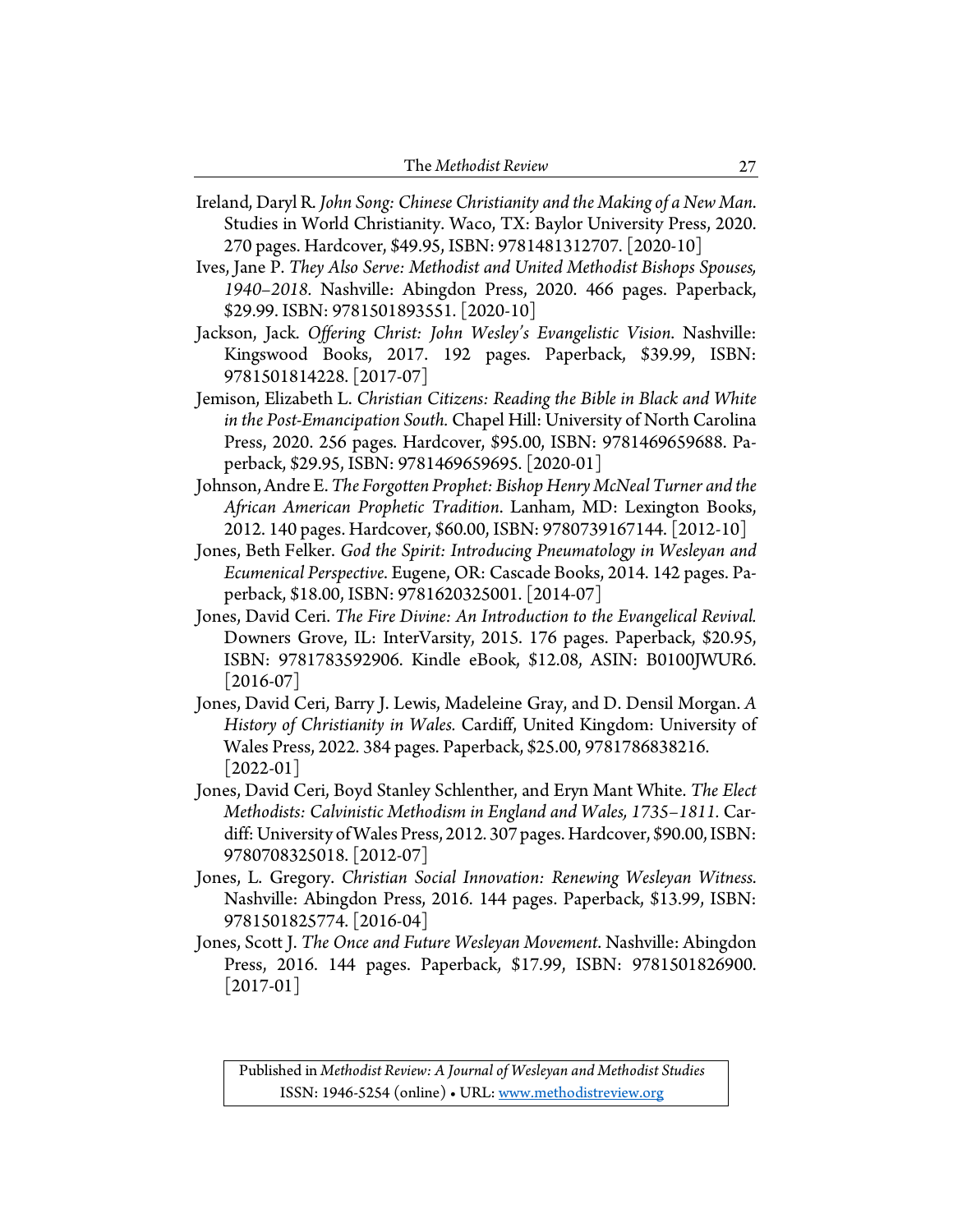Jones, Scott J., and Arthur D. Jones. *Scripture and the Wesleyan Way: A Bible Study on Real Christianity*. Nashville: Abingdon Press, 2018. 128 pages. Paperback, \$16.99, ISBN: 9781501867934. Companion DVD and Leader Guide also available. [2018-07]

- Jones, R. Tudur, ed., with Arthur Long and Rosemary Moore. *Protestant Nonconformist Texts*, Volume 1: *1550–1700*. Eugene, OR: Wipf & Stock, 2015. 436 pages. Paperback, \$49.00, ISBN: 9781498219150. [2015-07]
- Joo, Jong Hun. *Matthew Henry: Pastoral Liturgy in Challenging Times*. Foreword by Todd E. Johnson. Eugene, OR: Pickwick Publications, 2014. 230 pages. Paperback, \$31.00, ISBN: 9781625647610. [2015-07]
- Keating, John Craig William. *A Protestant Church in Communist China: Moore Memorial Church Shanghai, 1949–1989*. Bethlehem, PA: Lehigh University Press, 2012. 305 pages. Hardcover, \$85.00, ISBN: 9781611460902. [2013-01]
- Kendall, George. *Daring All Things: The Autobiography of George Kendall (1881–1961)*. Solihull, England: Helion and Company, 2016. 256 pages. Hardcover, \$49.95, ISBN: 9781911096627. [2016-10]
- Kendall, Holliday Bickerstaffe. *History of the Primitive Methodist Church*.Cambridge: Cambridge University Press, 2010. 188 pages. Paperback, \$19.99, ISBN: 9781108024846. NB: Reprint of 1919 edition. [2012-01]
- Kidd, Thomas S. *God of Liberty: A Religious History of the American Revolution*. New York: Basic Books, 2012. 320 pages. Paperback, \$16.99, ISBN: 9780465028900. [2012-07]
- Kidd, Thomas S. *George Whitefield: America's Spiritual Founding Father*. New Haven: Yale University Press, 2014. 320 pages. Hardcover, \$38.00, ISBN: 9780300181623. [2014-10]
- Kim, Eunjoo Mary, and Deborah Beth Creamer, eds. *Women, Church and Leadership: New Paradigms / Essays in Honor of Jean Miller Schmidt*. Eugene, OR: Pickwick Publications, 2012. 186 pages. Paperback, \$24.00, ISBN: 9781608999019. [2010-07]
- Kim, Robert S. *Project Eagle: The American Christians of North Korea in World War II.* Lincoln, NE: University of Nebraska Press (Potomac Books), 2017. 360 pages. Hardcover, \$34.95, ISBN: 9781612348698. [2017-10]
- Kimbrough, S T, Jr. *Alphabetical Index to the First Lines of All Stanzas of Poetry by John and Charles Wesley.* Eugene, OR: Pickwick Publications, 2017. 402 pages. Paperback, \$46.00, ISBN: 9781532617201. [2017-10]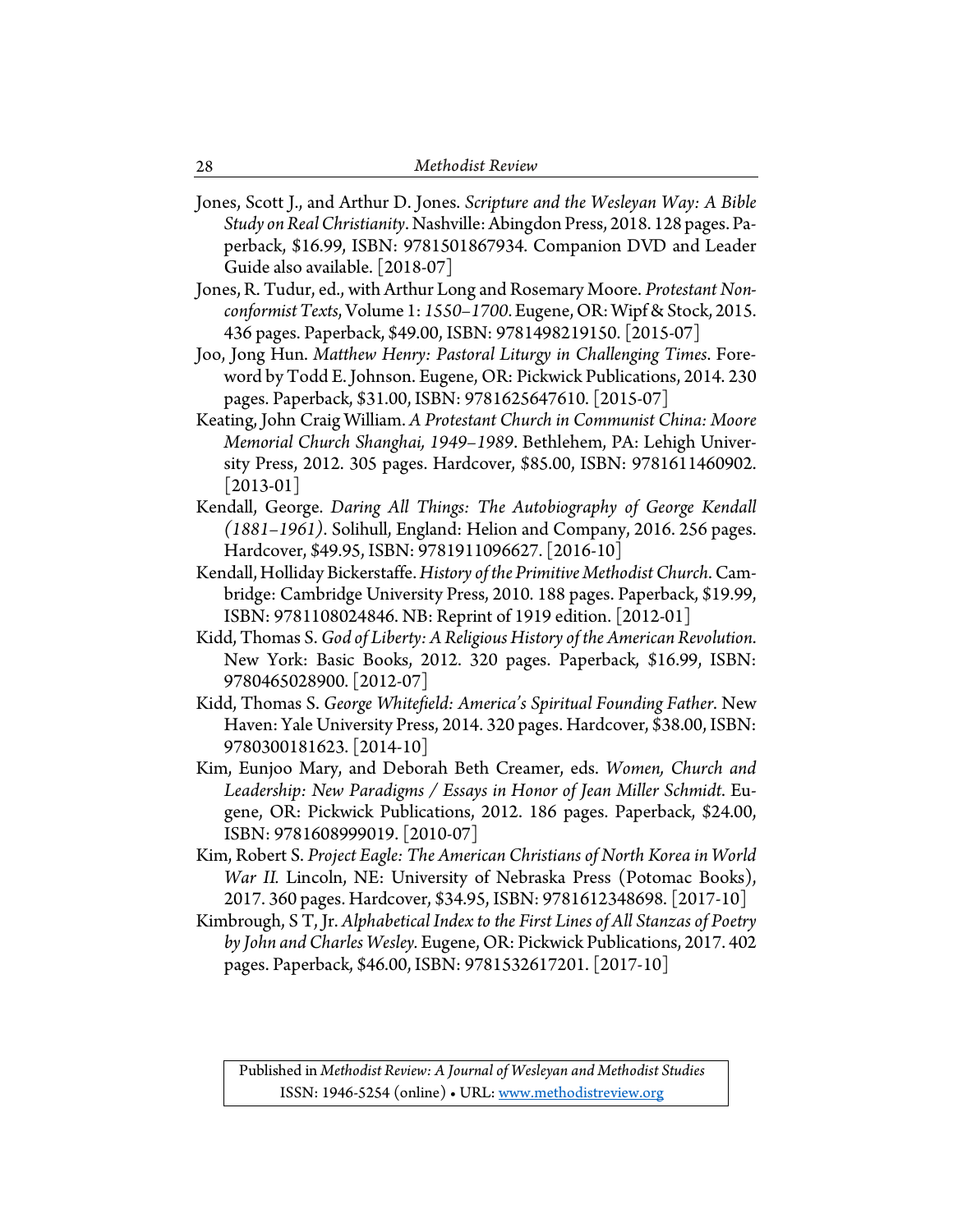- Kimbrough, S T, Jr. *Charles Wesley in America: Georgia, Charleston, Boston*. Eugene, OR: Pickwick Publications, 2020. 152 pages. Paperback, \$21.00. ISBN: 9781725272194. [2021-01]
- Kimbrough, S T, Jr. *The Lyrical Theology of Charles Wesley: A Reader*. Eugene, OR: Cascade Books, 2010. 360 pages. Paperback, \$40.00, ISBN: 9781606086537. [2011-01]
- Kimbrough, S T, Jr. *The Lyrical Theology of Charles Wesley: A Reader, Expanded Edition*. Eugene, OR: Cascade Books, 2013. 406 pages. Paperback, \$45.00, ISBN: 9781620325926. [2013-07]
- Kimbrough, S T, Jr. *May She Have a Word with You? Women as Models of How to Live in the Poems of Charles Wesley with Commentary*. Eugene. OR: Cascade Books, 2019. 162 pages. Paperback, \$19,00. ISBN: 9781532648052.  $|2019-10|$
- Kimbrough, S T, Jr. *Partakers of the Life Divine: Participation in the Divine Nature in the Writings of Charles Wesley*. Eugene, OR: Cascade Books, 2016. 184 pages. Paperback, \$23.00, ISBN: 9781498201896. [2016-07]
- Kimbrough, S T, Jr. *A Pilgrim with a Poet's Soul: George A. Simons (1874– 1952): A Pioneer Missionary in Russia and the Baltic States (1907–1928).* Eugene. OR: Pickwick Publications, 2019. 144 pages. Paperback, \$19.00, ISBN: 9781532658273. [2019-07]
- Kimbrough, S T, Jr. *Radical Grace: Justice for the Poor and Marginalized— Charles Wesley's Views for the Twenty-First Century*. Eugene, OR: Cascade Books, 2013. 154 pages. Paperback, \$20.00, ISBN: 9781620321430. [2013-04]
- Kimbrough, S T, Jr. *The Struggle to Believe: Poems That Wrestle with Christian Truth*. Eugene, OR: Resource Publications, 2022. 92 pages. Hardcover, \$25.00, ISBN: 9781666727425. [2022-04]
- Kimbrough, S T, Jr., and Dean B. McIntyre. *A Theology of the Sacraments Interpreted by John and Charles Wesley: Including Hymns for Baptism and Holy Communion with Commentary and New Musical Settings*. Eugene, OR: Wipf & Stock, 2021. 134 pages. Hardcover, \$31.00, ISBN: 9781666705669. Paperback, \$16.00, ISBN: 9781666705652. [2021-10]
- Kimbrough, S T, Jr., and Carleton W. Young, eds. *Help Us to Help Each Other: Hymns for Life and Ministry with the Poor by Charles Wesley*. Charles Wesley Society, 2010. Paperback, \$7.95, ISBN: 9781882339068. [2011-07]
- Kimbrough, S T, Jr., and Carleton W. Young, eds. *Sacred Harmony, or a choice Collection of Psalms and Hymns, Set to Music in two and three Parts for the Voice, Harpsichord & Organ, by John Wesley*. Facsimile edition with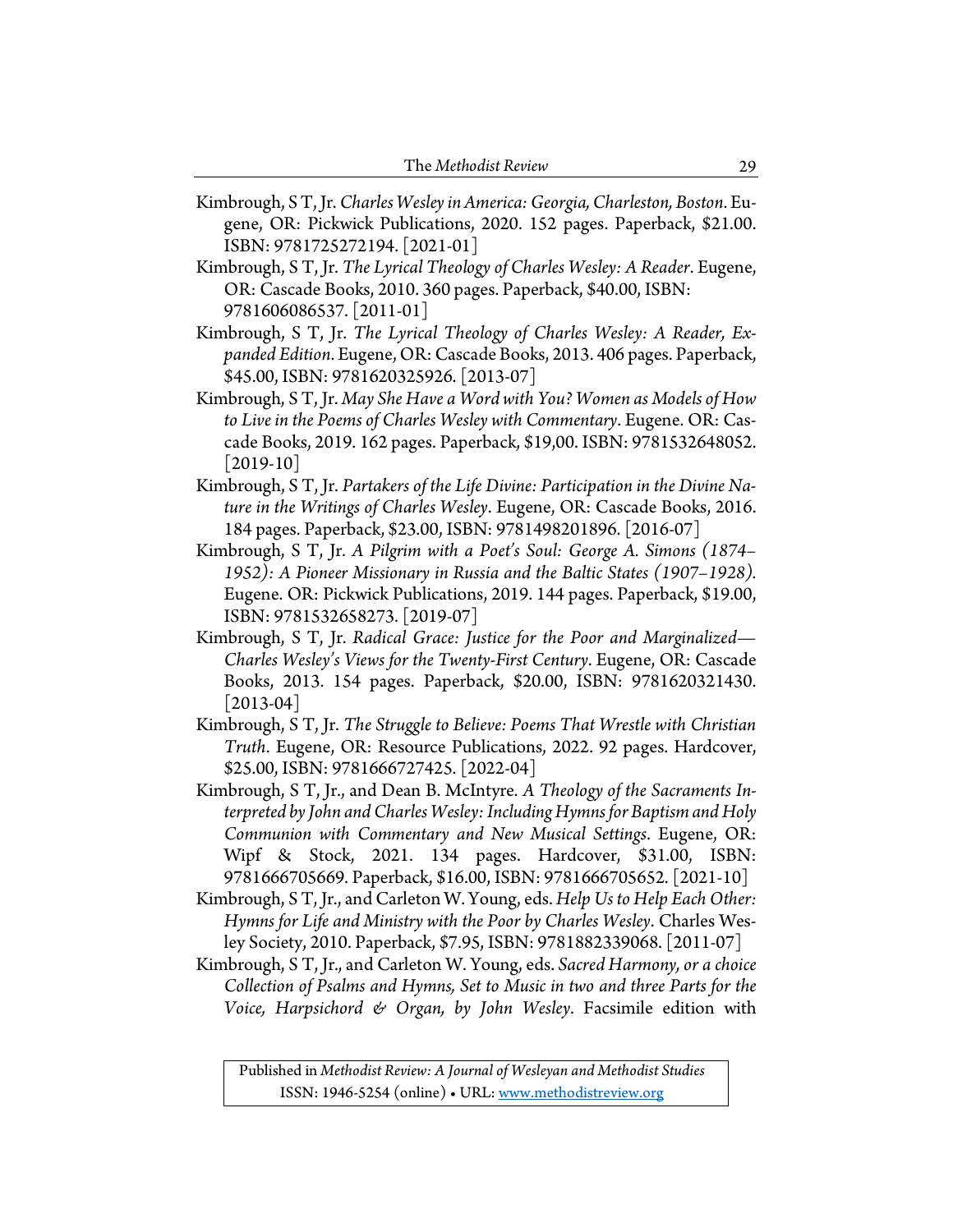introduction and critical notes. Eugene, OR: Resource Publications, 2020. 450 pages. Paperback, \$36.00, ISBN: 9781532696893. [2020-01]

Kirkham, Donald Henry. *Outside Looking In: Early Methodism as Viewed by Its Critics*. Nashville: New Room Books, 2019. 360 pages. Paperback, \$49.99, ISBN: 9781945935435. [2019-10]

- Klaiber, Christoph. *Von Gottes Geist verändert: Ursprung und Wirkung wesleyanischer Pneumatologie.* Reutlinger Theologische Studien, Band 8. Göttingen: Edition Ruprecht, 2013. 318 pages. Paperback, €32.90, ISBN: 9783846901717. [2014-01]
- Knight, Henry H., III.*Anticipating Heaven Below: Optimism of Grace from Wesley to the Pentecostals*. Eugene, OR: Cascade Books, 2014. 276 pages. Paperback, \$30.00, ISBN: 9781620329603. [2014-04]
- Knight, Henry H., III. *Is There a Future for God's Love? An Evangelical Theology*. Nashville: Abingdon Press, 2012. 200 pages. Paperback, \$21.99, ISBN: 9780687660339. [2013-07]
- Knight, Henry H., III. *John Wesley: Optimist of Grace*. Cascade Companions series. Eugene, OR: Cascade Books, 2018. 170 pages. Hardcover, \$42.00, ISBN: 9781498286909. Paperback, \$22.00, ISBN: 9781625648389.  $|2018-04|$
- Knight, Henry H., III, ed. *From Aldersgate to Azusa Street: Wesleyan, Holiness, and Pentecostal Visions of the New Creation*. Eugene, OR: Pickwick, 2010. 382 pages. Paperback, \$42.00, ISBN: 9781606089880. [2011-04]
- Knight, Henry H., III, and F. Douglas Powe Jr., *Transforming Community: The Wesleyan Way to Missional Congregations*. Nashville: Discipleship Resources, 2016. 108 pages. Paperback, \$15.00, ISBN: 9780881777543.
- Knowles, Brett. *Transforming Pentecostalism: The Changing Face of New Zealand Pentecostalism, 1920–2010*. 324 pages. Paperback, \$44.00, ISBN: 9781609470760. [2015-04]
- Koch, Philippa. *The Course of God's Providence: Religion, Health, and the Body in Early America.* North American Religions. New York: NYU Press, 2021. 280 pages. Hardcover, \$39.00, ISBN: 9781479806683. [2021-04]
- Koehl, Andrew C., and David Basinger. *Earnest: Interdisciplinary Work Inspired by the Life and Teachings of B. T. Roberts*. Eugene, OR: Pickwick Publications, 2017. 290 pages. Paperback, \$35.00, ISBN: 9781532606335 [2017- 10]
- Koskela, Douglas M.*The Radiance of God: Christian Doctrine through the Image of Divine Light*. Eugene, OR: Cascade Books, an imprint of Wipf & Stock, 2021. 134 pages. Paperback, \$18.00, ISBN: 9781725261075. Hardback,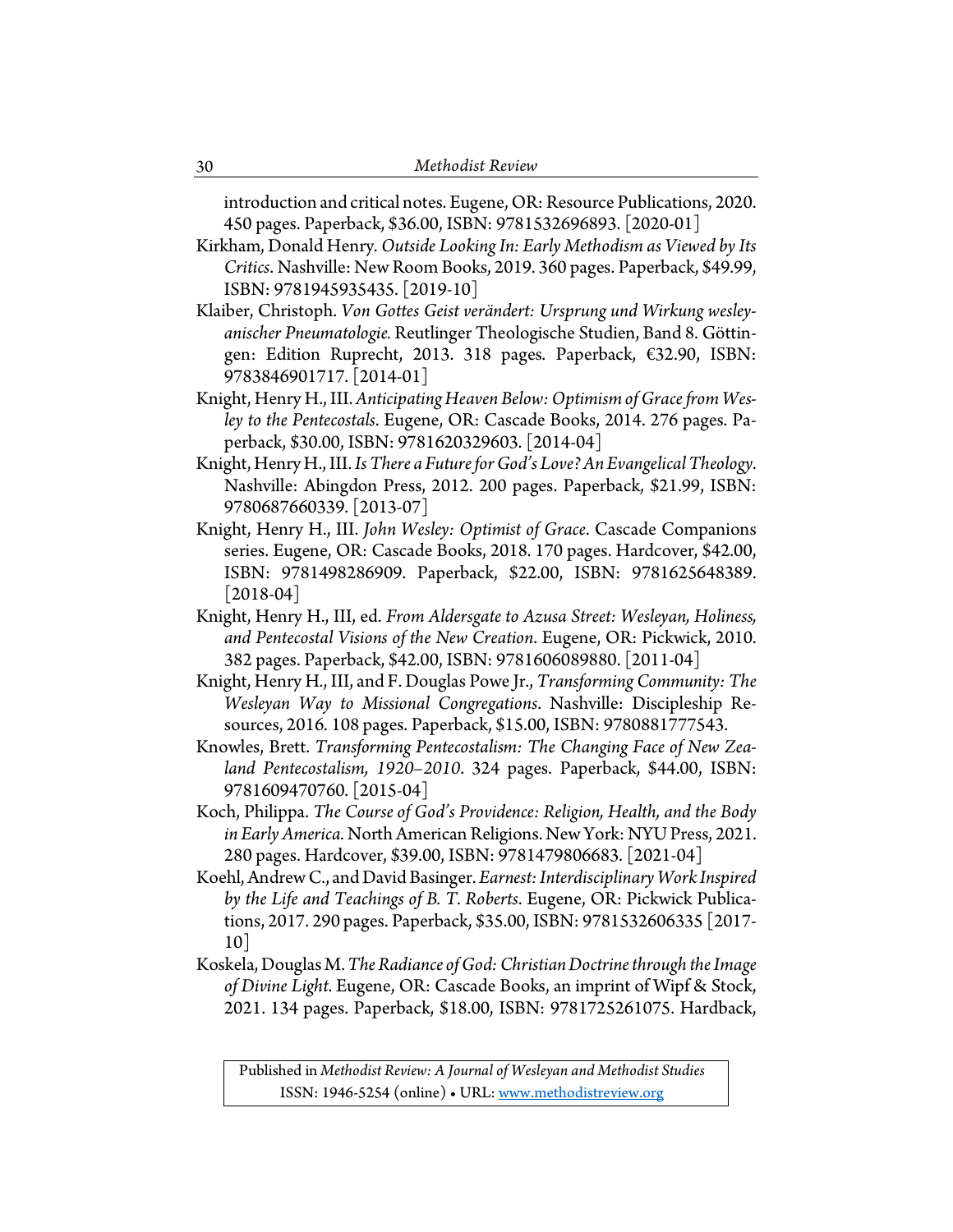\$33.00, ISBN: 9781725261082. Ebook, \$18.00, ISBN: 9781725261099. [2022-01]

- Koskie, Steven Joe, Jr. *Reading the Way to Heaven: A Wesleyan Theological Hermeneutic of Scripture.* Winona Lake, IN: Eisenbrauns, 2014. 194 pages. Paperback, \$35.95, ISBN: 9781575067063. [2016-07]
- Kostlevy, William. *Holy Jumpers: Evangelicals and Radicals in Progressive Era America*. New York: Oxford University Press, 2010. 240 pages. Hardcover, \$65.00, ISBN: 9780195377842. [2011-01]
- Kostlevy, William, and Jay Wittmeyer, editors. *Hoosier Prophet: Selected Writing of Dan West.* Elgin, Illinois: Brethren Press, 2021. Softcover, \$18.99, ISBN: 9780871783080. [2022-04]
- Kumalo, R. Simangaliso. *African Legends of Methodism: Life Stories of Some Leaders Formed by the Methodist Church in Southern Africa*, Volume 1. Independently published, 2020. 297 pages. Paperback, \$29.00, ISBN: 9798657572292. [2021-01]
- Laboy, Felicia H., Keith Lawrence, and Donnell J. Moore**,** general editors. *Prophets to the Nations: Black Methodism, Liberation, and the American Quest for Racial Justice.* Nashville, TN: General Board of Higher Education and Ministry, 2021, 216 pages. Paperback, \$39.99, ISBN: 9781953052056. [2022-01]
- LaBoy, Felicia Howell. *Table Matters: The Sacraments, Evangelism, and Social Justice*. Wesleyan Doctrine series. Eugene, OR: Cascade Books, 2017. 234 pages. Paperback, \$28.00, ISBN: 9781620324837. [2018-04]
- Lancaster, Sarah Heaner. *The Pursuit of Happiness: Blessing and Fulfillment in Christian Faith*. Eugene, OR: Wipf & Stock, 2010. 128 pages. Paperback, \$16.00, ISBN: 9781608999026. [2011-04]
- Lane, Christopher. *Surge of Piety: Norman Vincent Peale and the Remaking of American Religious Life*. New Haven: Yale University Press, 2016. 224 pages. Hardcover, \$28.00, ISBN: 9780300203738. [2017-10]
- Langford, Thomas A. *Methodist Theology*. Eugene, OR: Wipf & Stock, 2015. Reprint of 1998 Epworth Press editon. 122 pages. Paperback, \$14.00, ISBN: 9781498207102. [2015-04]
- Latukefu, Sione. *Church and State in Tonga: The Wesleyan Methodist Missionaries and Political Development, 1822–1875.* Pacific Studies series (original edition 1974). Brisbane: University of Queensland Press, 2014. 316 pages. Paperback, \$35.00, ISBN: 9781921902345. [2014-10]
- Lawrence, Anna M. *One Family Under God: Love, Belonging, and Authority in Early Transatlantic Methodism*. Philadelphia: University of Pennsylvania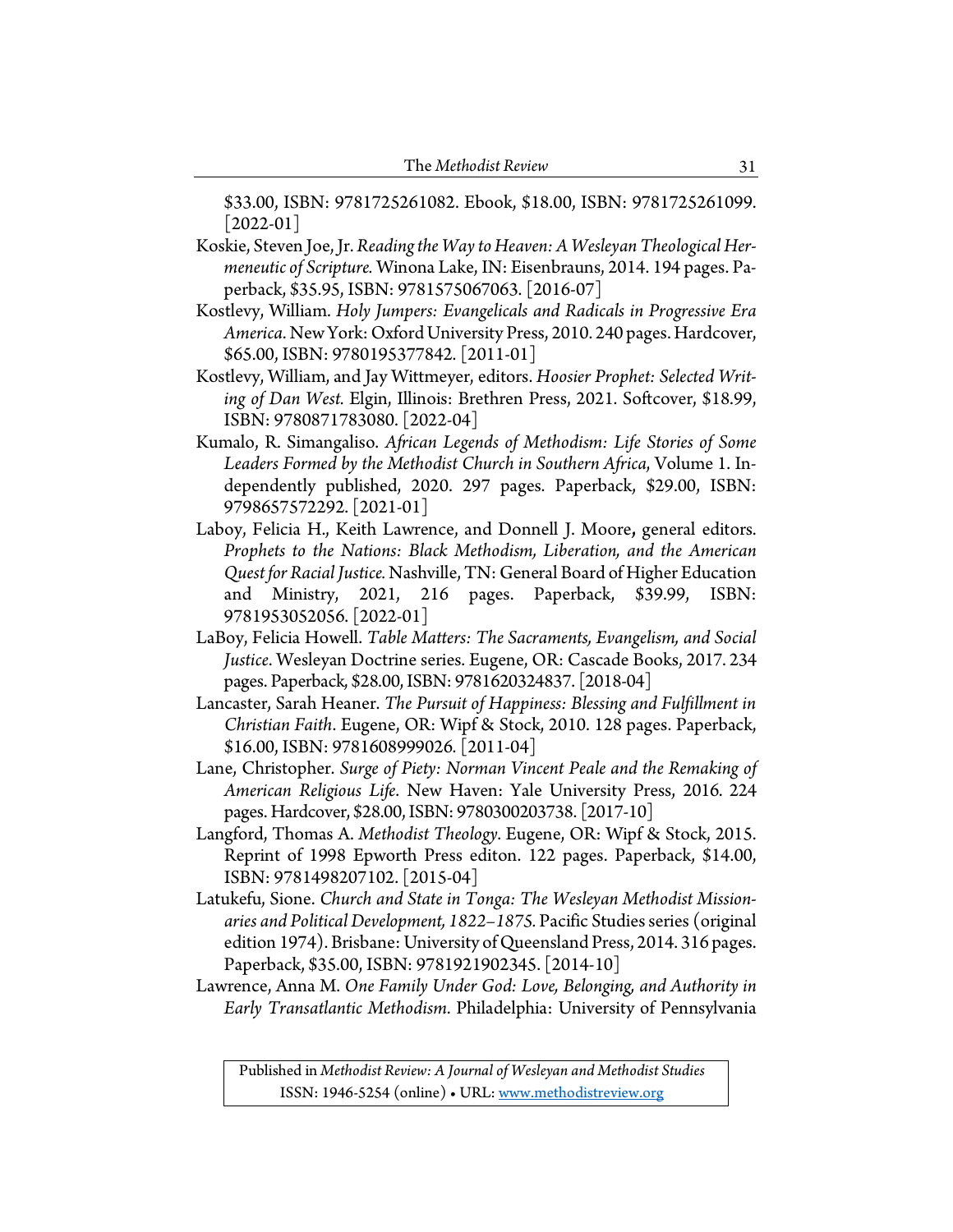Press, 2011. 272 pages. Hardcover, \$42.50, ISBN: 9780812243307. [2011-10]

- Lawrence, William B. *A Methodist Requiem: Words of Hope and Resurrection for the Church*. Nashville: Foundery Books, 2017. 128 pages. Paperback, \$24.99, ISBN: 9780938162469. [2018-01]
- Lawrence, William B. *Ordained Ministry in The United Methodist Church*. Nashville: UMC General Board of Higher Education and Ministry, 2011. 144 pages. Paperback, \$12.00, ISBN: 9780938162698. [2011-07]
- Lay, Robert F. *Lessons of Infinite Advantage: William Taylor's California Experiences*. Lanham, MD: Scarecrow Press, 2010. 326 pages. Paperback, \$50.00, ISBN: 9780810860599. [2011-07]
- Leclerc, Diane. *Discovering Christian Holiness: The Heart of Wesleyan-Holiness Theology*. Kansas City: Beacon Hill Press, 2010. 320 pages. Paperback, \$39.99, ISBN: 9780834124691. [2011-01]
- Leclerc, Diane, and Mark Maddix, eds. *Spiritual Formation: A Wesleyan Paradigm*. Kansas City: Beacon Hill Press, 2011. 224 pages. Paperback, \$29.99, ISBN: 9780834126138. [2011-07]
- Legath, Jenny Wiley. *Sanctified Sisters: A History of Protestant Deaconesses*. New York: NYU Press, 2019. 288 pages. Hardcover, \$35.00, ISBN: 9781479860630. [2019-10]
- Lehner, Ulrich L. *The Catholic Enlightenment: The Forgotten History of a Global Movement*. New York: Oxford University Press, 2016. 272 pages. Hardcover, \$29.95, ISBN: 9780190232917. [2016-01]
- Leigh, Michael D. *Conflict, Politics, and Proselytism: Methodist Missionaries in Colonial and Postcolonial Burma, 1887–1966*. Manchester: Univ. of Manchester Press, 2011. 240 pages. Hardcover, \$95.00, ISBN: 9780719085369. [2011-07]
- Leiva, Guillermo Cabrera. *American Protestantism in the Spanish Antilles Until 1898*. Miami: Ediciones Universal, 2012. 80 pages. Paperback, \$29.95, ISBN: 9781593882341. [2014-07]
- Lempke, Mark A. *My Brother's Keeper: George McGovern and Progressive Christianity*. Amherst, MA: University of Massachusetts Press, 2017. 264 pages. Hardcover, \$90.00, ISBN: 9781625342775. [2017-10]
- Lennox, Stephen J. *A Holiness Hermeneutic: Biblical Interpretation in the American Holiness Movement (1875–1920)*. Eugene, OR: Pickwick Publications, 2018. 196 pages. Paperback, \$25.00, ISBN: 9781532634420. [2018- 04]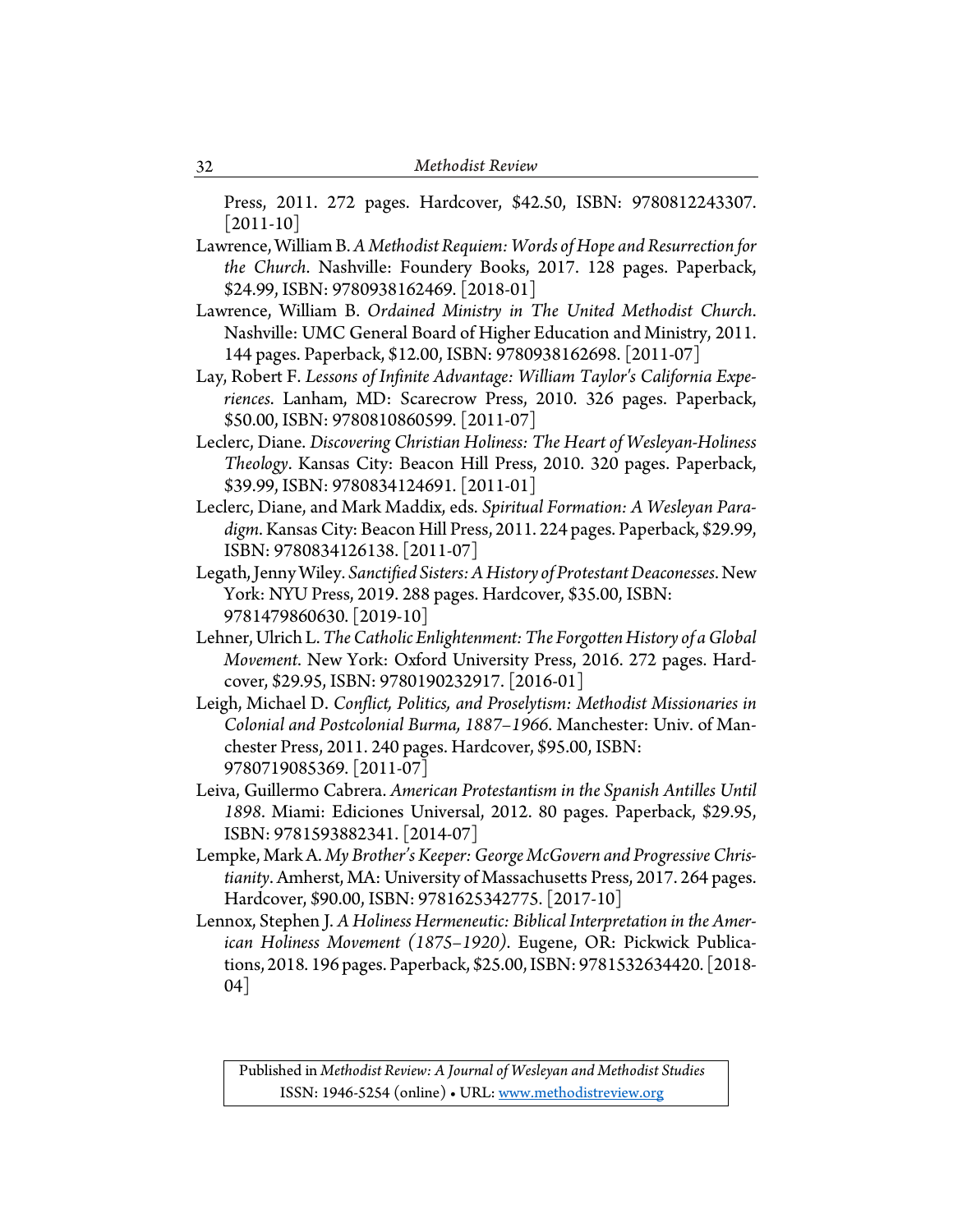- Lenton, John, Clive Murray Norris, and Linda A. Ryan, eds. *Women, Preachers, Methodists*. (Papers from two conferences held in 2019, the 350th anniversary of Susanna Wesley's birth.) Oxford: Oxford Centre for Methodism and Church History, 2020. 408 pages. Paperback, £13.99, ISBN: 9798556339989. [2021-04]
- Leonard, Bill J. *A Sense of the Heart: Christian Religious Experience in the United States*. Nashville: Abingdon Press, 2014. 336 pages. Paperback, \$44.00, ISBN: 9781426754906. [2015-01]
- Lewis, Jayne Elizabeth, ed. *Religion in Enlightenment England: An Anthology of Primary Sources*. Waco, TX: Baylor University Press, 2017). 420 pages. Hardcover, \$59.95, ISBN: 9781602583009. [2017-10]
- Llerena, Johnny, ed. *Sermones de Juan Wesley*, Tomo I. Nashville: United Methodist General Board of Higher Education, 2016. 546 pages. Paperback, \$24.99, ISBN: 9781945935015. [2017-04]
- Llerena, Johnny, ed. *Sermones de Juan Wesley*, Tomo II*.* Nashville: United Methodist General Board of Higher Education, 2016. 484 pages. Paperback, \$24.99, ISBN: 9781945935022. [2017-04]
- Lloyd, Jennifer M. *Women and the Shaping of British Methodism: Persistent Preachers, 1807–1907*. Gender in History series. Manchester: Manchester University Press, 2010. 320 pages. Hardcover, \$89.95, ISBN: 9780719078859. [2011-01]
- Lockley, Philip, ed. *Protestant Communalism in the Trans-Atlantic World, 1650–1850*. Christianities in the Trans-Atlantic World, 1500–1800. London: Palgrave Macmillan, 2016. 230 pages. Hardcover, \$99.00, ISBN: 9781137484864. [2016-07]
- Lodahl, Michael, and April Cordero Maskiewicz, *Renewal in Love: Living Holy Lives in God's Good Creation*. Kansas City: Beacon Hill Press, 2014. 156 pages. Paperback, \$14.99, ISBN: 9780834133587. [2014-10]
- Long, D. Stephen. *Keeping Faith: An Ecumenical Commentary on the Articles of Religion and Confession of Faith of The United Methodist Church*. Eugene, OR: Cascade Books, 2012. 118 pages. Paperback, \$18.00, ISBN: 9781610978996. [2012-04]
- Long, D. Stephen. *Truth Telling in a Post-Truth World*. Nashville: Wesley's Foundery Books, 2019. 176 pages. Paperback, \$28.99, ISBN: 9781945935503. [2019-10]
- Lopenzina, Drew. *Through an Indian's Looking-Glass: A Cultural Biography of William Apess, Pequot*. Native Americans of the Northeast. Boston: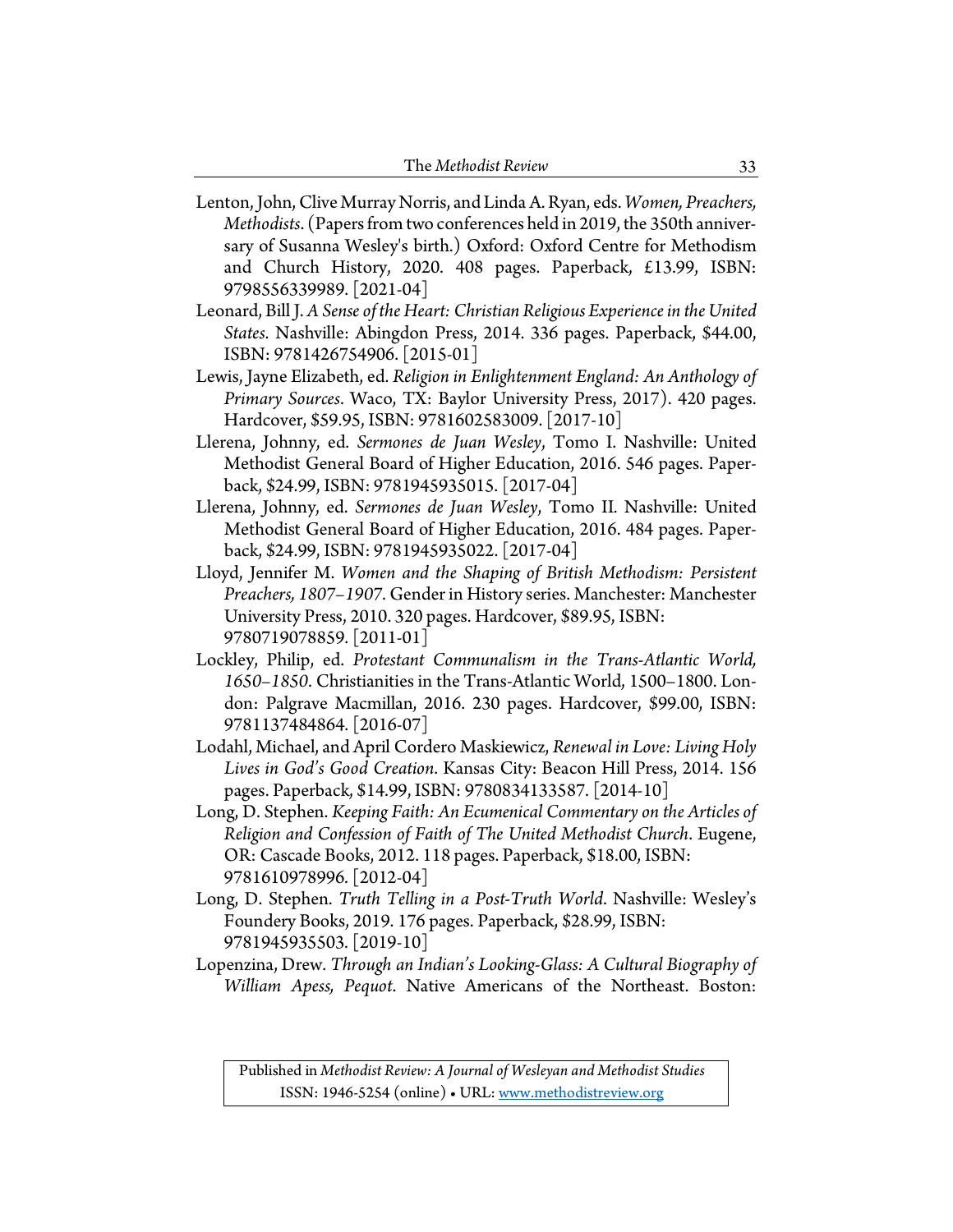University of Massachusetts Press, 2017. 310 pages. Hardcover, \$90.00, ISBN: 9781625342584. [2018-10]

Lopes, Nicanor. *Identidade Missionária em Perspectiva Wesleyana: Pregação, educação e responsabilidade social*. [*Missionary Identity in Wesleyan Perspective: Preaching, Education and Social Responsibility*.] Series Teologia Wesleyana Brasileira. São Bernardo do Campo: Editeo, 2013. 286 pages. Paperback, R\$40.00, ISBN: 9788580460285. [2014-01]

- Lowery, Joseph E. *Singing the Lord's Song in a Strange Land*. Nashville: Abingdon Press, 2011. 144 pages. Hardcover, \$22.00, ISBN: 9781426713248.  $|2011-07|$
- Loyer, Kenneth M. *God's Love Through the Spirit: The Holy Spirit in Thomas Aquinas and John Wesley.* Washington, DC: Catholic University of America Press, 2014. 336 pages. Hardcover, \$65.00, ISBN: 9780813225999.  $[2014-07]$
- Lunn, Julie A. *The Theology of Sanctification and Resignation in Charles Wesley's Hymns*. Routledge Methodist Studies. New York: Routledge, 2018. 248 pages. Hardcover, \$137.00, ISBN: 9780815348306. [2019-01]
- Mabindisa, Isaac Kholisle, with Daniel Johns. *Praying Man, The: Henry Bird Steinhauer, Ojibwe and Methodist Minister*. Edmonton, Alberta: Athabasca University Press, 2013. 420 pages. Paperback, \$26.95, ISBN: 9781926836065. [2013-10]
- MacClenny, W. E. *The Life of James O'Kelly and the Early History of the Christian Church in the South*. Restoration Movement Biography reprint edition. Foreword by W. W. Staley. N.P.: Cobb Publishing, 2020. 226 pages. Paperback, \$13.99, ISBN: 9781947622494. [2020-07]
- Mack, Phyllis. *Heart Religion in the British Enlightenment: Gender and Emotion in Early Methodism*. Cambridge: Cambridge University Press, 2011. 342 pages. Paperback, \$65.00, ISBN: 9780521290364. [2013-01]
- Madden, Deborah, ed. *"Inward & Outward Health": John Wesley's Holistic Concept of Medical Science, the Environment and Holy Living*. Eugene, OR: Wipf & Stock, 2012. 256 pages. Paperback, \$28.00, ISBN: 9781620321270.  $[2012-10]$
- Maddix, Mark A. *Essential Beliefs: A Wesleyan Primer*. Kansas City, Beacon Hill Press, 2016. 160 pages. Paperback, \$17.99, ISBN: 9780834135703. [2017-04]
- Maddix, Mark A., and Dianne Leclerc, eds. *The Essential Church: A Wesleyan Ecclesiology*. Kansas City: Beacon Hill Press, 2014. 256 pages. Paperback, \$24.99, ISBN: 9780834132429. [2014-07]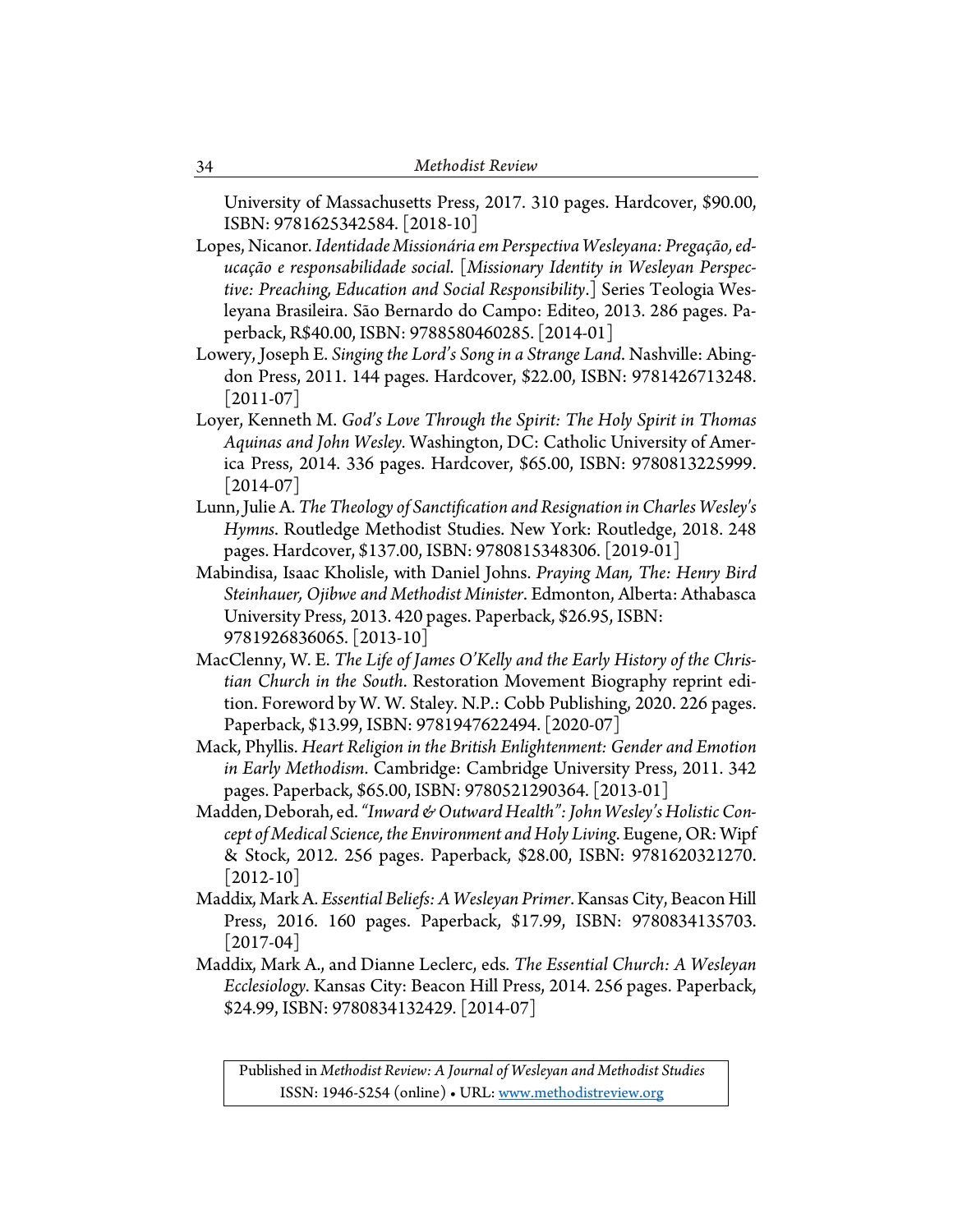- Maddix, Mark A., and Dianne Leclerc, eds. *Pastoral Practices: A Wesleyan Paradigm*. Kansas City: Beacon Hill Press, 2014. 224 pages. Paperback, \$19.99, ISBN: 9780834130098. [2014-04]
- Maddock, Ian J. *Men of One Book: A Comparison of Two Methodist Preachers, John Wesley and George Whitefield*. Eugene, OR: Pickwick Publications, 2011. 270 pages. Paperback, \$30.00, ISBN: 9781608997602. [2011-10]
- Maddock, Ian J., ed. *Wesley and Whitefield? Wesley versus Whitefield?* Eugene, OR: Pickwick Publications, 2018. 274 pages. Hardcover, \$53.00, ISBN: 9781532612091. Paperback, \$33.00, ISBN: 9781498290678. [2018-04]
- Maddox, Jared. *Nathan Bangs and the Methodist Episcopal Church: The Spread of Scriptural Holiness in Nineteenth-century America*. Nashville: New Room Books, 2018. 186 pages. Paperback, \$49.99, ISBN: 9781945935312.  $[2018-10]$
- Maddox, Randy L. *Graça Responsável: A Teologia Prática de John Wesley*. [Portuguese translation of *Responsible Grace: John Wesley's Practical Theology*.] São Bernardo do Campo: Editeo, 2019. 559 pages. Paperback, R\$72,00, ISBN: 9788554334031. [2019-07]
- Maddox, Randy, ed. *The Works of John Wesley*, Volume 12:*Doctrinal and Controversial Treatises*. Nashville: Abingdon Press, 2012. 896 pages. Hardcover, \$58.00, ISBN: 9781426744303. [2012-07]
- Maddox, Randy L., and Jason E. Vickers, eds. *The Cambridge Companion to John Wesley*. New York: Cambridge University Press, 2010. Hardcover, 366 pages. \$88.00, ISBN: 9780521886536. 366 pages. Paperback, \$30.99, ISBN: 9780521714037. [2011-01]
- Madhiba, Simon. *Methodism and Politics in Zimbabwe: An Assessment of the Wesleyan Methodist Church's Impact on Politics in Zimbabwe from 1891 to 1980*, Volume 1. Saarbrücken, Germany: Lambert Academic Publishing, 2012. 412 pages. Paperback, \$99.00, ISBN: 9783659110481. [2012-07]
- Madise, M. P. J., and L. M. Taunyane. *The Methodist Church in Africa: 1933– 2001.* UNISA: Research Institute for Theology and Religion, 2012. Print length 87 pages. Kindle Edition, sold by Amazon Digital Services, \$5.00, ASIN: B009W313UM. [2012-10]
- Mahaffey, Jerome Dean. *The Accidental Revolutionary: George Whitefield and the Creation of America*. Waco, TX: Baylor University Press, 2011. 214 pages. Hardcover, \$24.95, ISBN: 9781602583917. [2011-10]
- Major, Emma. *Madam Britannia: Women, Church, and Nation 1712–1812*. New York: Oxford University Press, 2012. 376 pages. Hardcover, \$110.00, ISBN: 9780199699377. [2012-01]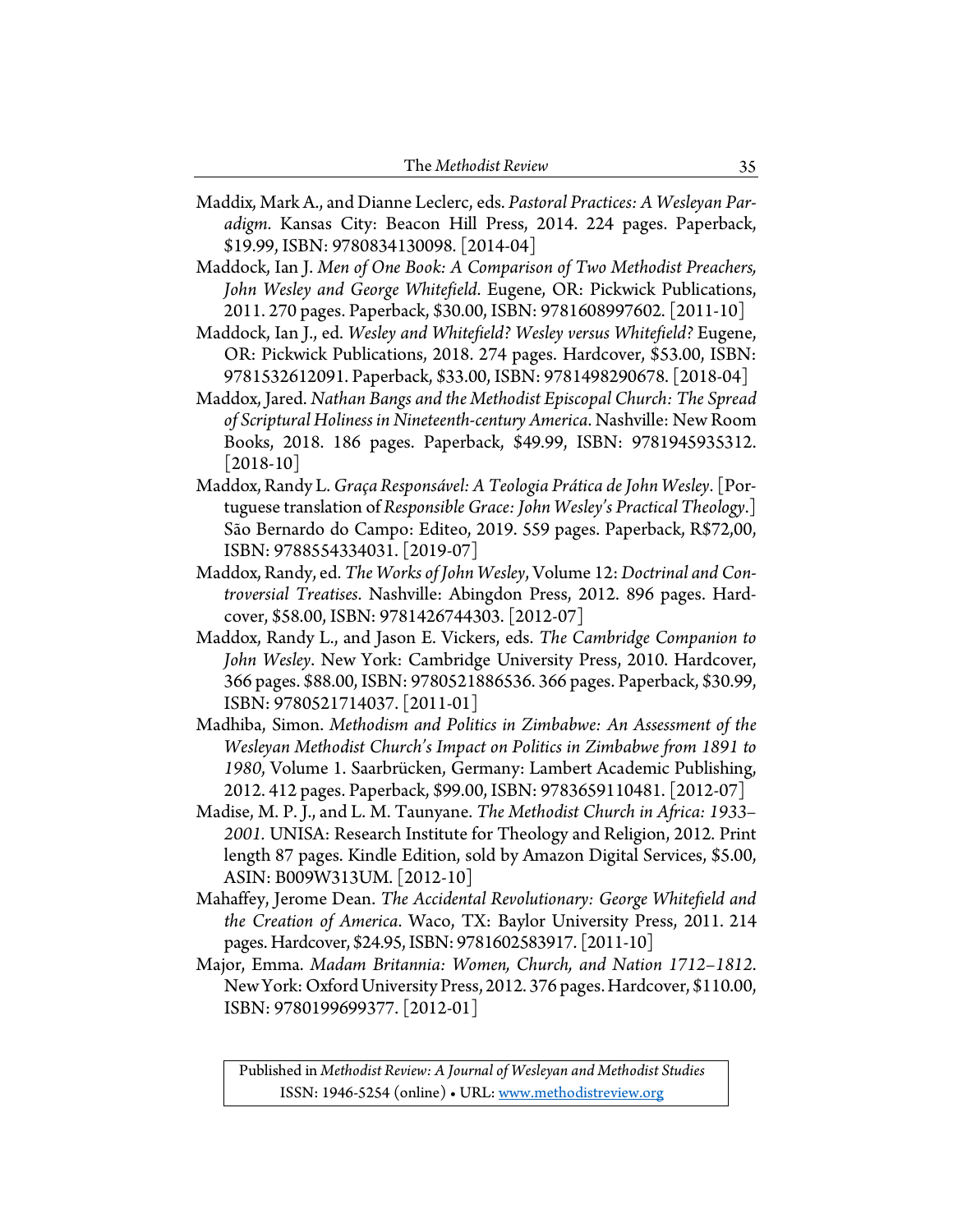- Mandelbrote, Scott, and Michael Ledger-Lomas. *Dissent and the Bible in Britain, c.1650–1950*. New York: Oxford University Press, 2013. 288 pages. Hardcover, \$99.00, ISBN: 9780199608416. [2014-01]
- Mann, Mark Howard, Mark Bilby, and Keith D Stanglin, eds.*Reconsidering Arminius: Beyond the Reformed and Wesleyan Divide*. Paperback. Nashville: Kingswood Books, 2014. 192 pages. Paperback, \$39.00, ISBN: 9781426796548. [2015-01]
- Marquardt, Manfred, trans. & ed. *John Wesley's Lehrpredigten*. [*John Wesley's Standard Sermons*.] Methodistische Quellentexte, Band 1. Göttingen: Edition Ruprecht, 2016. 816 pages. Hardcover, €149,00, ISBN: 9783846902486. [2017-07]
- Martell-Otero, Loida I., Zaida Maldonado Perez, and Elizabeth Conde-Frazier. *Latina Evangelicas: A Theological Survey from the Margins.* Eugene, OR: Wipf & Stock, 2013. 178 pages. Paperback, \$19.00, ISBN: 978160899136. Also available in Kindle form. [2013-10]
- Matthews, Rex D. *Ministerial Orders and Sacramental Authority in The United Methodist Church and Its Antecedents, 1784–2016*. Nashville: Wesley's Foundery Books, 2018. 148 pages. Paperback, \$24.99, ISBN: 9781945935190. [2018-04]
- Matthews, Rex D., ed. *The Renewal of United Methodism: Mission, Ministry and Connectionalism. Essays in Honor of Russell E. Richey*. Nashville: General Board of Higher Education and Ministry, UMC, 2012. 210 pages. Paperback, \$9.95, ISBN: 9780938162612. [2012-04]
- Matthews, Rex D., ed. *The Vocation of Theology: Inquiry, Dialogue, Adoration*. Nashville: Foundery Books, 2017. 194 pages. Paperback, \$16.99, ISBN: 9781945935039. [2017-07]
- McAllister-Wilson, David. *A New Church and A New Seminary: Theological Education Is the Solution*. Nashville: Abingdon Press, 2018. 128 pages. Paperback, \$19.99, ISBN: 9781501858895. [2018-04]
- McEwan, David B. *Wesley as a Pastoral Theologian: Theological Methodology in John Wesley's Doctrine of Christian Perfection*. Studies in Evangelical History and Thought. Milton Keynes: Paternoster, 2011. 230 pages. Paperback, £24.99, ISBN: 9781842277621. [2011-04]
- McEwan, David B. *The Life of God in the Soul: The Integration of Love, Holiness and Happiness in the Thought of John Wesley*. Studies in Evangelical History and Thought. London: Paternoster, 2015. 194 pages. Paperback, \$39.99, ISBN: 9781842278000. [2015-07]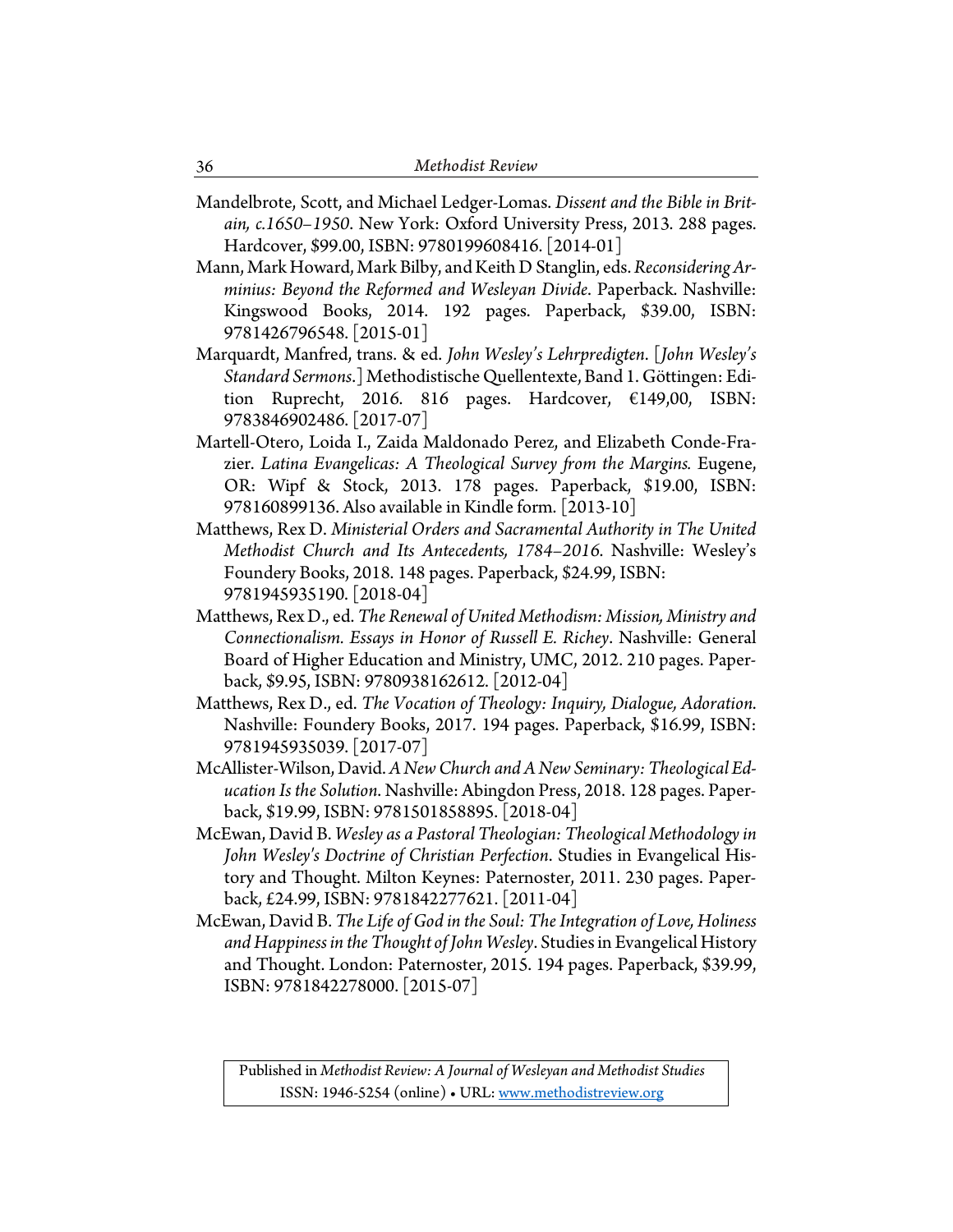| The Methodist Review |  |
|----------------------|--|
|----------------------|--|

- McFarlane, Graham. *A Model for Evangelical Theology: Integrating Scripture, Tradition, Reason, Experience, and Community*. Grand Rapids: Baker Academic, 2020. 320 pages. Hardcover, \$59.99, ISBN: 9781540962720. Paperback, \$32.99, ISBN: 9781540960351. [2020-10]
- McGever, Sean. *Born Again: The Evangelical Theology of Conversion in John Wesley and George Whitefield*. Studies in Historical and Systematic Theology. Bellingham, WA: Lexham Press, 2020. 296 pages. Paperback, \$23.99, ISBN: 9781683593300. [2020-01]
- McInelly, Brett C. *Textual Warfare and the Making of Methodism.* New York: Oxford University Press, 2014. 256 pages. Hardcover, \$99.00, ISBN: 9780198708940. [2014-07]
- McInelly, Brett C., and Kathryn Stasio, eds. *Religion in the Age of Enlightenment*, Volume 3. Brooklyn, NY: AMS Press, 2011. 392 pages. Hardcover, \$125.00, ISBN: 9780404633134. [2012-04]
- McLaren, Scott. *Pulpit, Press, and Politics: Methodists and the Market for Books in Upper Canada*. Studies in Book and Print Culture. Toronto: University of Toronto Press, 2019. 264 pages. Hardcover, \$65.00, ISBN: 9781442649231. [2019-10]
- McMullen, Josh. *Under the Big Top: Big Tent Revivalism and American Culture, 1885–1925.* New York: Oxford University Press, 2015. 248 pages. Hardcover, \$74.00, ISBN: 9780199397860. [2015-04]
- McPhee, Arthur G. *The Road to Delhi: J. Waskom Pickett and Missions in the Twilight of the Raj and the Dawn of Nationhood*. Lexington, KY: Emeth Press, 2012. Paperback, 650 pages. \$60.00, ISBN: 9781609470456.  $|2013-01|$
- Mendonça, Katia, Helmut Renders, and Etienne Alfred Higuet, eds. *Religião e cultura visual no Brasil: desafios e métodos*. Prefácio: Robin Jensen; Introdução: Helmut Renders e Etienne Alfred Higuet. [*Religion and Visual Culture in Brazil: Challenges and Methods*. Preface: Robin Jensen. Introduction: Helmut Renders and Etienne Alfred Higuet.] Belem, PA: EDUEPA, 2020. 280 pages. Paperback, R\$56,00 (US\$ 12.00), ISBN: 9786588106051. [2021-01]
- Merritt, John G., and Allen Satterlee, eds. *Historical Dictionary of The Salvation Army*, 2nd edition. New York: Rowman and Littlefield, 2017. 780 pages. Hardcover, \$155.00, ISBN: 9781538102121. [2017-10]
- Messer, Donald E., ed. *Celebrating God's Love: Living into Christian Unity and Interreligious Relationships.* Nashville: Abingdon Press, 2015. 112 pages. Paperback, \$14.99, ISBN: 9781501809507. [2015-07]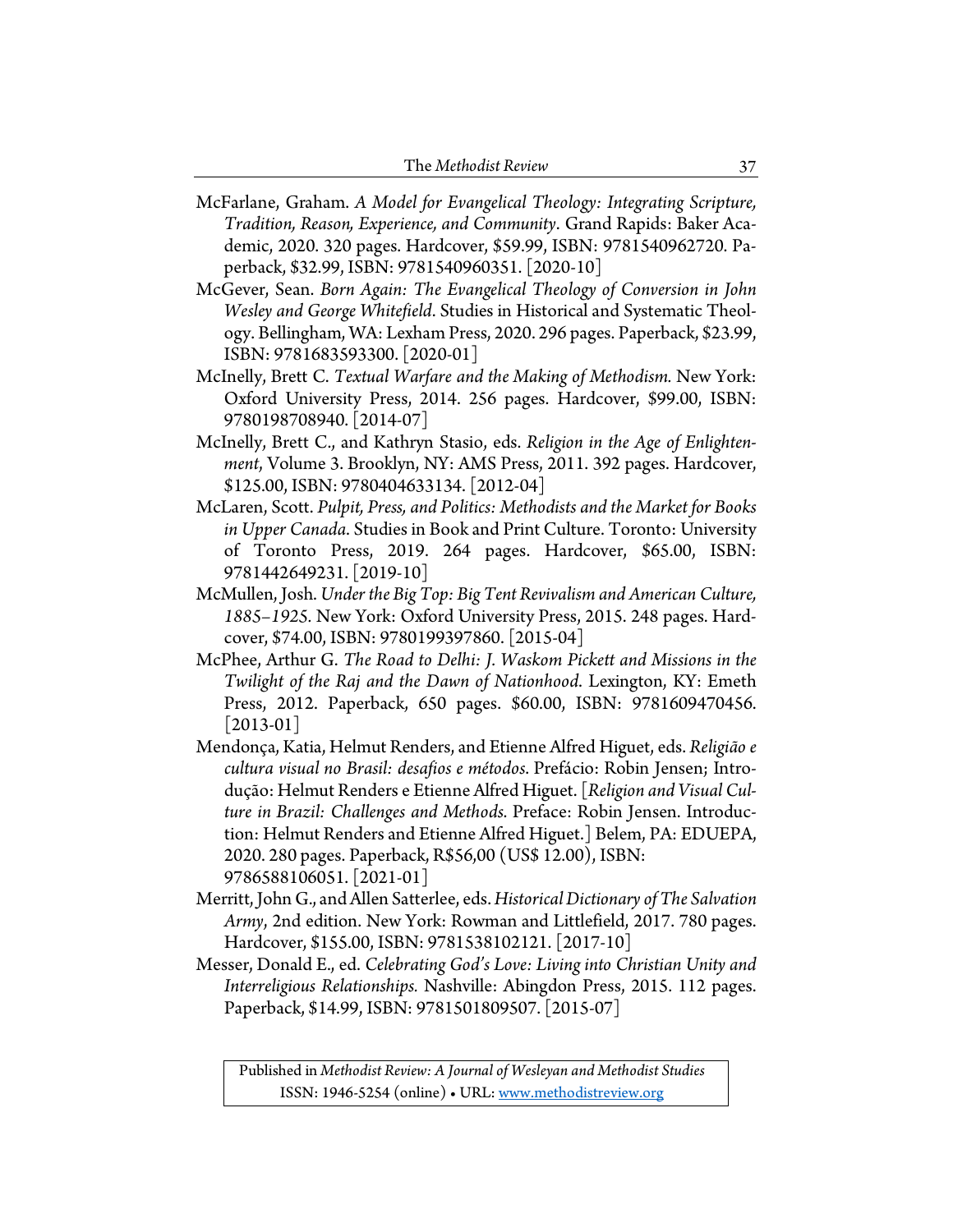Michalak, Ryszard. *The Methodist Church in Poland: Activity and Political Conditions, 1945–1989*. Routledge Methodist Studies. New York: Routledge, 2021. 216 pages. Hardcover, \$160.00, ISBN: 9781032014265. [2021-10]

Miles, Rebekah. *Georgia Harkness: The Remaking of a Liberal Theologian*. Louisville: Westminster John Knox Press, 2010. 200 pages. Paperback, \$29.99, ISBN: 9780664226671. [2011-01]

- Milford, Brian K., ed. *Holy Contradictions: What's Next for the People Called United Methodists*. Nashville: Abingdon Press, 2018. 160 pages. Paperback, \$17.99, ISBN: 9781501859717. [2018-04]
- Mithra, H. G. *Wesley's Philosophy of Education for Socio-Spiritual Change.* Christian Heritage Rediscovered, 38. New Delhi: Christian World Imprints, 2016. 277 pages. Hardcover, \$35.95, ISBN: 9789351481317.  $[2016-10]$
- Momany, Chistopher P. *For Each and All: The Moral Witness of Asa Mahan*. Nashville: Wesley's Foundery Books, 2018. 226 pages. Paperback, \$39.99, ISBN: 9781945935299. [2018-10]
- Montgomery, Brint, Thomas Jay Oord, and Karen Winslow, eds. *Relational Theology: A Contemporary Introduction.* Eugene, OR: Wipf & Stock, 2012. 134 pages. Paperback, \$17.00, ISBN: 9781620327449. [2013-01]
- Moore, Carolyn C. *The 19: Questions to Kindle a Wesleyan Spirit*. Nashville: Abingdon Press, 2018. 112 pages. Paperback, \$14.99, ISBN: 9781501861093. [2018-04]
- Moore, Mary Elizabeth Mullino, ed. *A Living Tradition: Critical Recovery and Reconstruction of Wesleyan Heritage.* Nashville: Kingswood Books, 2013. 292 pages. Paperback, \$39.99, ISBN: 978142677751. [2013-10]
- Morgan, D. Densil. *Theologia Cambrensis: Protestant Religion and Theology in Wales,* Volume 2: *The Long Nineteenth Century, 1760–1900.* Cardiff, Wales: University of Wales Press, 2021. 416 pages. Paperback, \$31.00, ISBN: 9781786838063. [2021-10]
- Moschella, Mary Clark, and Lee H. Butler Jr., eds. *The Edward Wimberly Reader: A Black Pastoral Theology*. Waco, TX: Baylor University Press, 2020. 308 pages. Hardcover, \$54.95, ISBN: 9781481312448. [2021-01]
- Mullin, Robert Bruce, and Russell E. Richey, eds. *Reimagining Denominationalism: Interpretive Essays*. New York: Oxford University Press, 2010. 336 pages. Paperback, \$29.95, ISBN: 9780199767458. [2011-01]
- Muirhead, Andrew T. N. *Reformation, Dissent and Diversity: The Story of Scotland's Churches, 1560–1960*. London: Bloomsbury T&T Clark, 2015. 256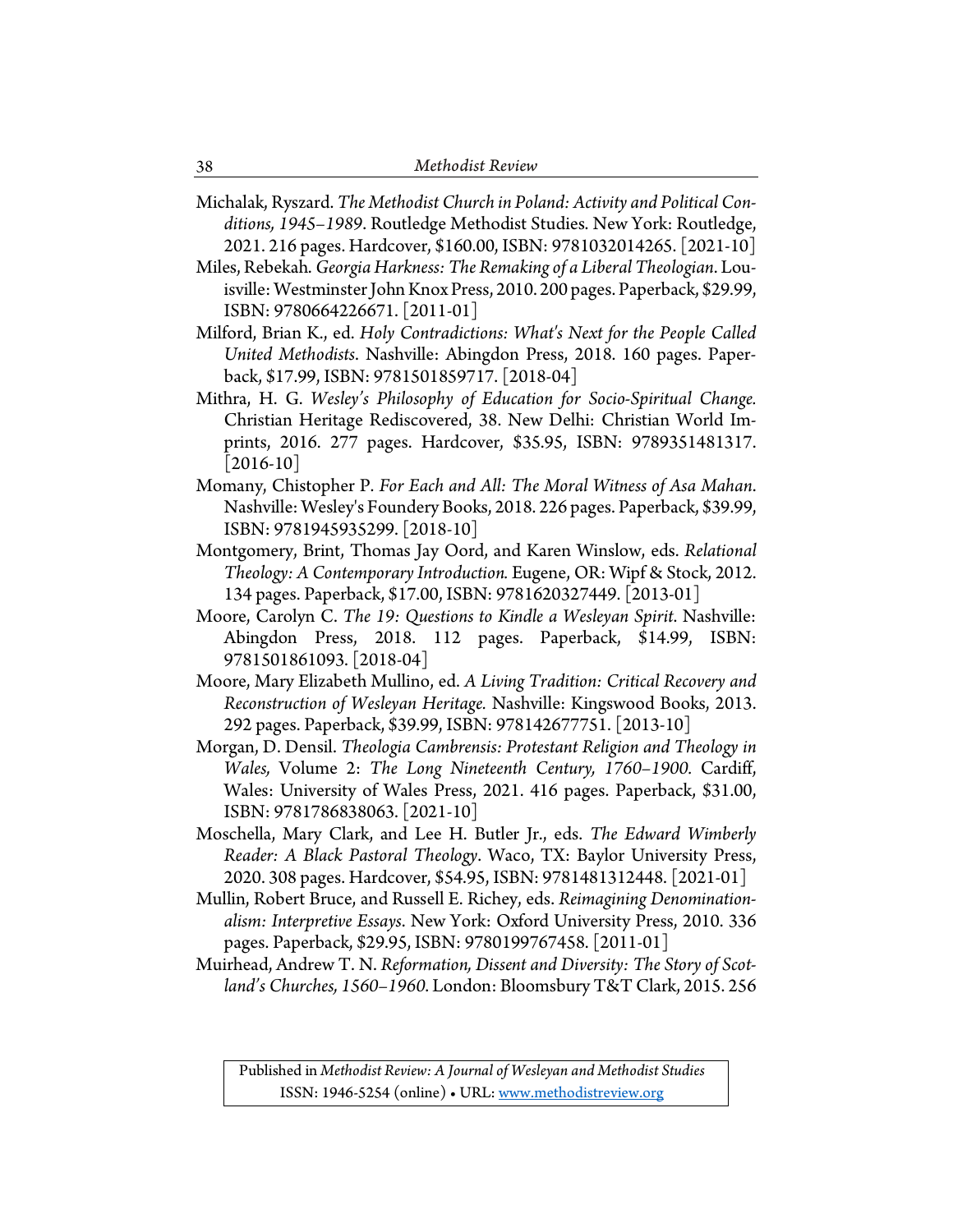pages. Hardcover, \$78.00, ISBN: 9780567661456. Paperback, \$35.95, ISBN: 9781441139030. [2015-04]

- Murdoch, Norman H. *Origins of the Salvation Army*. Eugene, OR: Wipf & Stock, 2014. 256 pages. Paperback, \$29.00, ISBN: 9781498202916.  $[2015-04]$
- Murphy, Debra Dean. *Happiness, Health, and Beauty: The Christian Life in Everyday Terms*. Wesleyan Doctrine series. Eugene, OR: Cascade Books, 2015. 110 pages. Paperback, \$15.00, ISBN: 9781620325117. [2015-07]
- Nausner, Michael. *Eine Theologie der Teilhabe*. Leipzig: Evangelischen Verlagsanstalt, 2020. 336 pages. Paperback, €52, ISBN: 9783374062164. [2020- 10]
- Nausner, Michael, ed. *Kirchliches Leben in methodistischer Tradition: Perspektiven aus drei Kontinenten*. Reutlinger Theologische Studien, Bd. 6. Göttingen: Edition Ruprecht, 2010. 300 pages. Paperback, €23.90, ISBN: 9783767571303. [2011-01]
- Newman, Richard. *Freedom's Prophet: Bishop Richard Allen, the AME Church, and the Black Founding Fathers*. New York: New York University Press, 2010. 368 pages. Paperback, \$23.00, ISBN: 9780814758571. [2011-07]
- Newport, Kenneth G. C., and Gareth Lloyd, eds. *The Letters of Charles Wesley: A Critical Edition, with Introduction and Notes*,Volume 1: *1728–1756.* New York: Oxford University Press, 2013. 608 pages. Hardcover, \$225.00, ISBN: 9780199259960. [2013-07]
- Newport, Kenneth G. C., and Gareth Lloyd, eds. *The Letters of Charles Wesley: A Critical Edition, with Introduction and Notes*,Volume 2: *1757–1788*. New York: Oxford University Press, 2021. 560 pages. Hardcover, \$235.00, ISBN: 9780199259977. [2021-10]
- Nickell, Jane Ellen. *We Shall Not Be Moved: Methodists Debate Race, Gender, and Homosexuality*. Eugene, OR: Pickwick Publications, 2014. 218 pages. Paperback, \$25.00, ISBN: 9781625644848. [2015-01]
- Noble, T. A. *Holy Trinity: Holy People: The Theology of Christian Perfecting*. Eugene, OR: Cascade Books, 2013. 258 pages. Paperback, \$28.00, ISBN: 9781620327203. [2013-04]
- Noren, Carol M.*On to Perfection: Nels O. Westergreen and the Swedish Methodist Church*. Eugene, OR: Wipf & Stock, 2021. 312 pages. Paperback, \$38.00, ISBN: 9781666710830. Hardback, \$53.00, ISBN: 9781666710847. Ebook, \$9.99, ISBN: 9781666710854. [2022-01]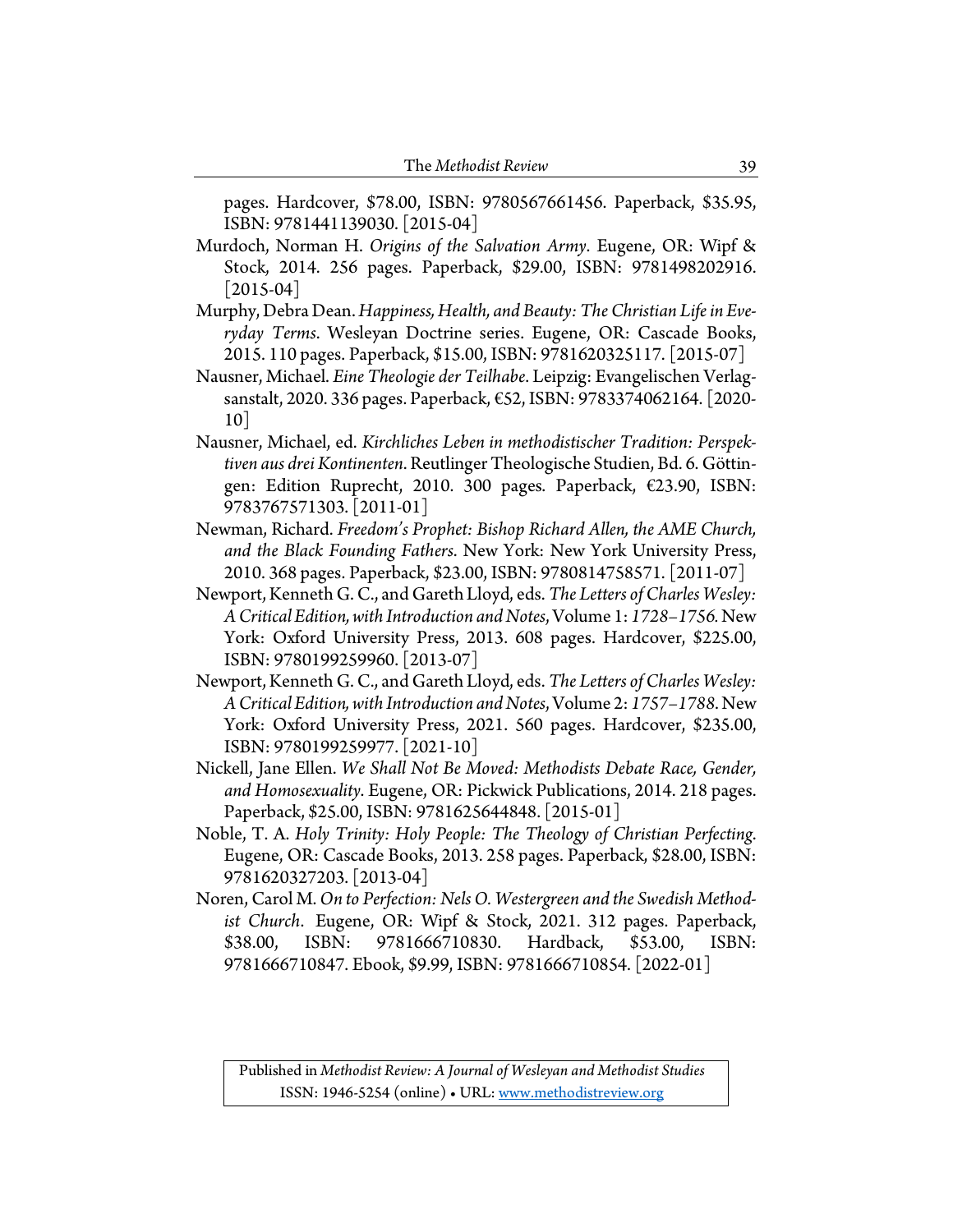- Norris, Clive M. *The Financing of John Wesley's Methodism c.1740–1800*. New York & Oxford: Oxford University Press, 2017. 304 pages. Hardcover, \$95.00, ISBN: 9780198796411. [2017-04]
- Norris, Clive M. *Thomas Wride and Wesley's Methodist Connexion*. Routledge Methodist Studies series. New York: Routledge, 2020. 244 pages. Hardcover, \$155.00, ISBN: 9780367404727. [2020-04]
- Nyarota, Lloyd Tichaenda. *Religious Leadership in National Political Conflict: Bishop Abel Tendekai Muzorewa and the National Struggle against Colonial Rule in Zimbabwe*. Eugene, OR: Wipf & Stock, 2013. 110 pages. Paperback, E\$14.00, ISBN: 9781620325667. [2013-04]
- Nyengele, M. Fulgence. *Développement et Croissance du Methodisme Uni en RD Congo: Origines, Défis, et Possibilitiés*. Nashville: United Methodist General Board of Higher Education, 2020. 136 pages. Paperback, \$18.99, ISBN: 9781945935718. [2020-01]
- O'Brien, Glen. *Wesleyan-Holiness Churches in Australia: Hallelujah under the Southern Cross.* Routledge Methodist Studies series. New York: Routledge, 2018. 280 pages. Hardcover, \$140.00, ISBN: 9780815393207.  $[2018-04]$
- O'Brien, Glen, and Hilary M. Carey, eds. *Methodism in Australia: A History*. Ashgate Methodist Studies. Farnham: Ashgate, 2015. 256 pages. Hardcover, \$124.95, ISBN: 9781472429483. [2015-04]
- Oconer, Luther Jeremiah. *Spirit-Filled Protestantism: Holiness-Pentecostal Revivals and the Making of Filipino Methodist Identity*. Eugene, OR: Pickwick Publications, 2017. 242 pages. Paperback, \$27.00, ISBN: 9781498203609. [2017-10]
- Oden, Thomas C. *A Change of Heart: A Personal and Theological Memoir.* Downers Grove, IL: IVP Academic, 2014. 450 pages. Paperback, \$40.00, ISBN: 9780830840359. [2015-01]
- Oden, Thomas C. *John Wesley's Teachings*, Volume 1:*God and Providence*. Second edition. Grand Rapids: Zondervan, 2012. 240 pages. Paperback, \$22.99, ISBN: 9780310328155. [2012-07]
- Oden, Thomas C. *John Wesley's Teachings*, Volume 2: *Christ and Salvation*. Second edition. Grand Rapids: Zondervan, 2012. 320 pages. Paperback, \$22.99, ISBN: 9780310492672. [2012-07]
- Oden, Thomas C. *John Wesley's Teachings*, Volume 3: *Pastoral Theology*. Second edition. Grand Rapids: Zondervan, 2013. 304 pages. Paperback, \$22.99, ISBN: 9780310587095. [2013-01]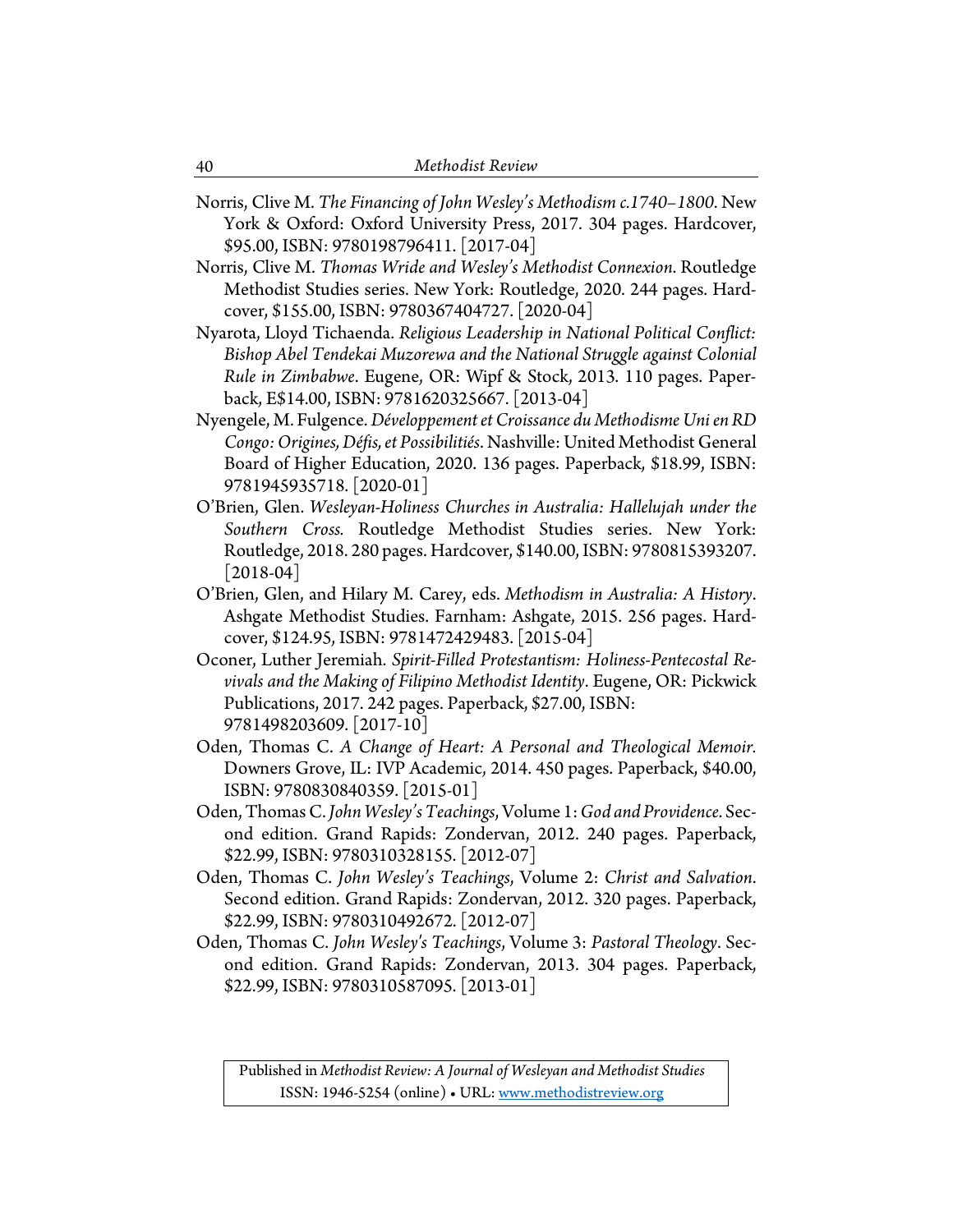- Oden, Thomas C. *John Wesley's Teachings*, Volume 4: *Ethics and Society*. Grand Rapids: Zondervan, 2014. 336 pages. Paperback, \$22.99, ISBN: 978031058718. [2014-04]
- Oden, Thomas C. *John Wesley's Teachings*. Complete Set: Volumes 1–4. Grand Rapids: Zondervan, 2014. Paperback, set price \$84.99, ISBN: 9780310516453. [2014-04]
- Oden, William B., and Robert J. Williams. *The Council of Bishops in Historical Perspective: Celebrating 75 Years of the Life and Leadership of the Council of Bishops*. Nashville: Abingdon Press, 2014. 329 pages. eBook, \$29.99, ISBN: 9781501801013. [2015-04]
- Oliveto, Karen P. *Our Strangely Warmed Hearts: Coming Out into God's* Call. Nashville: Abingdon Press, 2018. 152 pages. Paperback, \$17.99, ISBN: 9781501858918. [2018-04]
- Olson, Mark K. *Wesley and Aldersgate: Interpreting Conversion Narratives*. Routledge Methodist Studies. New York: Routledge, 2018. 210 pages. Hardcover, \$140.00, ISBN: 9781138307810. [2018-10]
- Olson, Mark K., ed. *A John Wesley Reader on Eschatology*. Hayden. ID: Alathea in Heart, 2011. 392 pages. Paperback, \$33.00, ISBN: 9781932370256.  $|2013-01|$
- Olson, Roger E. *Against Calvinism.* Grand Rapids: Zondervan, 2011. 208 pages. Paperback, \$16.99, ISBN: 9780310324676. [2013-01]
- O'Malley, Steven J. *The Origin of the Wesleyan Theological Vision for Christian Globalization and the Pursuit of Pentecost in Early Pietist Revivalism, Including a Translation of The Pentecost Addresses of Johann Adam Steinmetz (1689–1762)*. Lexington, KY: Emeth Press, 2020. Kindle edition, \$9.99, ASIN: B087L9LGMT. [2020-07]
- O'Malley, J. Steven, and Jason E. Vickers, eds. *Methodist and Pietist: Retrieving the Evangelical United Brethren Tradition*. Nashville: Kingswood Books, 2011. 280 pages. Paperback, \$46,00, ISBN: 9781426714351. [2011-04]
- Oord, Thomas J. *God Can't: How to Believe in God and Love after Tragedy, Abuse, and Other Evils.* Parker, CO: Sacra Sage Press, 2019. 212 pages. Hardcover, \$44.99, ISBN: 9781948609111. Paperback, \$17.987, ISBN: 9781948609128. [2021-10]
- Oord, Thomas J. *Open and Relational Theology: An Introduction to Life-Changing Ideas*. Parker, CO: Sacra Sage Press, 2021. 192 pages. Hardcover, \$24.99, ISBN: 9781948609395. Paperback, \$17.98, ISBN: 9781948609371. [2021-10]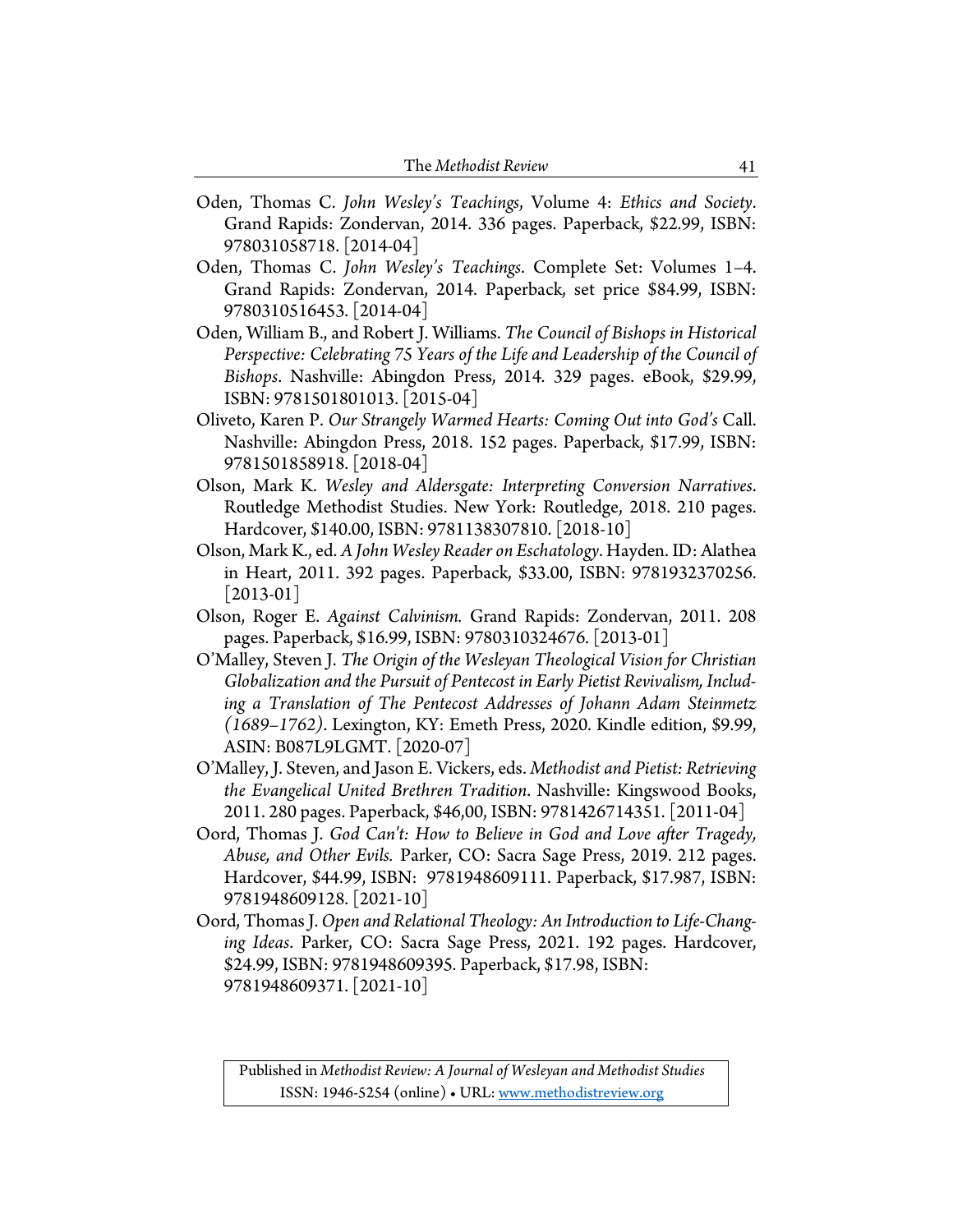- Oord, Thomas J. P*luriform Love: An Open and Relational Theology of Well-Being*, Grasmere, ID: SacraSage Press, 2022. 276 pages. Hardcover, \$24.99, ISBN: 9781948609586. Softcover, \$19.99, ISBN: 9781948609579. Kindle and Audio Book also available. [2022-06]
- Oord, Thomas J. *Theologies of Creation: Creatio Ex Nihilo and Its New Rivals*. London and New York: Routledge, 2014. 152 pages. Hardcover, \$120.00, ISBN: 9780415712149. Paperback, \$44.95, ISBN: 9780415712156. [2015-04]
- Oord, Thomas J. *The Uncontrolling Love of God: An Open and Relational Account of Providence*. Downers Grove, IL: IVP Academic, 2015. 229 pages. Paperback, \$25.00, ISBN: 9780830840847. [2015-10]
- Osinski, Keegan. *Queering Wesley, Queering the Church*. Eugene, OR: Cascade Books, 2021. 146 pages. Hardcover, \$35.00, ISBN: 9781725254046. Softcover, \$20.00, ISBN: 13: 9781725254039. [2021-10]
- Owens, A. Nevell*. Formation of the African Methodist Episcopal Church in the Nineteenth Century: Rhetoric of Identification*. Black Religion/Womanist Thought/Social Justice. London: Palgrave Macmillan, 2014. 208 pages. Hardcover, \$95.00, ISBN: 9781137344809. [2014-01]
- Pailin, David A. *The Way to Faith: An Examination of Newman's* Grammar of Assent *as a Response to the Search for Certainty in Faith*. Eugene, OR: Wipf & Stock, 2016. 288 pages. Paperback, \$34.00, ISBN: 9781498280471.  $[2016-07]$
- Palmer, Gregory, and C. Franklin Brookhart, eds. *That They May Be One? The Episcopal-United Methodist Dialogue*. New York: Seabury Books, 2014. 128 pages. Paperback, \$16.00, ISBN: 9781596272606. [2014-04]
- Parker, Daniel T. *St. Mark United Methodist Church*. Images of America series. Charleston, SC: Arcadia Publishing, 2019. 120 pages. Paperback, \$21.99, ISBN: 9781467103282. [2019-10]
- Parr, Jessica M. *Inventing George Whitefield: Race, Revivalism, and the Making of a Religious Icon.* Jackson, MS: University Press of Mississippi, 2015. 235 pages. Hardcover, \$60.00, ISBN: 9781628461985. [2015-04]
- Pasquarello, Michael. *John Wesley: A Preaching Life*. Nashville: Abingdon Press, 2010. 158 pages. Paperback, \$20.00, ISBN: 9780687657568.  $|2011-01|$
- Payk, Christopher. *Grace First: Christian Mission and Prevenient Grace in John Wesley*. Tyndale Studies in Wesleyan History and Theology. Toronto: Clements Academic, 2015. 120 pages. Paperback, \$24.99, ISBN: 978192679821. [2015-10]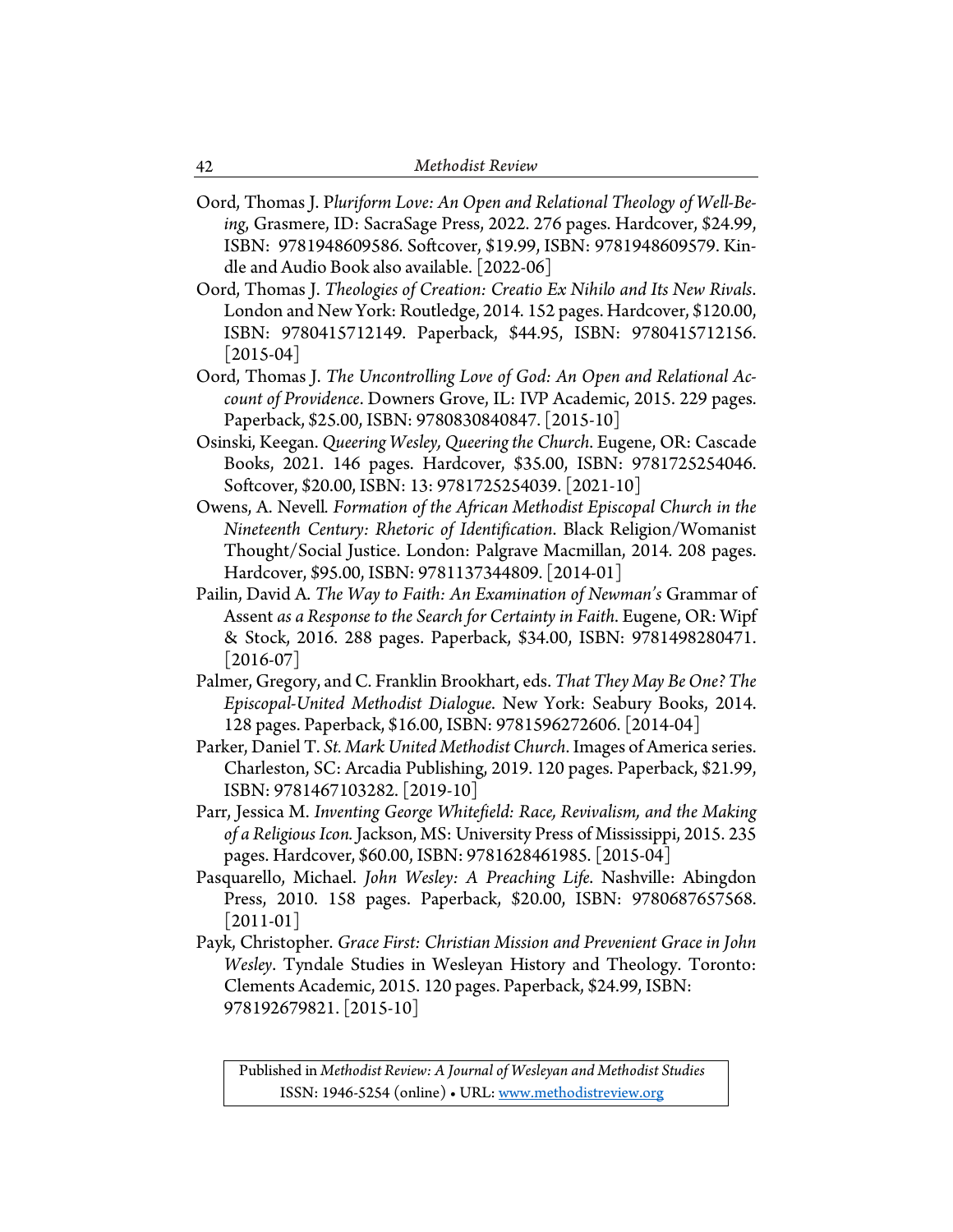- Payne, William P. *American Methodism: Past and Future Growth*. Lexington, KY: Emeth Press, 2013. 376 pages. Paperback, \$44.00, ISBN: 9781609470470. [2013-04]
- Peh, Andrew. *Of Merchants and Missions: A Historical Study of the Impact of British Colonialism on American Methodism in Singapore from 1885 to 1910*. American Society of Missiology Monograph series, 40. Eugene, OR: Pickwick Books, 2019. 340 pages. Paperback, \$39.00, ISBN: 9781532634369. [2020-01]
- Perea, Stan, ed. *A Legacy of Fifty Years: The Life and Work of Justo González: Un legado de cincuenta años: la vida y obra de Justo González*. Bilingual edition. Nashville: Abingdon Press, 2013. 192 pages. Paperback, \$19.99, ISBN: 9781426774515. [2014-07]
- Peucker, Paul. *A Time of Sifting: Mystical Marriage and the Crisis of Moravian Piety in the Eighteenth Century*. University Park, PA: Pennsylvania State University Press, 2015. 248 pages. Hardcover, \$84.95, ISBN: 9780271066431. [2015-10]
- Pinnock, Clark H., and John D. Wagner, eds. *Grace for All: The Arminian Dynamics of Salvation*. Eugene, OR: Resource Publications, 2015. 352 pages. Paperback, \$39.00, ISBN: 9781498200127. [2015-07]
- Pole, Siosifa. *Fisi'inaua 'i Vaha—A Tongan Migrant's Way: A Methodist Minister Applies Tongan Social Concepts in a New Zealand Setting*. Wellington, NZ: Philip Garside Publishing, 2020. 122 pages. Paperback, \$9.99, ISBN: 9781988572512. [2020-10]
- Pope, Robert, and D. Densil Morgan, eds. T&T Clark Companion to Noncon*formity*. Continuum Companions. London: T&T Clark, 2013. 512 pages. Hardcover, \$175.00, ISBN: 9780567505262. [2013-04]
- Pope-Levison, Priscilla. *Building the Old Time Religion: Women Evangelists in the Progressive Era*. New York: NYU Press, 2013. 280 pages. Hardcover, \$49.00, ISBN: 9780814723845. [2014-01]
- Pope-Levison, Priscilla. *Models of Evangelism.* Grand Rapids: Baker Academic, 2020. 208 pages. Hardcover, \$39.99, ISBN: 9781540963499. Paperback, \$21.99, ISBN: 9780801099496. [2020-10]
- Porterfield, Amanda.*Conceived in Doubt: Religion and Politics in the New American Nation*. American Beginnings, 1500–1900). Chicago: University of Chicago Press, 2012. 264 pages. Hardcover, \$40.00, ISBN: 9780226675121. [2012-07]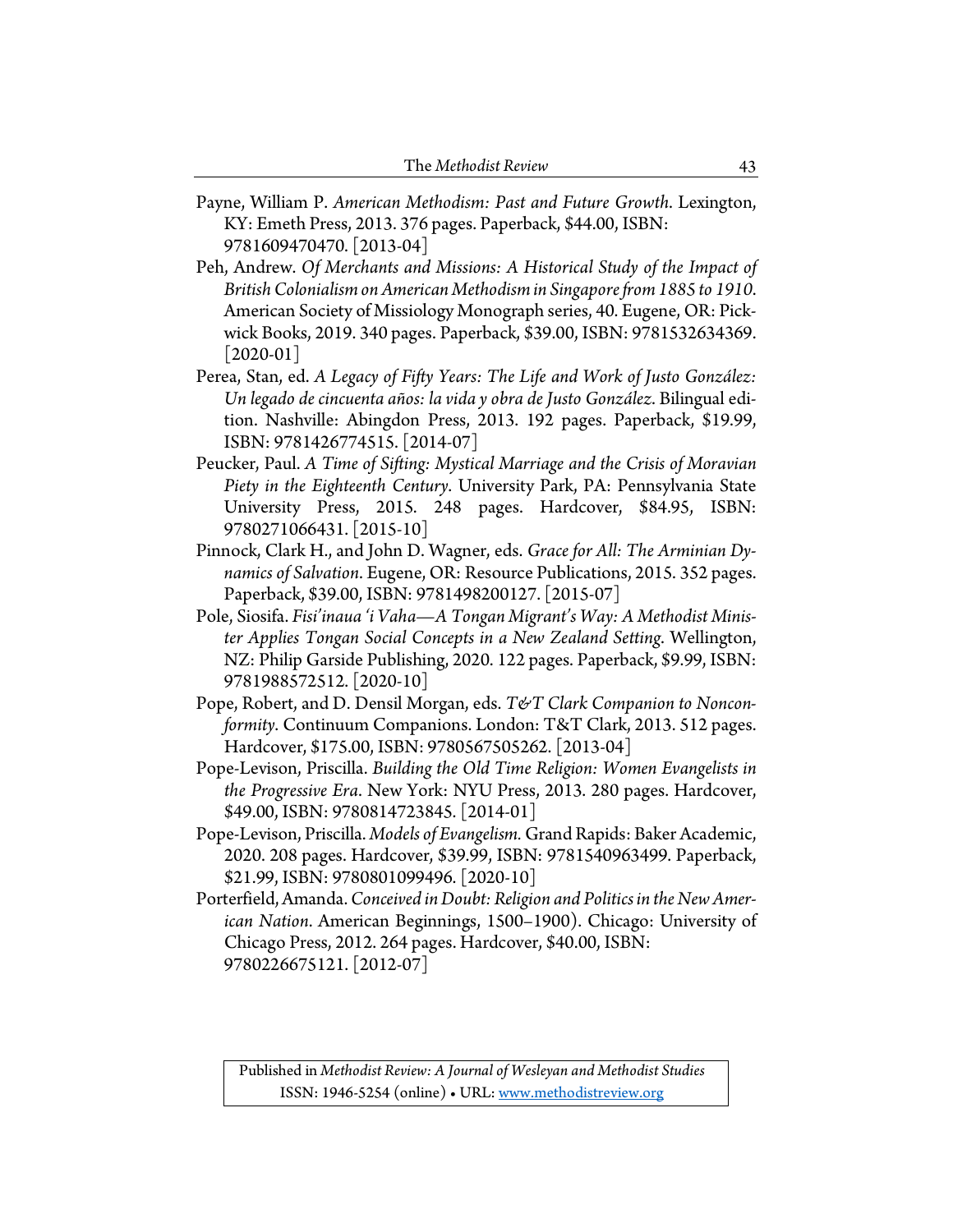Potts, David B. *Wesleyan University, 1910–1970: Academic Ambition and Middle-Class America*. Middletown, CT: Wesleyan University Press, 2015. 632 pages. Hardcover, \$45.00, ISBN: 9780819575197. [2015-04]

Powe, F. Douglas, Jr., and Jack Jackson, eds. *E. Stanley Jones and Sharing the Good News in a Pluralistic Society*. Nashville: Wesley's Foundery Books, 2018. 148 pages. Paperback, \$16.99, ISBN: 9781945935107. [2018-10]

- Powell, Samuel M. *The Trinity.* Wesleyan Theology series. Kansas City: Foundry Publishing, 2020. 192 pages. Paperback, \$19.99, ISBN: 9780834138414. [2020-04]
- Powell, Samuel M., and Michael E. Lodahl, eds. *Embodied Holiness: Toward a Corporate Theology of Spiritual Growth*. Eugene, OR: Wipf & Stock, 2012. 200 pages. Paperback, \$23.00, ISBN: 9781620322475. [2012-04]
- Pritchard, John. *Methodists and Their Missionary Societies, 1760–1900.* Ashgate Methodist Studies. London: Ashgate, 2013. 260 pages. Hardcover, \$104.95, ISBN: 9781409470496. [2013-07]
- Pritchard, John. *Methodists and Their Missionary Societies, 1900–1996.* Ashgate Methodist Studies. London: Ashgate, 2014. 290 pages. Hardcover, \$124.95. ISBN: 9781472409140. [2014-01]
- Quanstrom, Mark R. *From Grace to Grace: The Transforming Power of Holiness*. Kansas City: Beacon Hill Press, 2011. 160 pages. Paperback, \$22.99, ISBN: 9780834127258. [2010-07]
- Rack, Henry D., ed. *The Works of John Wesley*, Volume 10: *The Methodist Societies: The Minutes of Conference*. Nashville: Abingdon Press, 2011. 848 pages. Hardcover, \$58.00, ISBN: 9781426711909. [2011-07]
- Rader, Sharon Zimmerman, and Margaret Ann Crain. *Women Bishops of The United Methodist Church: Extraordinary Gifts of the Spirit.* Nashville: Abingdon Press, 2019. 212 pages. Paperback \$19.99, ISBN: 9781501886300. [2019-04]
- Raedel, Christoph. *Aus Gottes Gnade leben und die Welt gestalten: Beiträge zur methodistischen Theologie*. Reutlinger Theologische Studien, Bd. 5. Göttingen: Edition Ruprecht, 2018. 414 pages. Ebook, €34,90, ISBN: 9783846903056. [2018-07]
- Raedel, Christoph, et. al. *Als Beschenkte mit einander unterwegs: Methodistischkatholische Beziehungen auf Weltebene*. Reutlinger Theologische Studien Bd. 7. Göttingen: Edition Ruprecht, 2010. 252 pages. Paperback, €23.90, ISBN: 9783767571419. [2011-01]
- Rankin, Stephen W. *Aiming at Maturity: The Goal of the Christian Life*. Eugene, OR: Cascade Books, 2011. 188 pages. Paperback, \$21.00, ISBN: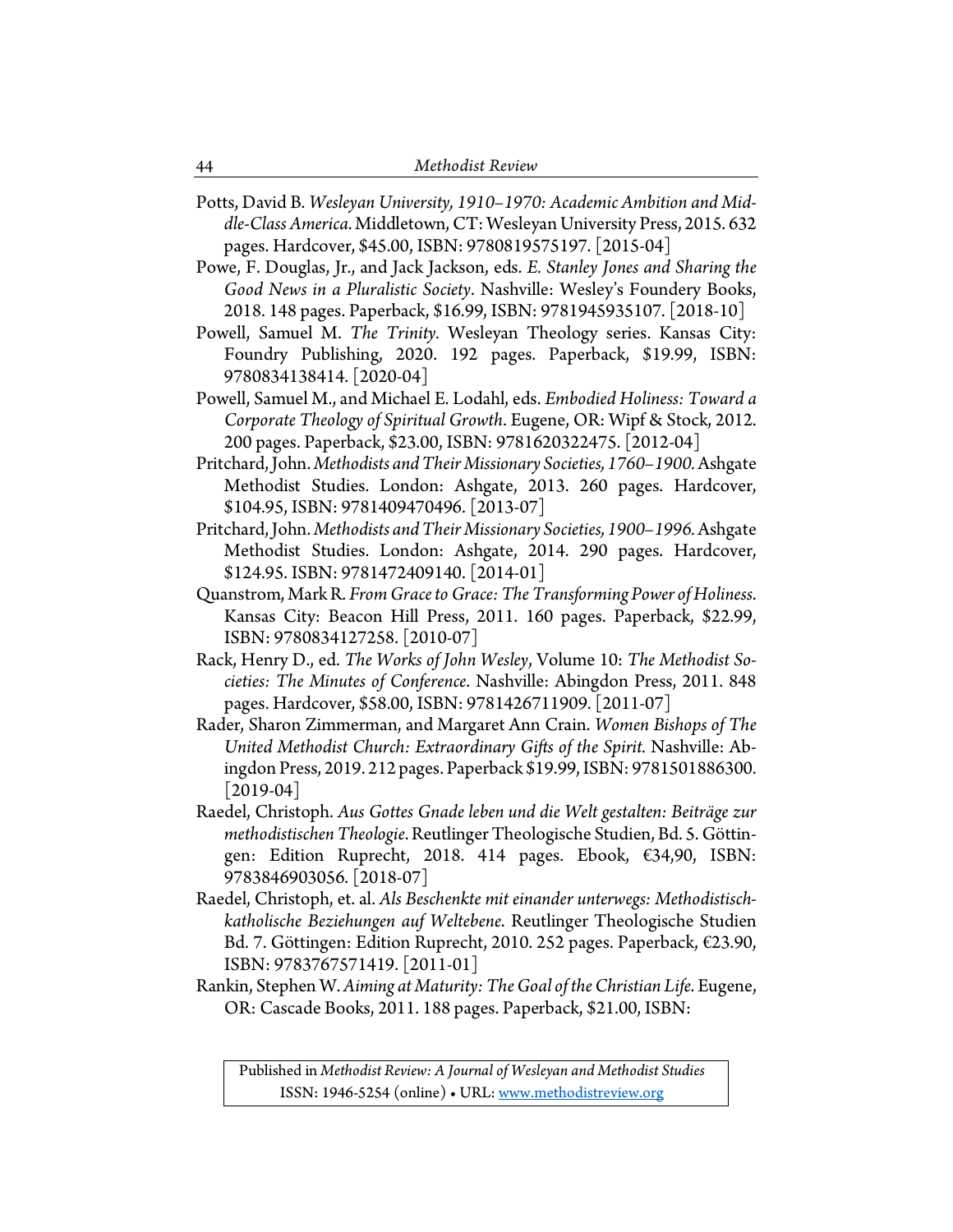9781610972468. [2012-01]

- Rasmus, Rudy, ed. *I'm Black. I'm Christian. I'm Methodist.*Nashville: Abingdon Press, 2020. 160 pages. Paperback, \$16.99, ISBN: 9781791017095. [2021-04]
- Read, John. *Catherine Booth: Laying the Theological Foundations of a Radical Movement*. Eugene, OR: Wipf & Stock, 2013. 242 pages. Paperback, \$27.00, ISBN: 9781620324929. [2013-07]
- Reay, Sarah. *The Half-Shilling Curate: A Personal Account of War & Faith, 1914–1918.* London: Helion & Company, 2016. 168 pages. Hardcover, \$30.00, ISBN: 9781911096467. [2017-10]
- Reddish, Tim, Bonnie Rambob, Fran Stedman, and Thomas Jay Oord. *Partnering with God: Exploring Collaboration in Open and Relational Theology*. Parker, CO: Sacra Sage Press, 2021. 382 pages. Hardcover, \$27.99, ISBN: 9781948609869. Paperback, \$22.99, ISBN: 9781948609401. [2021-10]
- Reed, Daniel, ed. *Methodism and Monasticism.* Oxford: Oxford Centre for Methodism and Church History, 2021. [Papers delivered at the Methodist Studies Seminar organized by the Oxford Centre for Methodism and Church History on 5 December 2020.] 113 pages. Paperback, \$12.41, ISBN: 9798529065907. [2021-10]
- Reeson, Margaret. *Pacific Missionary George Brown 1835–1917: Wesleyan Methodist Church*. Canberra: Australia National University E Press, 2013. 366 pages. Paperback, \$24.94, ISBN: 9781921862977. [2014-01]
- Reiff, Joseph T. *Born of Conviction: White Methodists and Mississippi's Closed Society*. New York: Oxford University Press, 2015. 408 pages. Hardcover, \$35.00, ISBN: 9780190246815. [2015-10]
- Renders, Helmut. *Andar como Cristo andou: A salvação social em John Wesley*. [*Walking as Christ Walked: Social Salvation in John Wesley*.] Série Teologia Wesleyana Brasileira, Vol. 2. São Bernardo do Campo: Editeo, 2010. 387 pages. Paperback, R\$ 25,00 + R\$ 7,50 shipping. [2011-01]
- Renders, Helmut (general editor). *Bíblia de Estudo John Wesley*. 2nd edition. Barueri, SP: Sociedade Bíblica do Brasil, 2022. 1984 pages [Bibletext: Nova Almeida Atualizada. Translation: João Ferreira de Almeida, revised and actualized edition®, 3<sup>rd</sup> edition, 2017; ISBN: 978851117008 (With John Wesley´s Notes on the OT [partially] and the Notes on the NT [complete], as editors notes.) [2022-06]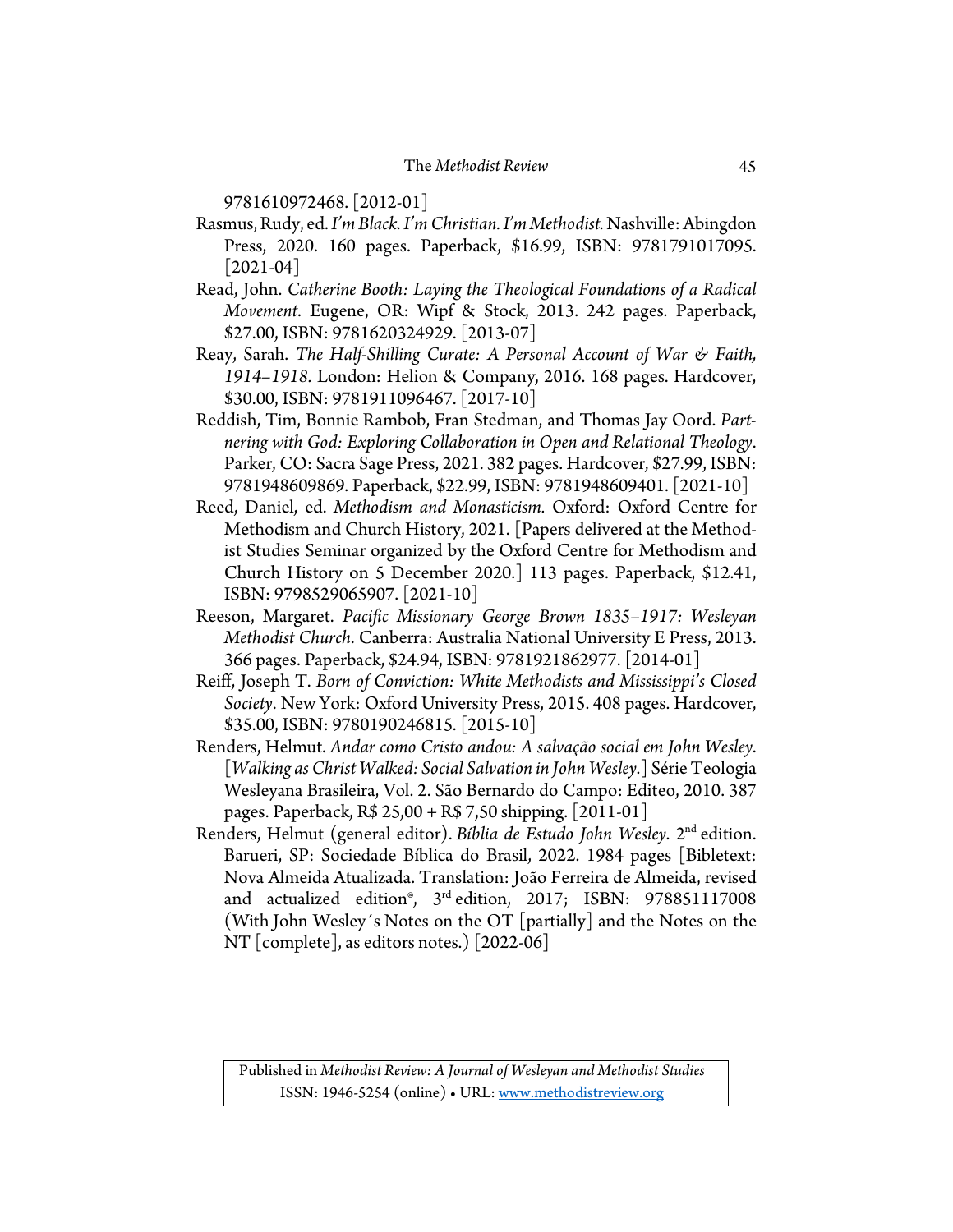Renders, Helmut. *Coragem de pensar o bem: princípios e passos*. [*Courage to Think What is Good: Principles and Steps*.] São Paulo: Editeo, 2017. 171 pages. Paperback, R\$18,00, ISBN: 9788580460483. [2017-07]

Renders, Helmut. *La Iglesia y el mundo siempre reformándose: el ser humano, la Iglesia, el mundo en permanente transformación*. [*The Church and the World Always Reforming: The Human Being, the Church, the World in Permanent Transformation*.] Cidade de México: Cetela, 2019. 87 pages. Paperback. [2020-01]

Renders, Helmut. *John Wesley e a luta abolicionista, coma edição bilíngue dos seus 'Pensamentos sobre e escravidão.'*[*John Wesley and the Abolitionist Struggle: With a Bilingual Edition of His "Thoughts upon Slavery" (1774) by Filipe Maia*.] São Paulo: Associação de Seminários Teológicos Evangélicos [ASTE], 2019. 186 pages. Paperback, US\$ 20.00, ISBN: 9788587565341.  $[2019-07]$ 

- Renders, Helmut. *Tenha coragem de pensar o bem: princípios e passos. Ética de bolso I. Segunda edição, revisada ampliada*. [*Have the Courage to Think the Good: Principles and Steps.*] Pocket Ethics I. Second edition revised and amplified. São Bernardo do Campo, SP: Editeo, 2018. 178 pages. Paperback, R\$29,00 (\$10.00 US + shipping), ISBN: 9788580460599. [2018- 07]
- Renders, Helmut, gen. ed, with Hélerson Alves Nogueira, José Carlos de Souza, Martin Santos Barcala, and Paulo Roberto Garcia. *Bíblia de Estudo John Wesley*. [*John Wesley Study Bible*.] Sao Paulo, Brazil: Sociedade Bíblica do Brasil, 2020. 1984 pages. ISBN: 9788531117008. A project of the Center for Wesleyan Studies of the Faculty of Theology of the Methodist Church of Brazil in cooperation with the Brazilian Bible Society. [2020- 04]
- Renders, Helmut, and José Carlos de Souza, eds. *Teologia wesleyana, latinoamericana e global: uma homenagem a Rui de Souza Josgrilberg*. [*Wesleyan, Latin American and Global Theology: A Tribute to Rui de Souza Josgrilberg.*] Série Teologia Wesleyana Brasileira, Vol. 3. São Bernardo do Campo: Editeo, 2011. 288 pages. Paperback, R\$40,00, ISBN: 9788580460056.  $|2014-01|$
- Renfroe, Rob, and Walter Fenton. *Are We Really Better Together? An Evangelical Perspective on the Division in The UMC*. Nashville: Abingdon Press. 2018. 112 pages. Paperback, \$14.95, ISBN: 9781501863851. [2018-04]
- Ribeiro, Claudio De Oliveira. *Teologia Wesleyana em foco: É possível recriar o metodismo?* [*Wesleyan Theology in Focus: Is it Possible to Recreate*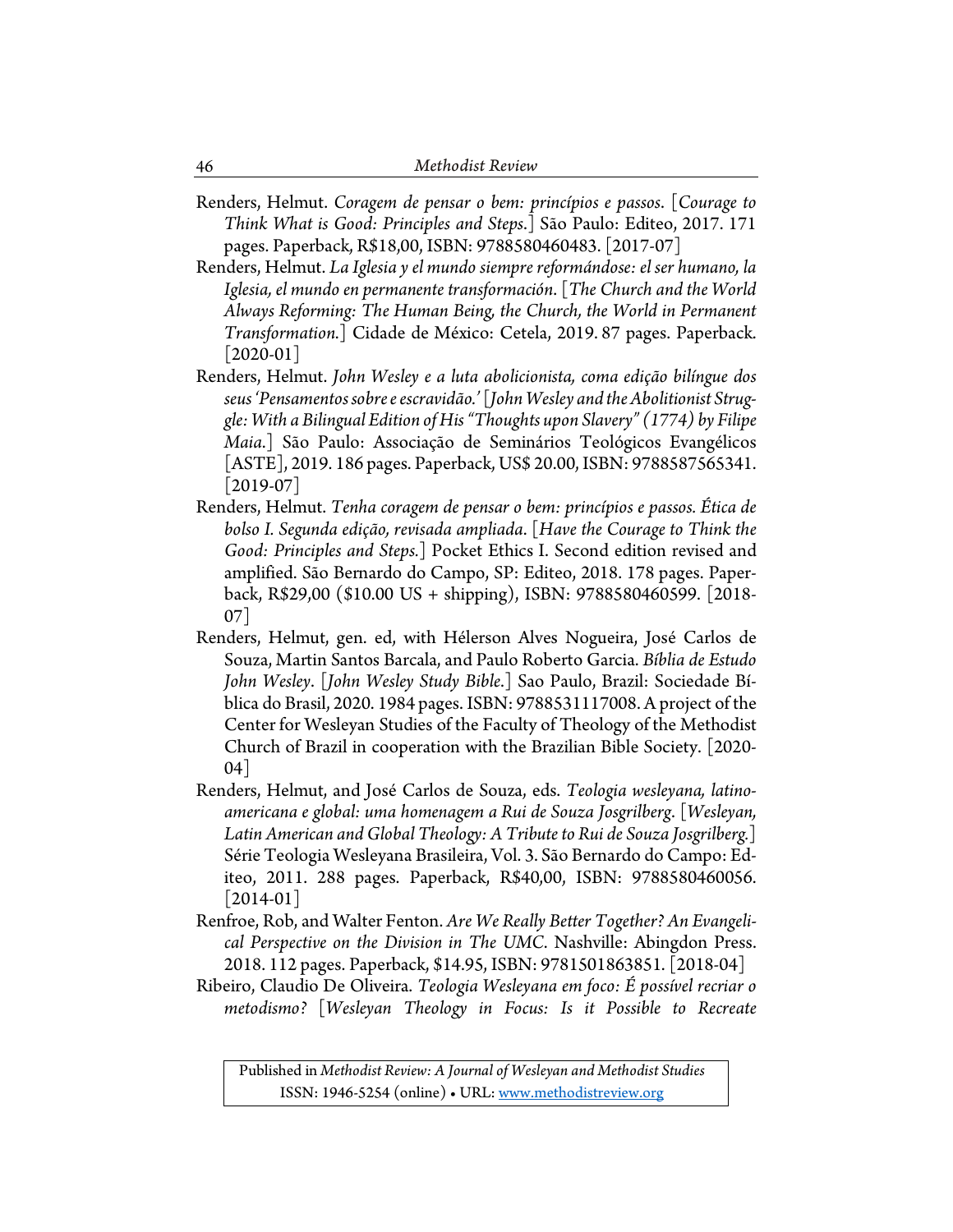*Methodism?*] São Paulo: Filhos da Graça/Siano, 2014/2017. 144 pages. ISBN: 9788565139212. [2017-07]

Richey, Russell E. *A Church's Broken Heart: Mason-Dixon Methodism*. Nashville: General Board of Higher Education and Ministry, UMC, 2021. 256 pages. Paperback, \$39.99, ISBN: 9781945935992. [2021-10]

- Richey, Russell E. *Denominationalism Illustrated and Explained*. Eugene, OR: Cascade Books, 2013. 310 pages. Paperback, \$34.00, ISBN: 9781610972970. [2013-04]
- Richey, Russell E. *Formation for Ministry in American Methodism*. Nashville: General Board of Higher Education and Ministry, UMC, 2014. 134 pages. Paperback, \$12.95, ISBN: 9780938162094. [2015-01]
- Richey, Russell E. *Methodism in the American Forest*. New York: Oxford University Press, 2015. 256 pages. Hardcover, \$55.00, ISBN: 9780199359622. [2015-04]
- Richey, Russell E. *Methodist Connectionalism: Historical Perspectives*. Nashville: General Board of Higher Education and Ministry, UMC, 2010. 320 pages. Paperback, \$16.95, ISBN: 9780938162858. [2011-01]
- Richey, Russell E., Kenneth E.Rowe, and Jean Miller Schmidt. *American Methodism: A Compact History.* Nashville: Abingdon Press, 2012. 296 pages. Paperback, \$29.99, ISBN: 9781426742279. [2012-10]
- Richey, Russell E., Kenneth E. Rowe, and Jean Miller Schmidt. *The Methodist Experience in America*, Volume 1: *A Narrative*. Nashville: Abingdon Press, 2010. 699 pages. Paperback, \$50.00, ISBN: 9780687246724. [2011-01]
- Richey, Russell E., ed. *Ecumenical and Interreligious Perspectives: Globalization in Theological Education*. Eugene, OR: Wipf & Stock, 2018. Reprint. 170 pages. Paperback, \$16.00, ISBN: 9781532651786. [2018-10]
- Rieger, Joerg. *Grace Under Pressure: Negotiating the Heart of the Wesleyan Traditions*. Nashville: General Board of Higher Education and Ministry, UMC, 2011. 110 pages. Paperback, \$12.95, ISBN: 9780938162773.  $[2011-04]$
- Rieger, Joerg. *No Religion but Social Religion: Liberating Wesleyan Theology*. Includes contributions by Paulo Ayres Mattos, Helmut Renders, and José Carlos de Souza. Nashville: Wesley's Foundery Books, 2018. 144 pages. Paperback, \$24.90, ISBN: 9781945935169. [2018-04]
- Rieger, Joerg, and Upolu Lumã Vaas, general editors. *Methodist Revolutions: Evangelical Engagements of Church and World.* Nashville, TN: United Methodist General Board of Higher Education and Ministry, 2022. 232 pages. Softcover, \$39.99, ISBN: 9781945935947. [2022-04]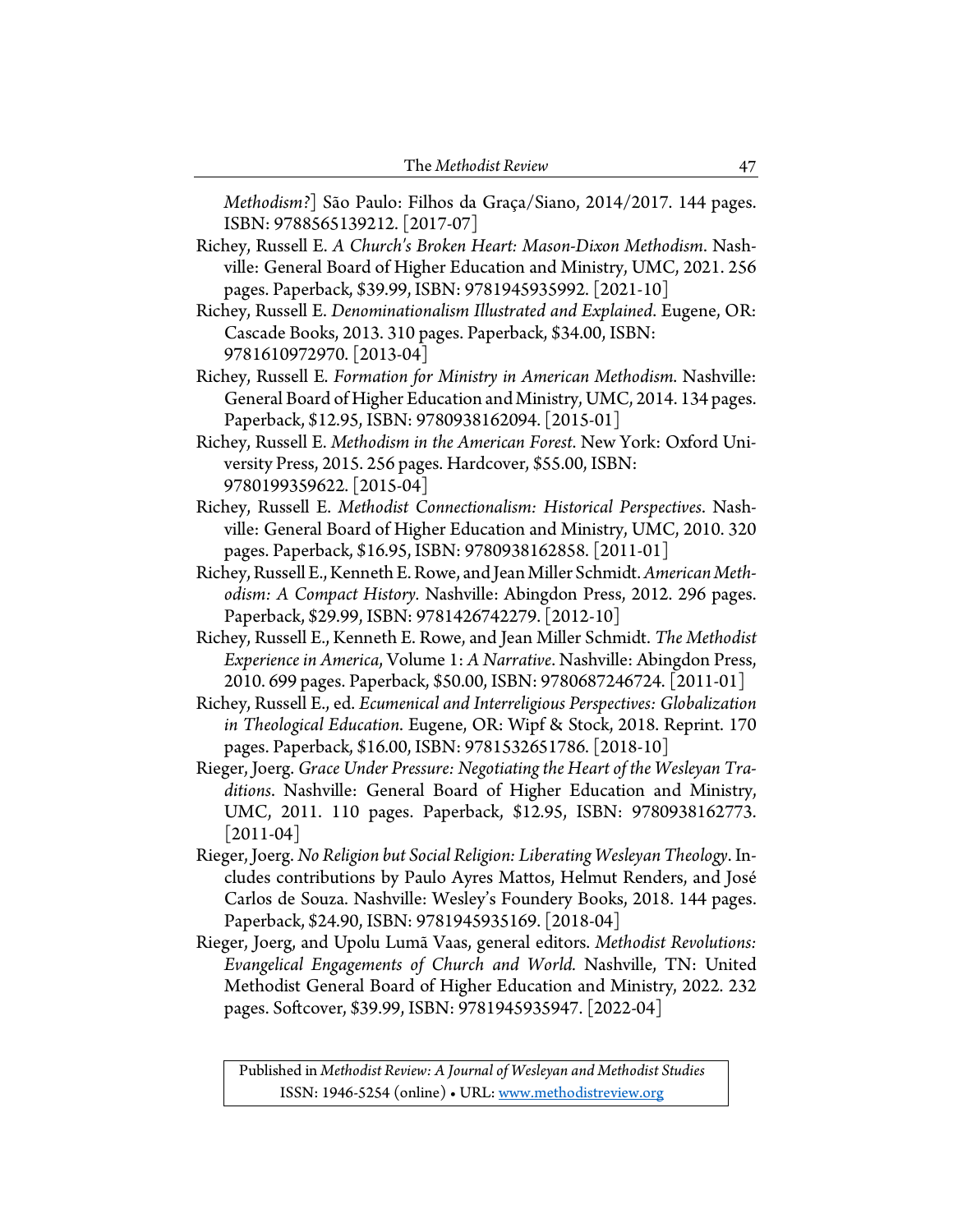- Rieger, Joerg, et al. *Liberating Grace: How Methodism Can Get Involved in the Twentieth-First Century*. São Bernardo do Campo: Editeo, 2015. 120 pages. Paperback, R\$ 25,00 + R\$ 7,50 shipping, ISBN: 9788580460322  $|2015-10|$
- Riley, Charlotte S. *A Mysterious Life and Calling: From Slavery to Ministry in South Carolina*. Edited by Crystal J. Lucky. Wisconsin Studies in Autobiography. Madison: University of Wisconsin Press, 2016. 146 pages. Paperback, \$24.95, ISBN: 9780299306748. [2016-01]
- Ringenberg, William C. *The Christian College and the Meaning of Academic Freedom: Truth-Seeking in Community*. London: Palgrave Macmillan, 2016. 319 pages. Paperback, \$100.00, ISBN: 9781137398321. [2016-10]
- Riso, Mary. *The Narrative of the Good Death: The Evangelical Deathbed in Victorian England*. Third edition. Ashgate Methodist Studies. London, Ashgate, 2015. 240 pages. Hardcover, \$109.95, ISBN: 9781472446961.  $|2015-10|$
- Rivers, Isabell. *Vanity Fair and the Celestial City: Dissenting, Methodist, and Evangelical Literary Culture in England 1720–1800.* Oxford: Oxford University Press, 2018. 480 pages. Hardcover, \$125.00, ISBN: 9780198269960. [2018-10]
- Rivers, Isabel, and David L. Wykes, eds.*Dissenting Praise: Religious Dissent and the Hymn in England and Wales*. New York: Oxford University Press, 2011. 304 pages. Hardcover, \$120.00, ISBN: 9780199545247. [2011-10]
- Robert, Dana L. *Joy to the World! Mission in the Age of Global Christianity*. New York: Women's Division, General Board of Global Ministries, UMC, 2010. Paperback, \$10.00. Available as item M3074-2010-01 from the Mission Resource Center. [2011-04]
- Roberts, Gary L. *Massacre at Sand Creek: How Methodists Were Involved in an American Tragedy.* Nashville: Abingdon Press, 2016. 320 pages. Paperback, \$19.99, ISBN: 9781501819766. [2016-04]
- Robinson, Elaine A. *Introduction to Theology for Ministry*. Nashville: General Board of Higher Education and Ministry, UMC, 2017. 204 pages. Paperback, \$24.99, ISBN: 9780938162407. [2018-04]
- Robinson, Elaine A. *Race and Theology*. Nashville: Abingdon, 2012. 96 pages. Paperback, \$10.99, ISBN: 9780687494255. [2012-10]
- Robinson, Elaine A., and Amos Nascimento, eds. *Global United Methodism: Telling the Stories, Living into the Realities*. Nashville: Wesley's Foundery Books, 2019. 206 pages. Paperback, \$24.99, ISBN: 9781945935459.  $[2019-04]$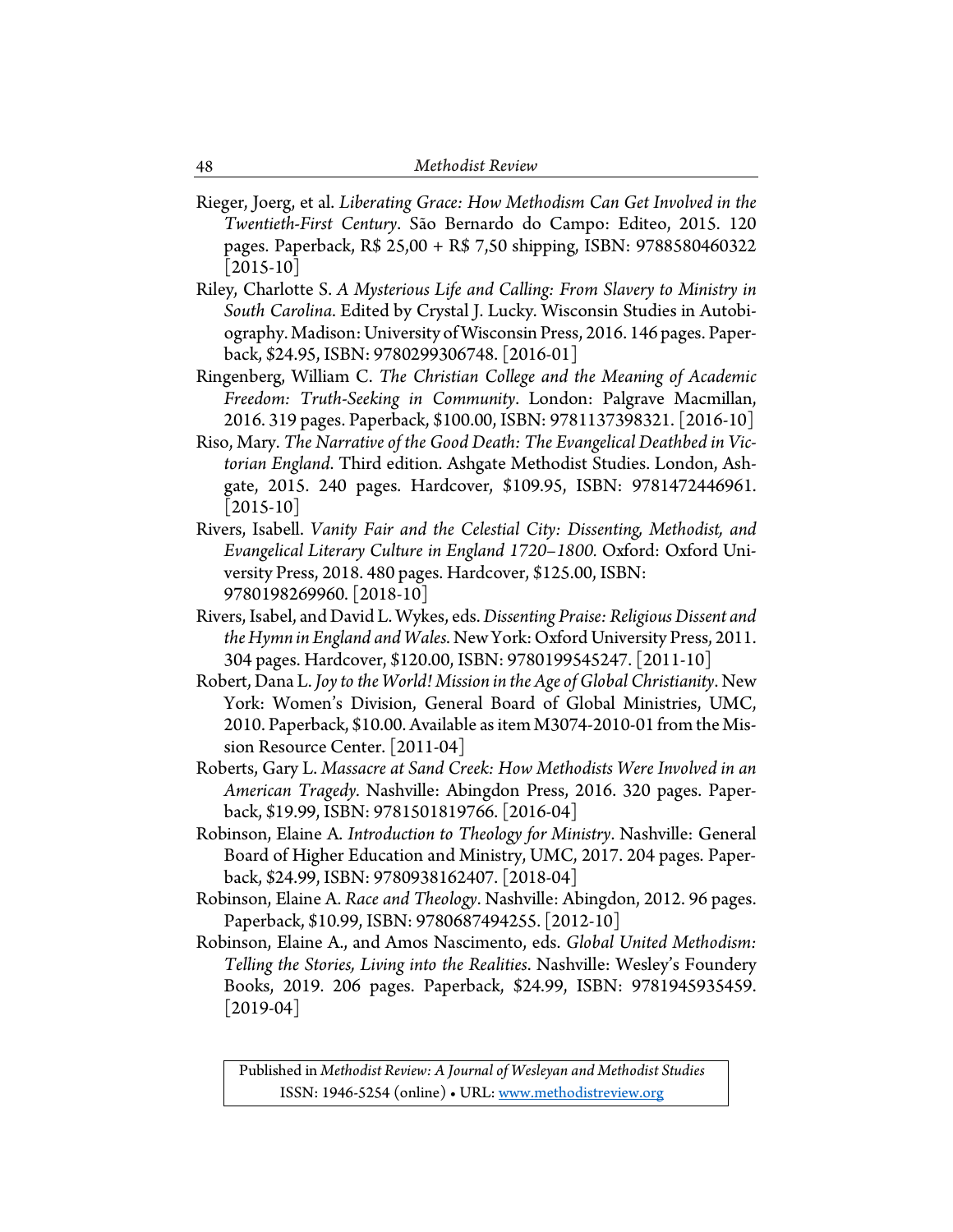- Robinson, Thomas A. *Preacher Girl: Uldine Utley and the Industry of Revival*. Waco, TX: Baylor University Press, 2016. 332 pages. Hardcover, \$49.95, ISBN: 9781481303958. [2017-10]
- Rodell, Jonathan. *The Rise of Methodism: A Study of Bedfordshire, 1736–1851*. Bedford, UK: Bedfordshire Historical Records Society, 2014. 336 pages. Hardcover, \$45.00, ISBN: 9780851550794. [2014-07]
- Rodes, Stanley J. *From Faith to Faith: John Wesley's Covenant Theology and the Way of Salvation*. Eugene, OR: Wipf & Stock, 2013. 270 pages. Paperback, \$30.00, ISBN: 9781620325445. [2013-10]
- Rogal, Samuel J. *James Strong: A Biography of the Methodist Scholar*. Jefferson, NC: McFarland & Company, 2020. 169 pages. Paperback, \$55.00, ISBN: 9781476682556. [2020-10]
- Rogal, Samuel J., ed. *A New and Critical Edition of George Osborn's The Poetical Works of John and Charles Wesley (1868–1872) with the Addition of Notes, Annotations, Biographical and Background Information*, Volume XIII, Parts 1 and 2. Lewiston, NY; Queenston, Ontario; Lampeter, Wales: Edwin Mellen Press, 2009–2013. 900 pages. Hardcover, \$209.95, ISBN: 9780773443556. [NB: This completes the entire 13-volume edition in 21 parts.] [2014-10]
- Rohrer, S. Scott.*Jacob Green's Revolution: Radical Religion and Reform in a Revolutionary Age.* University Park, PA: Pennsylvania State University Press, 2014. 304 pages. Paperback, \$34.95, ISBN: 9780271064222. [2015-10]
- Rowell, Jeren. *Thinking, Listening, Being: Wesleyan Pastoral Disciplines*. Kansas City: Beacon Hill Press, 2014. 192 pages. Paperback, \$19.99, ISNBN: 9780834132467. [2014-10]
- Ruelas, Abraham. *Women and the Landscape of American Higher Education: Wesleyan Holiness and Pentecostal Founders*. Eugene, OR: Pickwick Publications, 2010. 186 pages. Paperback, \$21.00, ISBN: 9781606088692.  $[2011-10]$
- Runyon, Theodore. *Exploring the Range of Theology*. Eugene, OR: Wipf & Stock, 2012. 260 pages. Paperback, \$29.00, ISBN: 9781610970662.  $|2011-04|$
- Ryan, Linda A. *John Wesley and the Education of Children: Gender, Class and Piety.* Routledge Methodist Studies. New York: Routledge, 2017. 232 pages. Hardcover, \$140.00, ISBN: 9781138092365. [2018-01]
- Ryrie, Alec. *Protestants: The Faith That Made the Modern World*. New York: Viking, 2017. 464 pages. Hardcover, \$35.00, ISBN: 9780670026166. [2017-04]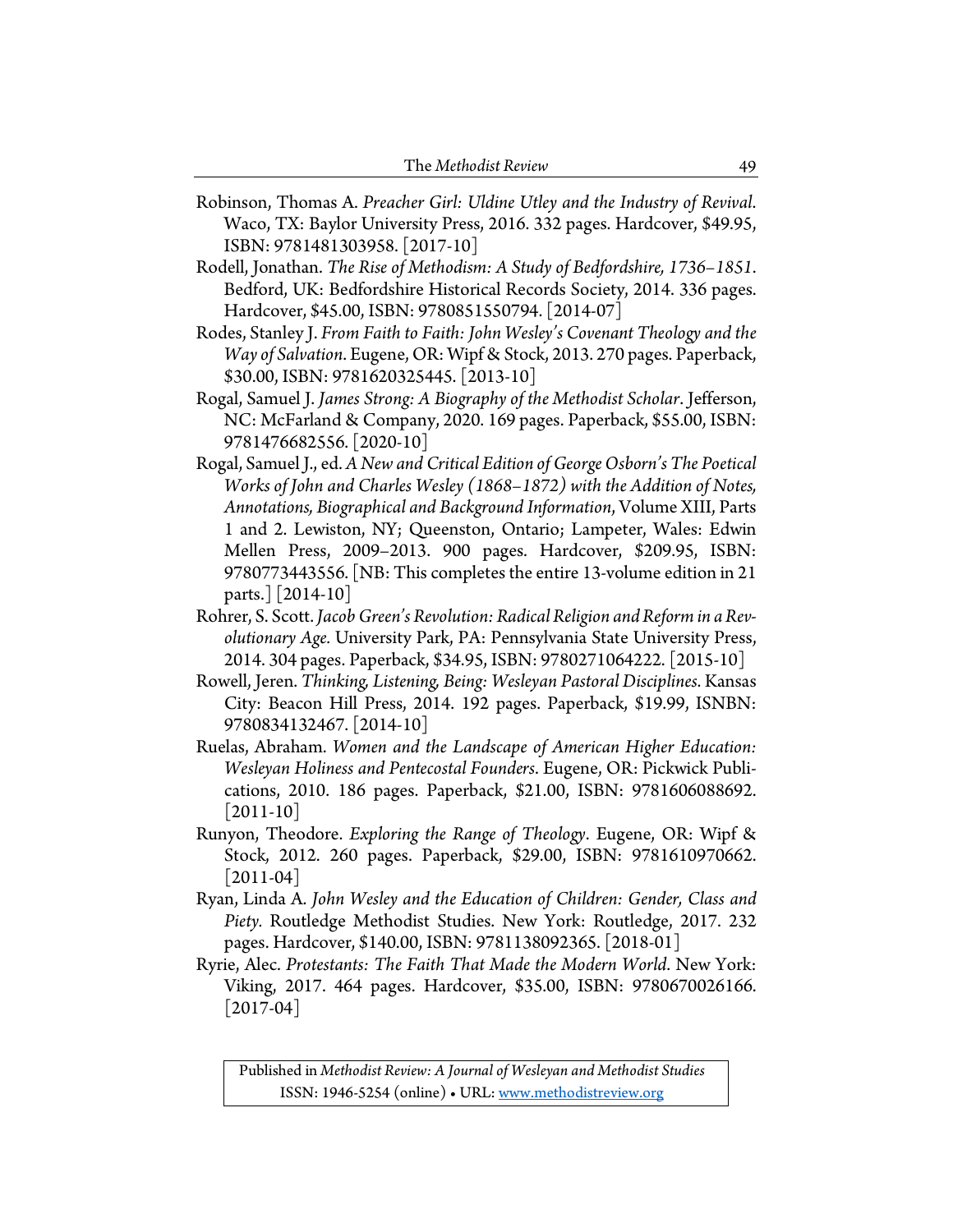- Sample, Tex. *The Future of John Wesley's Theology: Back to the Future with the Apostle Paul*. Eugene, OR: Cascade Books, 2012. 136 pages. Paperback, \$17.00, ISBN: 9781610976299. [2012-04]
- Sanders, Fred. *Wesley on the Christian Life: The Heart Renewed in Love*. Theologians on the Christian Life series. Wheaton, IL: Crossway, 2013. 304 pages. Paperback, \$19.99, ISBN: 9781433515644. [2013-07]
- Scheib, Karen D. *Attend to Stories: How to Flourish in Ministry*. Nashville: Wesley's Foundery Books, 2018. 152 pages. Paperback, \$27.98, ISBN: 9781945935145. [2018-04]
- Schwartz, Wm. Andrew, and John M. Bechtold, eds. *Embracing the Past— Forging the Future: A New Generation of Wesleyan Theology*. Afterword by Michael Lodahl. Eugene, OR: Pickwick Publications, 2015. 188 pages. Paperback, \$22.00, ISBN: 9781498208437. [2015-10]
- Scott, David W. *Mission as Globalization: Methodists in Southeast Asia at the Turn of the Twentieth Century*. Lanham, MD: Lexington Books, 2016. 240 pages. Hardcover, \$90.00, ISBN: 9781498526630. [2016-07]
- Scott, David W. *Crossing Boundaries: Sharing God's Good News Through Mission*. Nashville: Wesley's Foundery Books, 2019. 154 pages. Paperback, \$16.99, ISBN: 9781945935473. [2019-04]
- Scott, David, and Thomas Kemper, eds. *Methodist Mission at 200: Serving Faithfully Amid the Tensions*. Nashville: Abingdon Press, 2021. 212 pages. Paperback, \$19.99, ISBN: 9781791015985. [2021-01]
- Scott, David W., and Darryl W. Stephens, eds. *The Practice of Mission in Global Methodism: Emerging Trends from Everywhere to Everywhere*. Routledge Methodist Studies series. New York: Routledge, 2021. 280 pages. Hardcover, \$160.00, ISBN: 9780367618865 [2021-04]
- Segraves, Daniel L. *Andrew D. Urshan: A Theological Biography*. Asbury Theological Seminary series. Lexington, KY: Emeth Press, 2017. 328 pages. Paperback, \$36.00, ISBN: 9781609471101. [2019-01]
- Sell, Alan P. F. *Christ and Controversy: The Person of Christ in Nonconformist Thought and Ecclesial Experience, 1600–2000*. Eugene, OR: Pickwick Publications, 2010. 230 pages. Paperback, \$26.00, ISBN: 9781610976695.  $|2012-01|$
- Sell, Alan P.F. *The Theological Education of the Ministry: Soundings in the British Reformed and Dissenting Traditions*. Eugene, OR: Pickwick Publications, 2013. 328 pages. Paperback, \$36.00, ISBN: 9781620325933. [2013-07]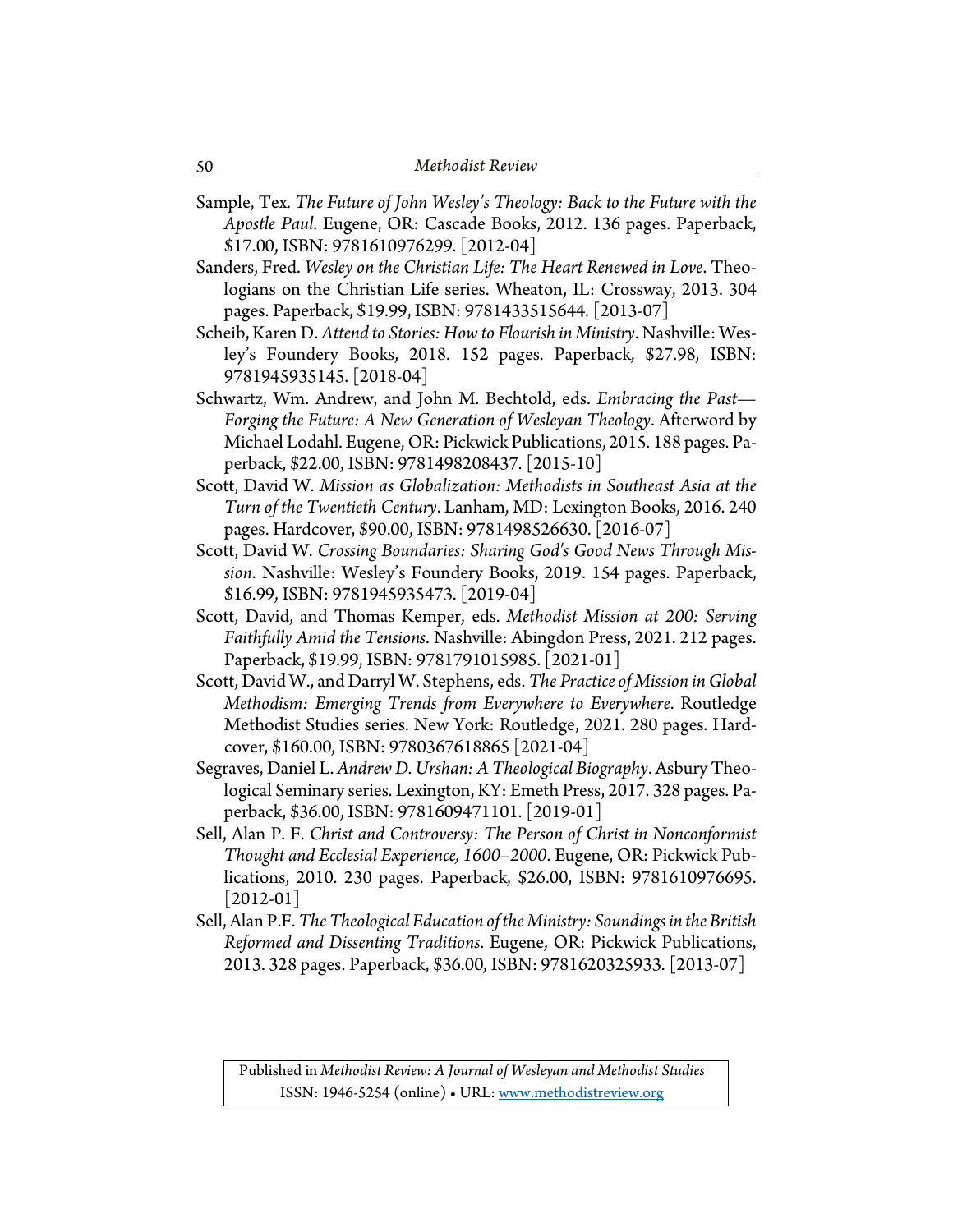Sell, Alan P. F., ed., with David J. Hall and Ian Sellers. *Protestant Nonconformist Texts*, Volume 2: *The Eighteenth Century*. Eugene, OR: Wipf & Stock, 2015. 478 pages. Paperback, \$49.00, ISBN: 9781498219167. [2015-07]

Shaw, Anna Howard. *Anna Howard Shaw, the Story of a Pioneer. Foreword by Leontine T. C. Kelly*. Eugene, OR: Wipf & Stock, 2011. 362 pages. Paperback, \$39.00, ISBN: 9781610973458. [2011-07]

- Shepherd, Victor A. *Mercy Immense and Free: Essays on Wesley and Wesleyan Theology*. Toronto: Clements Academic, 2010. 260 pages. Paperback, \$29.95, ISBN: 9781894667982. [2011-01]
- Sigler, R. Matthew. *Methodist Worship: Mediating the Wesleyan Liturgical Heritage*. Routledge Methodist Studies. New York: Routledge, 2018. 248 pages. Hardcover, \$140.00, ISBN: 9781138588721. [2018-07]
- Smidt, Corwin E. *Pastors and Public Life: The Changing Face of American Protestant Clergy*. New York: Oxford University Press, 2016. 264 pages. Hardcover, \$99.0, ISBN: 9780190455491. [2016-01]
- Smith, Donald B. *Sacred Feathers: The Reverend Peter Jones (Kahkewaquonaby) and the Mississauga Indians*. Second edition. Toronto: University of Toronto Press, 2013. 408 pages. Paperback, \$32.95, ISBN: 9781442615632.  $|2013-07|$
- Smith, Tash. *Capture These Indians for the Lord: Indians, Methodists, and Oklahomans, 1844–1939.* Tucson: University of Arizona Press, 2014. 256 pages. Hardcover, \$55.00, ISBN: 9780816530885. [2014-10]
- Snider, Gordon L. *The Use of the Old Testament in a Wesleyan Theology of Mission*. Eugene. OR: Wipf & Stock, 2015. 320 pages. Paperback, \$35.00, ISBN: 9781498201094. [2016-01]
- Snyder, Howard A. *The Radical Wesley: The Patterns and Practices of a Movement-Maker*. Revised edition. Franklin, TN: Seedbed, 2014. 212 pages. Paperback, \$18.95, ISBN: 9781628240870. [2016-07]
- Snyder, Howard A. *Yes in Christ: Wesleyan Reflections on Gospel, Mission, and Culture*. Tyndale Studies in Wesleyan History and Theology, Volume 2. Toronto: Clements Academic, 2010. 338 pages. Paperback, \$29.95, ISBN: 9781894667999. [2011-04]
- Snyder, Howard A., and Daniel Runyon. *The Divided Flame: Wesleyans and Charismatic Renewal*. Eugene, OR: Wipf & Stock, 2011. 120 pages. Paperback, \$16.00, ISBN: 9781610976619. [NB: Reprint of 1986 edition.]  $|2011-01|$
- Souza, José Carlos de. *Leiga, ministerial e ecumênica: a Igreja no pensamento de John Wesley*. [*Lay, Ministerial and Ecumenical: The Church in John Wesley's*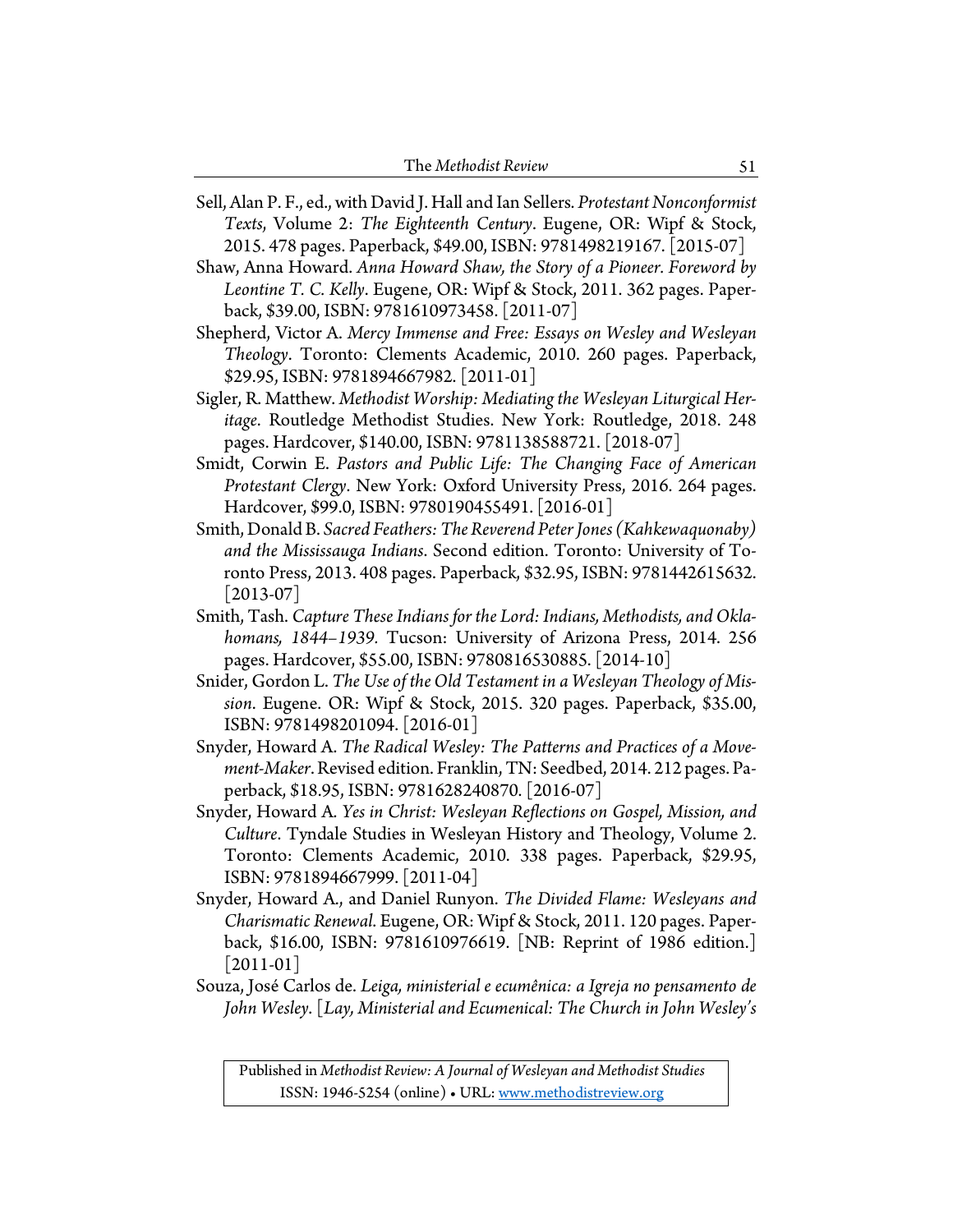*Thought.*] Second edition. Series Teologia Wesleyana Brasileira, Volume 1. São Bernardo do Campo: Editeo, 2013. 253 pages. Paperback, R\$40.00, ISBN: 9788588410909. [2014-01]

- Souza, José Carlos de, and Helmut Renders, eds. *Experimentar Deus hoje: a propósito dos 275 anos da Experiência religiosa de John Wesley*. [*Experiencing God Today: About JohnWesley's 275 Years of Religious Experience*.] São Bernardo do Campo, SP: Editeo, 2014. 184 pages. Paperback, R\$40.00, ISBN: n/a. [2014-04]
- Stallings, W. Joseph. *Unleashing the Work of God: The Necessity of Constant Word and Sacrament in Methodism*. Eugene OR: Wipf & Stock, 2019. 194 pages. Paperback, \$20.00, ISBN: 9781532683121. [2020-01]
- Stanglin, Keith D., and Thomas H. McCall. *Jacob Arminius: Theologian of Grace.* New York: Oxford University Press, 2012. 240 pages. Paperback, \$27.95, ISBN: 9780199755677. [2013-01]
- Stephens, Darryl W. *Methodist Morals: Social Principles in the Public Church's Witness*. Knoxville: University of Tennessee Press, 2016. 320 pages. Hardcover, \$48.00, ISBN: 9781621902409. [2016-07]
- Stephens, Darryl W., et al. *Out of Exodus: A Journey of Open and Affirming Ministry*. Eugene, OR: Cascade Books, 2018. 202 pages. Paperback, \$25.00, ISBN: 9781532630286. [2019-07]
- Stone Bryan P. *Finding Faith Today.* Eugene, OR: Cascade Books, 2018. 246 pages. Paperback, \$24.00, ISBN:9781532651465. [2019-01]
- Storey, Peter. *I Beg to Differ: Ministry Amid the Teargas*. Cape Town, South Africa: Tafelberg Books, 2018. 496 pages. Paperback, R 320.00, ISBN: 9780624079682. [2018-11]
- Stout, Harry S., ed. *The Jonathan Edwards Encyclopedia*. Grand Rapids: Eerdmans, 2017. 647 pages. Hardcover, \$60.00, ISBN: 9780802869524. [2018-04]
- Strobert, Nelson T. *Daniel Alexander Payne: The Venerable Preceptor of the African Methodist Episcopal Church*. Lanham, MD: University Press ofAmerica, 2012. 166 pages. Paperback, \$28.99, ISBN: 9780761858676. [2012- 10]
- Streiff, Patrick Philipp. *John Wesley: Theologie in Predigten*. Reutlinger Beitrage Zur Theologie, 1. Reutlingen: Evangelische Verlagsanstalt, 2019. 204 pages. Paperback, \$48.00, ISBN: 9783374060153. [2020-01]
- Stubenrauch, Joseph. *The Evangelical Age of Ingenuity in Industrial Britain*. New York: Oxford University Press, 2016. 288 pages. Hardcover, \$100.00, ISBN: 9780198783374. [2016-10]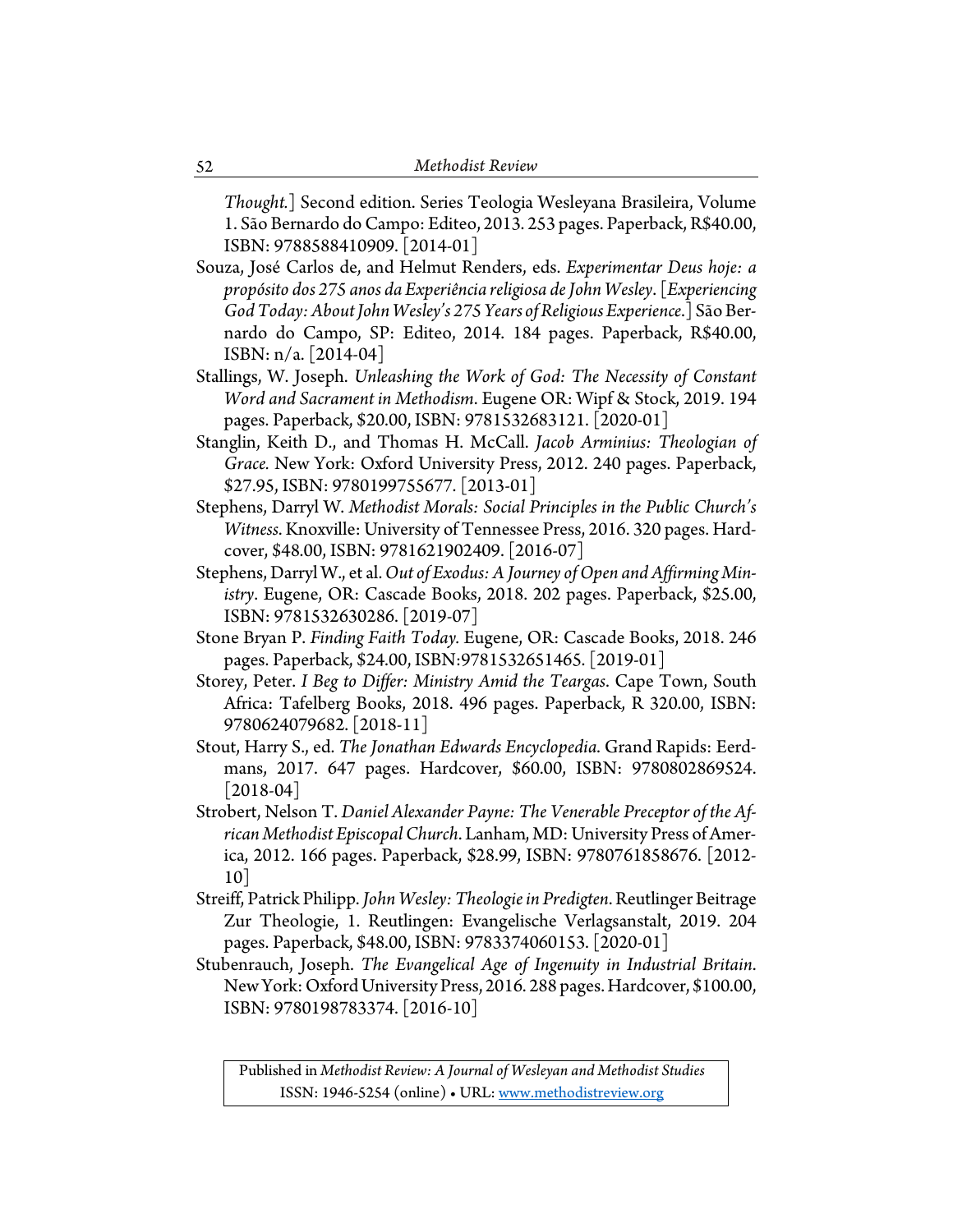| The Methodist Review |  |
|----------------------|--|
|----------------------|--|

- Stump, J. B., and Chad Meister, eds. *Original Sin and the Fall: Five Views*. Spectrum Multiview series. Westmont, IL: IVP Academic, 2020. 200 pages. Paperback, \$24.00, ISBN: 9780830852871. [2020-07]
- Synan, Vinson, and Daniel Woods. *Fire Baptized: The Many Lives and Works of Benjamin Hardin Irwin: A Biography and a Reader*. Asbury Theology Seminary series. Lexington, KY: Emeth Press, 2017. 268 pages. Paperback, \$40.00, ISBN: 9781609471156. [2019-01]
- Teasdale, Mark R. *Methodist Evangelism, American Salvation: The Home Missions of the Methodist Episcopal Church, 1860–1920.* Eugene, OR: Pickwick Publications, 2014. 292 pages. Paperback, \$32.00, ISBN: 9781620329160. [2014-04]
- Tees, Francis H. *The Beginnings of Methodism in England and America*. Eugene, OR: Wipf & Stock, 2020. Reprint of 1940 edition. 250 pages. Paperback, \$28.00, ISBN: 9781725284845. [2021-01]
- Temperley, Nicholas & Stephen Banfield, eds. *Music and the Wesleys*. Champaign: University of Illinois Press, 2010. 274 pages. Paperback, \$25.00, ISBN: 9780252077678. [2011-01]
- Thaarup, Jørgen. *Med venner i lys vi tale: John Wesleys og NFS Grundtvigs konvergerende teologier*. [*With Friends in Light We Talk: The Converging Theologies of John Wesley and N.F.S. Grundtvig*.] Strandby, Denmark: Forlaget Trofast, 2016. 624 pages. Paperback, 108,41 DKK, ISBN: 9788790828707. [2016-10]
- Thomas, Amit. *An Introduction to Wesleyan Theology*. Christian Heritage Rediscovered series, Volume 54. New Delhi: Christian World Imports, 2017. 168 pages. Paperback, \$27.00 (including registered airmail postage), ISBN: 9789351482178. [2017-07]
- Thomas, Joseph L. *Perfect Harmony: Interracial Churches in Early Holiness-Pentecostalism, 1880–1909.* Lexington, KY: Emeth Press, 2014. 138 pages. Paperback, \$33.00, ISBN: 9781609470784. [2015-04]
- Thompson, Andrew C. *Generation Rising: A Future with Hope for The United Methodist Church*. Nashville: Abingdon Press, 2011. 160 pages. Paperback, \$16.00, ISBN: 9781426710209. [2011-07]
- Thompson, Andrew C. *The Means of Grace: Traditioned Practice in Today's World*. Wilmore, KY: Seedbed, 2015. 135 pages. Paperback, \$16.95, ISBN: 9781628242270. Also available in Kindle and eBook versions.  $[2015-10]$
- Thompson, Richard P., and Thomas Jay Oord, eds. *The Bible Tells Me So: Reading the Bible as Scripture*. Parker, CO: Sacra Sage Press, 2011. 492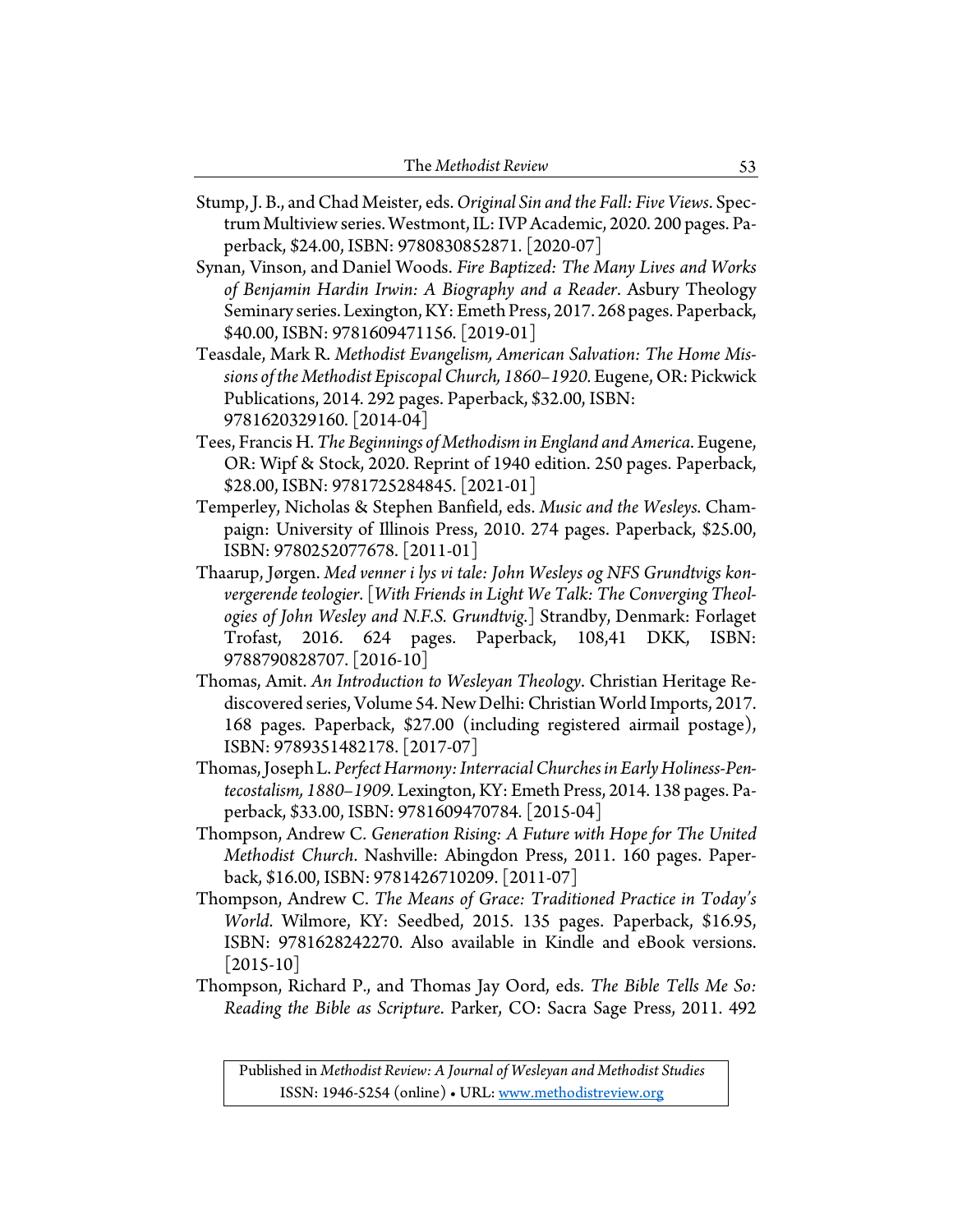pages. Paperback, \$24.95, ISBN: 9780578093635. NB: The book is a product of the 2011 NNU Wesley Center conference of the same name. Also available in Kindle and eBook versions. [2012-01]

Thompson, David M., ed., with John H. Y. Briggs and John Munsey Turner. *Protestant Nonconformist Texts*, Volume 4: *The Twentieth Century.* Eugene, OR: Wipf & Stock, 2015. 432 pages. Paperback, \$49.00, ISBN: 9781498219181. [2015-07]

- Thorsen, Don. *Calvin vs. Wesley: Bringing Belief in Line with Practice*. Nashville: Abingdon Press, 2013. 184 pages. Paperback, \$17.99, ISBN: 9781426743351. [2013-10]
- Thorsen, Don. *The Wesleyan Quadrilateral: An Introduction*. Wilmore, KY: Emeth Press, 2018. 118 pages. Paperback, \$25.00, ISBN: 9781609471170. [2020-07]
- Tooley, Mark. *Methodism and Politics in the Twentieth Century.* Anderson, IN: Bristol House, 2012. 406 pages. Hardcover, \$27.95, ISBN: 9781885224712. [2013-01]
- Tracy, Wesley, and Stan Ingersol. *What Is a Nazarene? Understanding Our Place in the Religious Community*. Revised and updated edition. Kansas City: Beacon Hill Press, 2013. 224 pages. Paperback, \$15.99, ISBN: 9780834129627. [2013-04]
- Tredoux, Johan. *Mildred Bangs Wynkoop: Her Life and Thought.* Kansas City: Foundry Publishing, 2017. 248 pages. Paperback, \$29.99, ISBN: 9780834136519. [2019-07]
- Truesdale, Al, ed. *All Things Needed for Godliness: A Portrait of Holiness among Christian Traditions*. Kansas City: Foundry Publishing, 2020. 192 pages. Paperback, \$19.99, ISBN: 9780834138155. Kindle, \$9.95, ASIN: B088DBPXSD. [2020-07]
- Truesdale, Al, ed. *Global Wesleyan Dictionary of Theology*. Kansas City: Beacon Hill Press, 2013. 608 pages. Hardcover, \$59.95, ISBN: 9780834128378.  $[2013-04]$
- Truesdale, Al, ed. *Square Peg: Why Wesleyans Aren't Fundamentalists*. Kansas City: Beacon Hill Press, 2012. 160 pages. Paperback, \$22.99, ISBN: 9780834127937. [2012-04]
- Truesdale, Al, ed. *Wesleyan Foundations for Evangelism*. Kansas City: Foundry Publishing, 2020. 192 pages. Paperback, \$19.99, ISBN: 9780834138292.  $[2020-10]$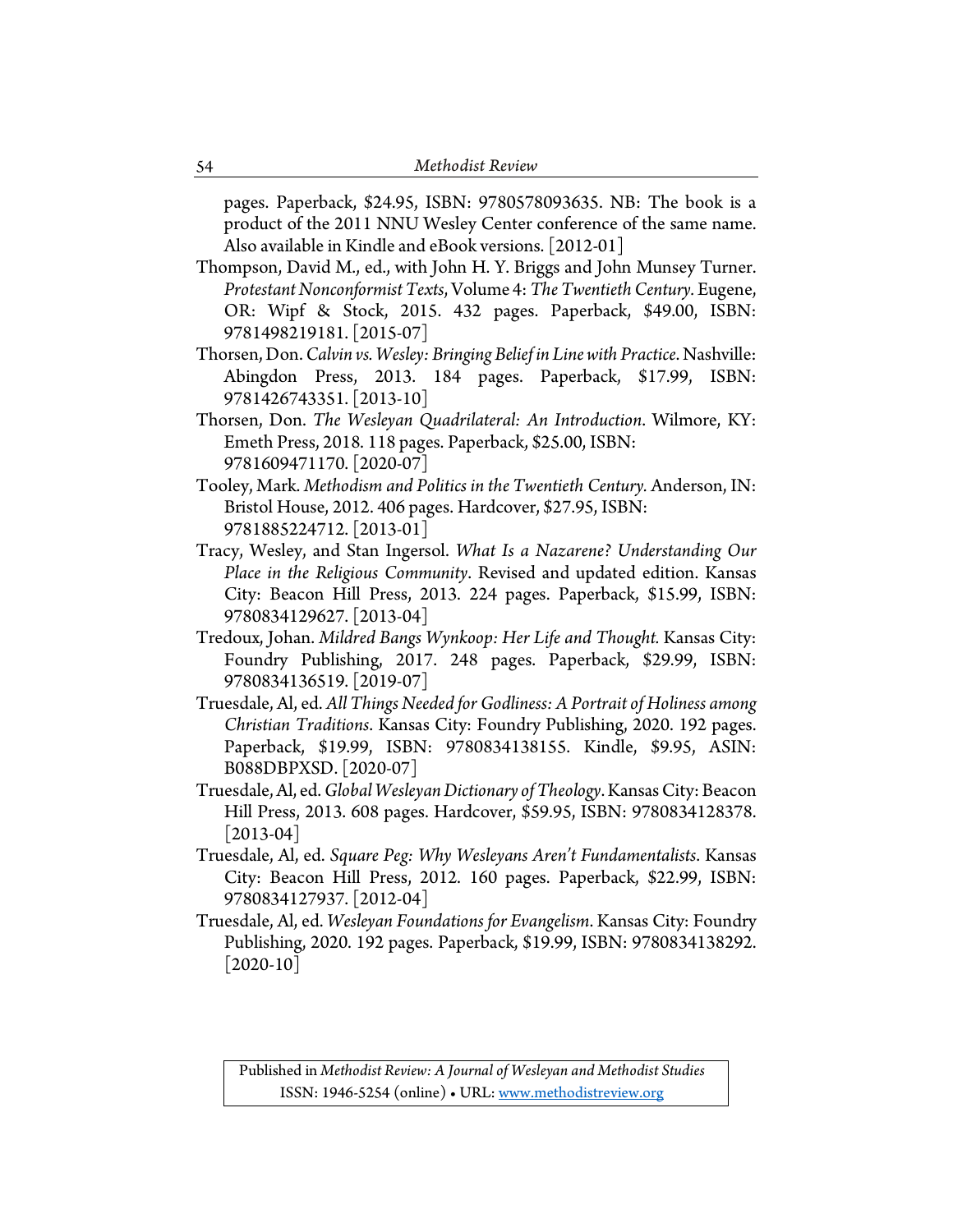| The Methodist Review |  |
|----------------------|--|
|----------------------|--|

- Truesdale, Al, ed. *Whatever Happened to Evangelicalism?*Kansas City: Foundry Publishing, 2017. 256 pages. Paperback, \$24.99, ISBN: 9780834136571.  $|2018-01|$
- Turnbull, Richard. *Reviving the Heart: The Story of the 18th-Century Revival*. Oxford: Lion Publishing, 2012. 240 pages. Paperback, \$16.95, ISBN: 9780745953496. [2012-10]
- Tuttle, Robert G., Jr. *Sanctity without Starch: A Layperson's Guide to a Wesleyan Theology of Grace.* Wilmore. KY: First Fruits Press, 2016. 210 pages. Paperback, \$9.50, IABN: 9781621714668. [2017-04]
- Tyson, John R. *Faith, Doubt, and Courage in 15 Great People of Faith and What We Can Learn from Them*. Eugene, OR: Wipf & Stock, 2013. 140 pages. Paperback, \$17.00, ISBN: 9781625642660. [2014-01]
- Tyson, John R. *Portraits of Jesus: Charles Wesley's Christology.* Nashville, TN: United Methodist General Board of Higher Education and Ministry, 2022. Softcover, 208 pages. Softcover, \$24.95, ISBN: 9781953052155.  $|2022-06|$
- Tyson, John R. *Praying with the Wesleys: Foundations of Methodist Spirituality.* Nashville: Wesley's Foundery Books, 2019. 212 pages. Paperback, \$18.99, ISBN: 9781945935541. [2019-10]
- Tyson, John R. *The Way of the Wesleys: A Short Introduction*. Grand Rapids: Wm. B. Eerdmans, 2015. 216 pages. Paperback, \$18.00, ISBN: 9780802869548. [2015-01]
- Tzan, Douglas D. *William Taylor and the Mapping of the Methodist Missionary Tradition: The World His Parish*. Lanham, MD: Lexington Books, 2019. 280 pages. Hardcover, \$95.00, ISBN: 9781498559089. [2020-01]
- Van Buren, Janis Bennington. *Susan Angeline Collins: With a Hallelujah Heart*. Bloomington, IN: Westbow Press, 2021. 404 pages. Hardcover, \$42.95, ISBN: 9781664225763. Paperback, \$27.95, ISBN: 9781664225756.  $[2021-07]$
- Van De Walle, Bernie A. *Rethinking Holiness: A Theological Introduction*. Grand Rapids: Baker Academic, 2017. 192 pages. Paperback, \$22.99, ISBN: 9780801030673. [2017-04]
- Van Dussen, D. Gregory, ed. *Circuit Rider Devotions: Reflections from the Lives of Early Methodist Preachers in North America.* Pietist and Wesleyan Studies. Wilmore, KY: Emeth Press, 2019. 708 pages. Hardcover, \$42.00, ISBN: 9781609471507. Paperback, \$37.00, ISBN: 9781609471484.  $[2020-07]$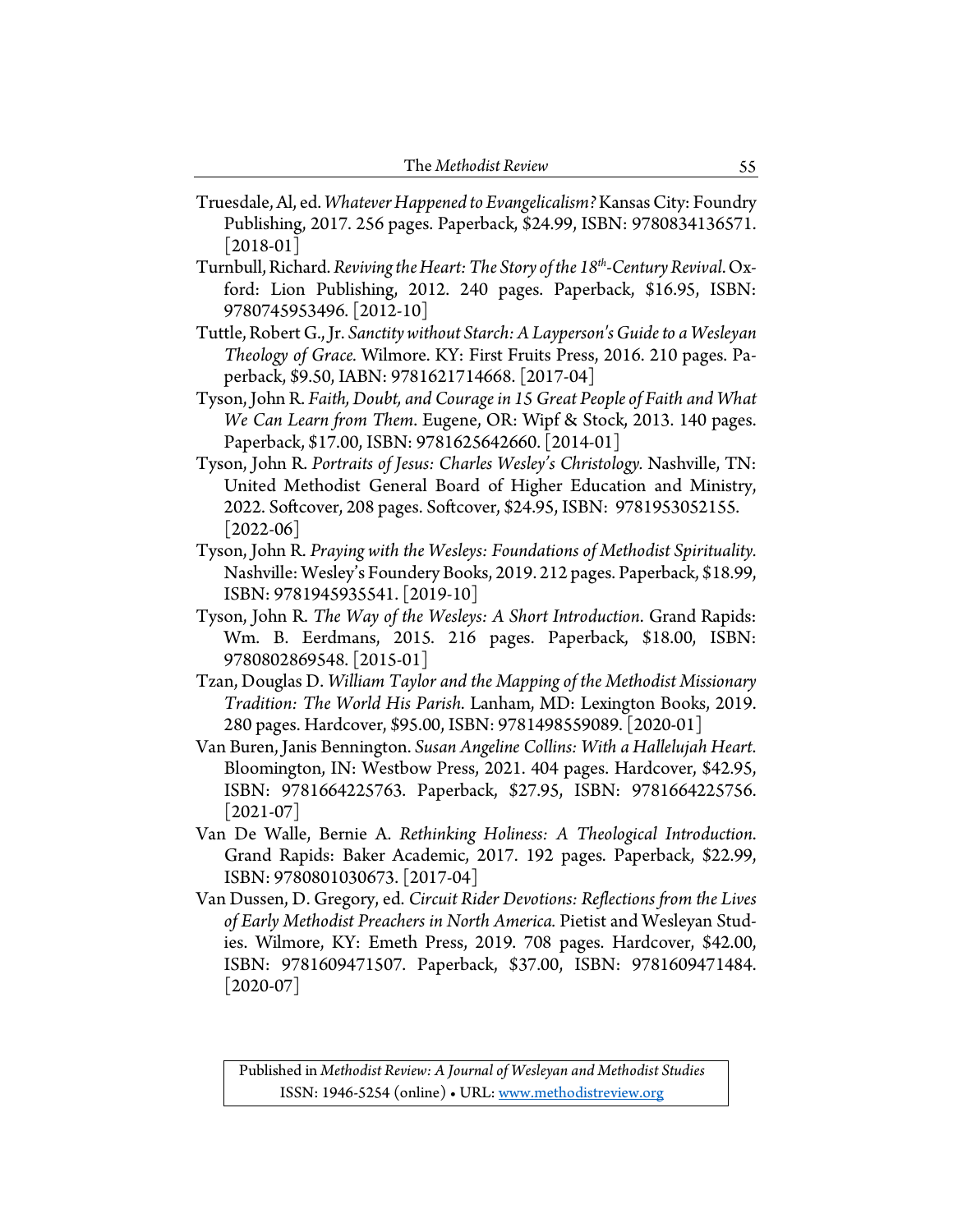- Van Dussen, D. Gregory, ed. *Circuit Rider Devotions: Reflections from the Lives of Early Methodist Preachers in North America,* Volume 2. Pietist and Wesleyan Studies. Wilmore, KY: Emeth Press, 2020. 758 pages. Hardcover, \$52.00, ISBN: 9781609471743. [2021-01]
- Van Horn, Michael A. *Within My Heart: The Enlightenment Epistemic Reversal and the Subjective Justification of Religious Belief*. Eugene, OR: Pickwick Publications, 2017. 220 pages. Paperback, \$27.00, ISBN: 978161097995. [2017-04]
- Vernal, Fiona. *The Farmerfield Mission: A Christian Community in South Africa, 1838–2008*. New York: Oxford University Press, 2012. 400 pages. Hardcover, \$74.00, ISBN: 9780199843404. [2013-01]
- Vickers, Jason E. *Minding the Good Ground: A Theology for Church Renewal*. Waco, TX: Baylor University Press, 2011. 151 pages. Paperback, \$24.95, ISBN: 9781602583603. [2011-10]
- Vickers, Jason E., ed. *The Cambridge Companion to American Methodism*. 398 pages. Hardcover, \$90.00, ISBN: 9781107008342. Paperback, \$32.99, ISBN: 9781107401051. [2013-04; featured 2013-10]
- Vickers, Jason E., ed. *A Wesleyan Theology of the Eucharist: The Presence of God for Christian Life and Ministry*. Nashville: UMC General Board of Higher Education and Ministry, 2016. 306 pages. Paperback, \$39.99, ISBN: 9780938162575. [2017-01]
- Vickers, Jason E., and Jerome Van Kuiken, eds. *Methodist Christology: From the Wesleys to the Twenty-first Century*. Nashville: Wesley's Foundery Books, 2020. 264 pages. Paperback, \$39.99, ISBN: 9781945935817. [2020-10]
- Vickers, John A. *Thomas Coke: Apostle of Methodism*. Eugene, OR: Wipf & Stock, 2013 [updated reprint of 1969 Epworth Press edition]. 408 pages. Paperback, \$45.00, ISBN: 9781620329757. [2013-04]
- Vickers, John A., ed. *The Letters of Dr. Thomas Coke*. Nashville: Kingswood Books, 2013. 808 pages. Paperback, \$89.99, ISBN: 9781426757716.  $[2013-07]$
- Voigt, Karl Heinz. *Methodisten: Name–Deutung–Wirkung–Gestaltung. Eine kontinental-europäische Perspektive.* Kirche–Konfession–Religion, Vol. 77. Göttingen:Vandenhoeck & Ruprecht, 2020. 473 pages. Hardcover, €48, ISBN: 9783847111825. [2020-07]
- Wainwright, Geoffrey. *Embracing Purpose: Essays on God, the World, and the Church*. Eugene, OR: Wipf & Stock, 2012. 382 pages. Paperback, \$42.00, ISBN: 9781610970686. [2012-07]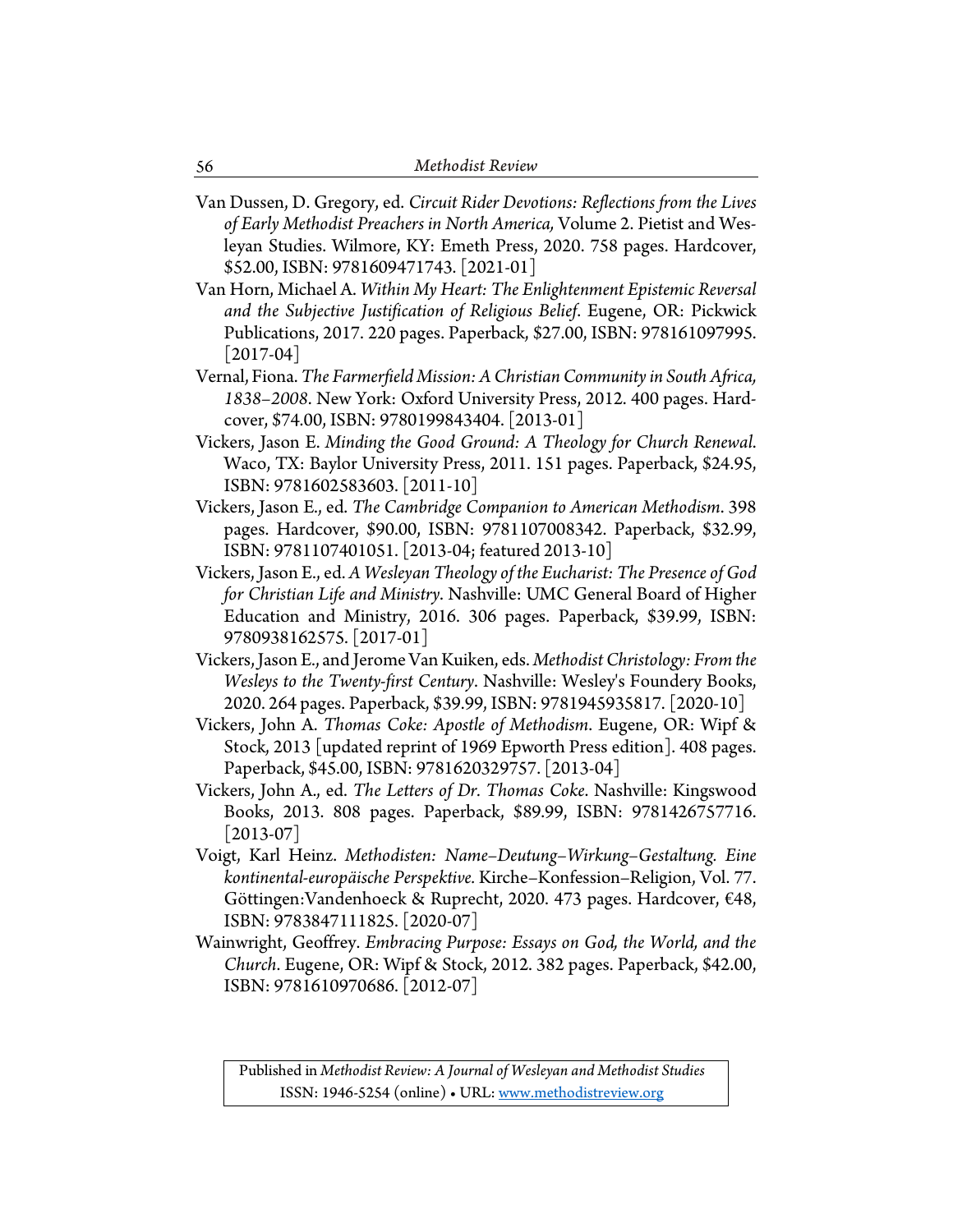| The Methodist Review |  |
|----------------------|--|
|----------------------|--|

- Walford, John. *Memoirs of the Life and Labours of the Late Venerable Hugh Bourne: By a Member of the Bourne Family*. Cambridge: Cambridge University Press, 2011. 230 pages. Paperback, \$22.99, ISBN: 9781108024983.  $|2011-07|$
- Walker, Sherri B., and Thomas Jay Oord. *Nazarenes Exploring Evolution*. Boise, ID: SacraSage Press, 2014. 376 pages. Paperback, \$19.99, ISBN: 9781937498412. [2014-10]
- Warner, Laceye C. *The Method of Our Mission: United Methodist Polity andOrganization*. Nashville: Abingdon Press, 2014. 288 pages. Paperback, \$34.99, ISBN: 9781426767173. [2014-07]
- Watkins, Keith. *The American Church that Might Have Been: A History of the Consultation on Church Union.* Foreword by Michael Kinnamon. Eugene, OR: Pickwick Publications, 2014. 262 pages. Paperback, \$29.00, ISBN: 9781625644312. [2015-01]
- Watts, Michael R. *The Dissenters*: Volume 3: *The Crisis and Conscience of Nonconformity*. New York: Oxford University Press, 2015. 600 pages. Hardcover, \$125.00, ISBN: 9780198229698. [2015-04]
- Watson, Kevin M. *Old or New School Methodism? The Fragmentation of a Theological Tradition*. New York: Oxford University Press, 2019. 312 pages. Hardcover, \$99.00, ISBN: 9780190844516. [2019-04]
- Watson, Kevin M. *Perfect Love: Recovering Entire Sanctification—The Lost Power of the Methodist Movement*. Franklin, TN: Seedbed, 2021. 244 pages. Paperback, \$16.95, ISBN: 9781628248081. [2021-07]
- Watson, Kevin M. *Pursuing Social Holiness: The Band Meeting in Wesley's Thought and Popular Methodist Practice*. New York: Oxford University Press, 2014. 256 pages. Hardcover, \$74.00, ISBN: 978019933636. [2014-  $01$
- Watson, Kevin M., and Scott T. Kisker. *The Band Meeting: Rediscovering Relational Discipleship in Transformational Community*. Franklin, TN: Seedbed, 2017. 172 pages. Paperback, \$16.95, ISBN: 9781628244977. [2017- 10]
- Watson, Pauline*. 'Two Scrubby Travellers': A Psychoanalytic View of Flourishing and Constraint in Religion Through the Lives of John and Charles Wesley*. Routledge Methodist Studies. New York: Routledge, 2018. 212 pages. Hardcover, \$155.00, ISBN: 9781138241046. [2018-04]
- Waugh, Richard J. *Renew Your Wesleyan DNA: Pursue God's Mission in Your Life and Church by Engaging with the Essential Strands of Wesleyan Theology*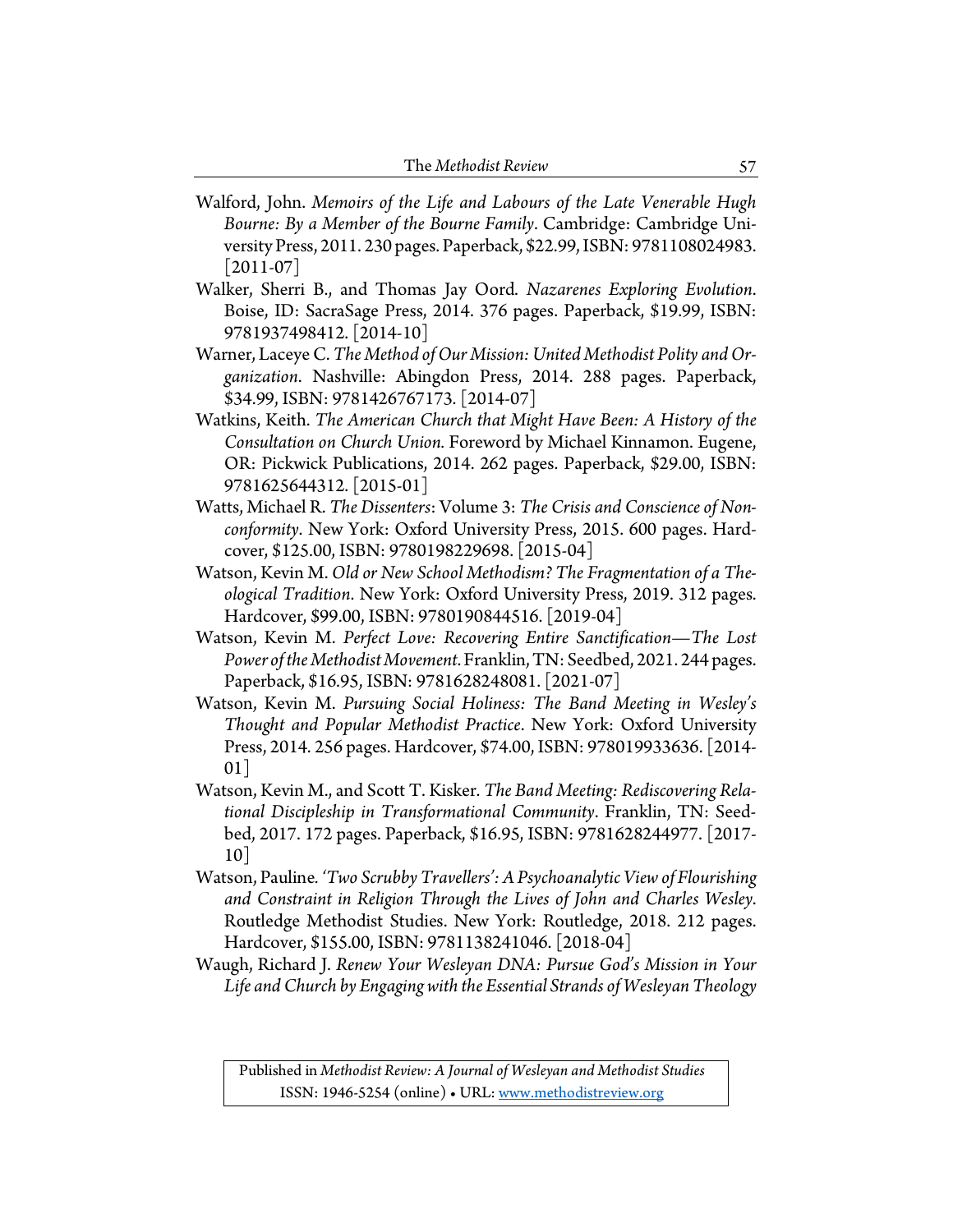*Cherished by Global Methodism*. Independently published, 2020. 142 pages. Paperback, \$9.99, ISBN: 9781706914518. [2020-04]

Webb, Todd. *Transatlantic Methodists: British Wesleyanism and the Formation of an Evangelical Culture in Nineteenth-century Ontario and Quebec.* McGill-Queen's Studies in the History of Religion. Montreal: McGill-Queens University Press, 2013. 248 pages. Hardcover, \$86.00, ISBN: 9780773542044. [2014-01]

- Weber, Theodore R. *War, Peace, and Reconciliation: A Theological Inquiry*. Eugene, OR: Cascade Books, 2015. 182 pages. Paperback, \$21.00, ISBN: 9781498218559. [2016-01]
- Webster, Robert. *Methodism and the Miraculous: John Wesley's Idea of the Supernatural and the Identification of Methodists in the Eighteenth Century*. Lexington, KY: Emeth Press, 2013. 286 pages. Paperback, \$39.00, ISBN: 9781609470487. [2013-07]
- Webster, Robert, ed. *Perfecting Perfection: Essays in Honor of Henry D. Rack*. Eugene, OR: Pickwick, 2015. 312 pages. Paperback, \$35,00, ISBN: 9781610978491. [2016-01]
- Weinbrot, Howard D. *Literature, Religion, and the Evolution of Culture, 1660– 1780.* Baltimore: Johns Hopkins University Press, 2013. 392 pages. Hardcover, \$60.00, ISBN: 9781421405162.
- Welch, Kristen, and Abraham Ruelas. *The Role of Female Seminaries on the Road to Social Justice for Women*. Eugene, OR: Wipf & Stock, 2015. 194 pages. Paperback, \$23.00, ISBN: 9781620325636. [2015-04]
- Wellings, Martin, ed. *Protestant Nonconformity and Christian Missions*. Studies in Christian History and Thought. Eugene, OR: Wipf and Stock, 2014. 162 pages. Paperback, \$19.00, ISBN: 9781625647733. [2015-01]

Wesley, John.*Doctrinal and Controversial Treatises III*, Volume 14, The Bicentennial Edition of the Works of John Wesley. Sarah Heaner Lancaster, Randy L. Maddox, Kelly Diehl-Yates, eds. Nashville, TN: Abingdon Press, 2022. 512 pages. Hardcover, ISBN: 9781791016005. [2022-06]

- Wesley, John. *Sermões de John Wesley, Volume 1*. Editor and introduction of the volume: José Carlos de Souza. São Paulo, São Bernardo do Campo: Editora Reflexão, / Edited, 2021. [2022-06]
- Wesley, John. *Sermões de John Wesley, Volume 2*. Editors and introduction of the volume: Hélerson Alves Nogueira e Helmut Renders. São Paulo, São Bernardo do Campo: Editora Reflexão, /Edited, 2021. [2022-06]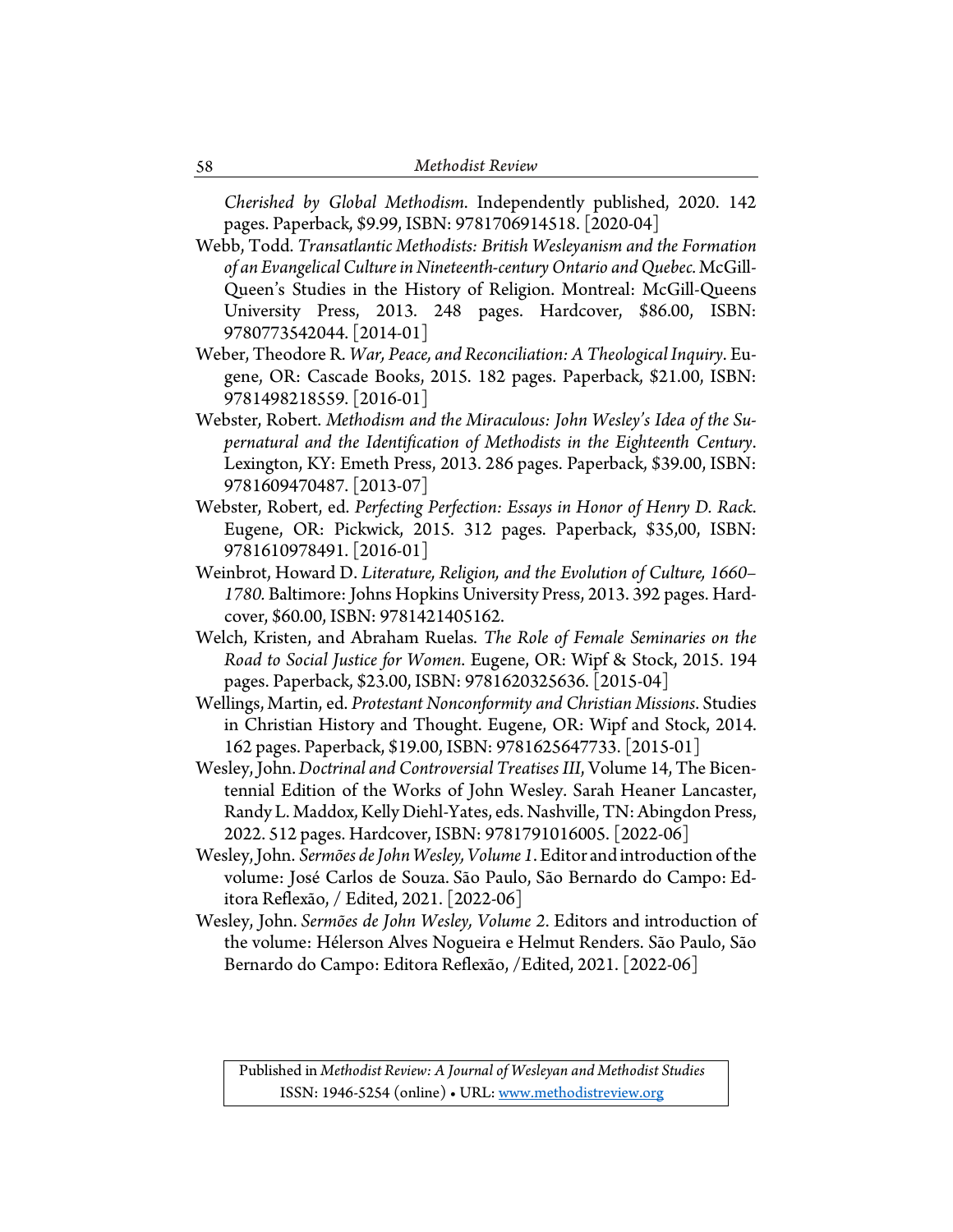| The Methodist Review |  |
|----------------------|--|
|----------------------|--|

- Wesley, Timothy L. *The Politics of Faith During the Civil War*. Baton Rouge: Louisiana State University Press, 2013. 320 pages. Hardcover, \$45.00, ISBN: 9780807150009. [2013-07]
- Wheeler, Sondra. *The Minister as Moral Theologian: Ethical Dimensions of Pastoral Leadership*. Grand Rapids: Baker Academic, 2017. 180 pages. Paperback, \$21.99, ISBN: 9780801097843. [2017-07]
- White, Eryn M. *The Welsh Methodist Society: The Early Societies in South-west Wales 1737–1750*.Cardiff: University of Wales Press, 2020. 352 pages. Paperback, \$34.00, ISBN: 9781786835796. [2020-10]
- White, Calvin, Jr. *The Rise to Respectability: Race, Religion, and the Church of God in Christ*. Fayetteville, AR: University of Arkansas Press, 2012. 239 pages. Hardcover, \$34.95, ISBN: 9781557289773. [2013-01]
- Whitehouse, Tessa and N. H. Keeble, eds. *Textual Transformations: Purposing and Repurposing Books from Richard Baxter to Samuel Taylor Coleridge*. New York: Oxford University Press, 2020. 288 pages. Hardcover, \$80.00, ISBN: 9780198808817. [2020-04]
- Whiteside, J. *History of the Wesleyan Methodist Church of South Africa*. Reprint of original 1906 edition. NP: Alpha Editions, 2019. 490 pages. Paperback, \$13.68, ISBN: 9789353804145. [2019-07]
- Whitworth, David Martin. *Missio Dei and the Means of Grace: A Theology of Participation*. Eugene, OR: Pickwick Publications, 2019. 184 pages. Hardcover, \$43.00, ISBN: 9781532651731. [2019-07]
- Wilcox, Jeffrey A., Terrence N. Tice, and Catherine L. Kelsey, eds*. Schleiermacher's Influences on American Thought and Religious Life, 1835–1920*. Princeton Theological Monographs. Three volumes. Eugene, OR: Pickwick Press, 2014. Paperback, 1116 pages. \$123.00 (price for 3-vol. set). ISBN: 9781606080054. [2015-04]
- Williams, Jeffrey. *Religion and Violence in Early American Methodism: Taking the Kingdom by Force*. Bloomington: Indiana University Press, 2010. Paperback, 228 pages. \$34.95, ISBN: 9780253354440. [2011-04]
- Willimon, William H. *This We Believe:The Core of Wesleyan Faith and Practice*. Nashville: Abingdon Press, 2010. 155 pages. Paperback, \$15.00, ISBN: 9781426706899. [2011-04]
- Wilson, David. *Church and Chapel in Industrializing Society: Anglican Ministry and Methodism in Shropshire, 1760–1785*. American University Studies. New York: Peter Lang, 2017. 343 pages. Hardcover, \$99.95, ISBN: 9781433130137. [2017-01]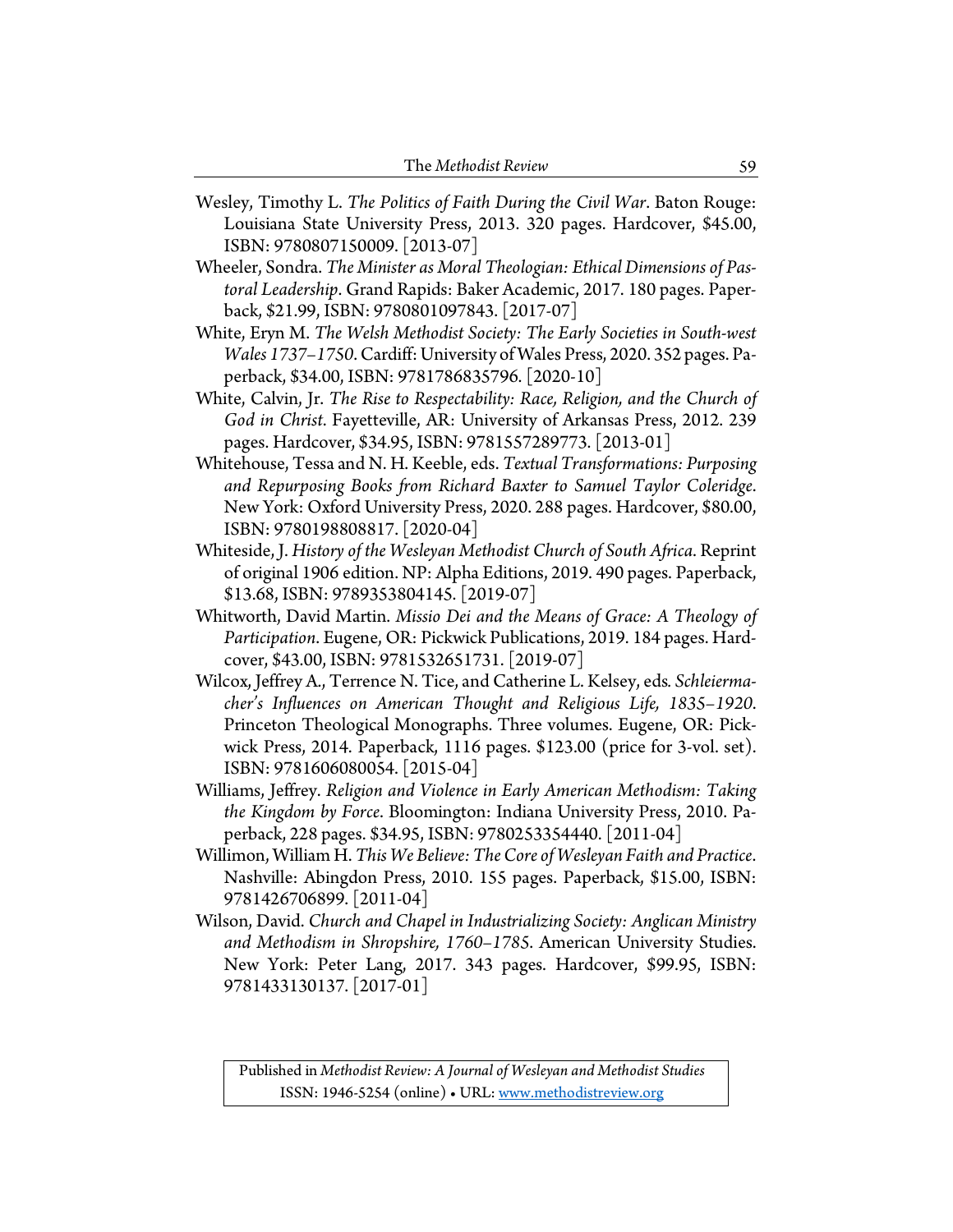- Wilson, Kenneth. *Methodist Theology*. Edinburgh: T&T Clark International, 2011. 208 pages. Hardcover, \$120.00, ISBN: 9780567034274; paperback, 208 pages. \$29.95, ISBN: 9780567644985. [2011-04]
- Wimberly, Edward P. *No Shame in Wesley's Gospel: A Twenty-First Century Pastoral Theology*. Eugene, OR: Wipf & Stock, 2011. 136 pages. Paperback, \$17.00, ISBN: 9781610971935. [2011-07]
- Winckles, Andrew O. *Eighteenth-Century Women's Writing and the Methodist Media Revolution: 'Consider the Lord as Ever-Present Reader'.* Romantic Reconfigurations Studies in Literature and Culture, 1780–1850. Liverpool: Liverpool University Press, 2019. 288 pages. Hardcover, \$120.00, ISBN: 9781789620184. [2019-10]
- Wingeier-Rayo, Philip. *La Biblia a Través de los Ojos de Juan Wesley: 52 estudios bíblicos de discipulado*. [*The Bible Through the Eyes of John Wesley: 52 Discipleship Bible Studies*.] Nashville: Discipleship Resources, 2019. 160 pages. Paperback, \$12.99, ISBN: 9780881779226. [2019-07]
- Wingeier-Rayo, Philip. *La evangelización y la misión de Dios: Una teología bíblica*. [*Evangelism and the Mission of God: A Biblical Theology*.] Nashville: Wesley's Foundery Books, 2020. 220 pages. Paperback, \$18.99, ISBN: 9781945935596. [2021-04]
- Winslow, Karen Strand. *Imagining Equity: The Gifts of Christian Feminist Theology.* Nashville: Wesley's Foundery Books, 2020. 124 pages. Paperback, \$24.99, ISBN: 9781945935916. [2021-04]
- Winstead, Brandon. *There All Along, Black Participation in the Church of the Nazarene, 1914–1969.* Lexington, KY: Emeth Press, 2013. 214 pages. Paperback, \$40.00, ISBN: 9781609470555. [2013-07]
- Winter, Sean, ed. *Immense, Unfathomed, Unconfined: The Grace of God in Creation, Church and Community. Essays in Honour of Norman Young.* Eugene, OR: Wipf & Stock, 2013. 376 pages. Paperback, \$49.00, ISBN: 978162564313. [2013-10]
- Witherington, Ben, III, ed. *Preaching Methodist Theology and Biblical Truth: Classic Sermons of C. K. Barrett.* Nashville: Wesley's Foundery Books, 2017. 248 pages. Paperback, \$39.99, ISBN: 9780938162322. [2017-10]
- Wogaman, J. Philip. *Surrendering My Ordination: Standing for Gay and Lesbian Inclusivity in The United Methodist Church*. Louisville: Westminster John Knox, 2018. 112 pages. Paperback, \$15.00, ISBN: 9780664264178.  $[2018-10]$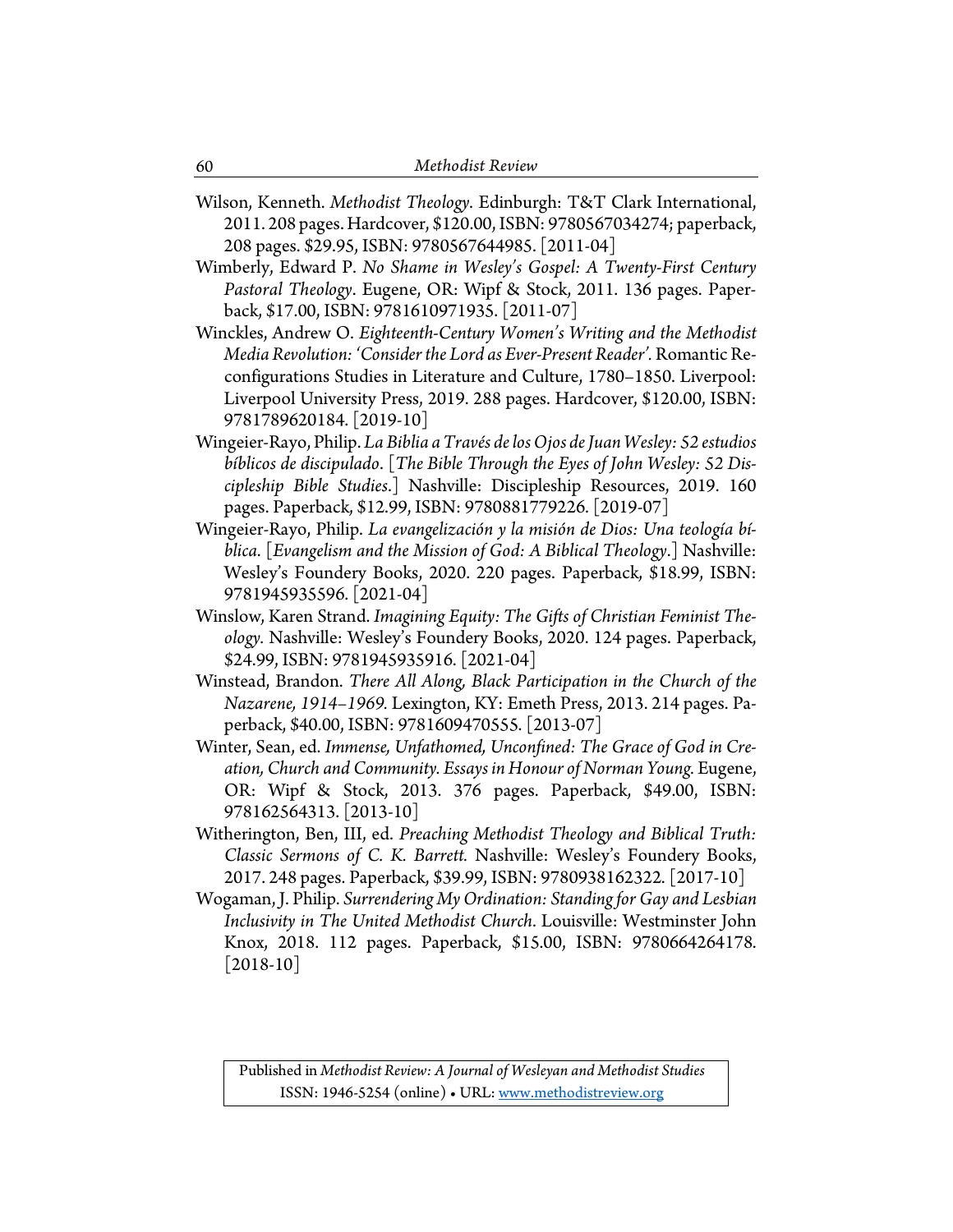| The Methodist Review |  |
|----------------------|--|
|----------------------|--|

- Wong, Priscilla. *The Bold Evangelist: The Life and Ministry of Selina Hastings, Countess of Huntingdon*. Peterborough, ON: H&E Publishing, 2021. 188 pages. Paperback, \$25.00, ISBN: 9781774840160. [2021-10]
- Wood, Laurence W. *Pentecost & Sanctification in the Writings of John Wesley and Charles Wesley with a Proposal for Today*. Lexington, KY: Emeth Press, 2018. 348 pages. Hardcover, \$45.00, ISBN: 9781609471323. Paperback, \$38.00, ISBN: 9781609471224. [2019-01]
- Woodruff Tait, Jennifer L. *The Poisoned Chalice: Eucharistic Grape Juice and Common-sense Realism in Victorian Methodism*. Tuscaloosa: University of Alabama Press, 2011. 192 pages. Hardcover, \$38.50, ISBN: 9780817317195. [2011-04]
- Worthen, Molly. *Apostles of Reason: The Crisis of Authority in American Evangelicalism*. New York: Oxford University Press, 2013. 376 pages. Hardcover, \$27.95, ISBN: 978019989646. [2013-10]
- Xhemajli, Rimi. *The Supernatural and the Circuit Riders: The Rise of Early American Methodism.* Eugene, OR: Pickwick Publications, 2021. 346 pages. Hardcover, \$60.00, ISBN: 9781725269200. Paperback, \$40.00, ISBN: 9781725269217. [2021-07]
- Yates, Kelly Diehl. *The Limits of a Catholic Spirit: John Wesley, Methodism, and Catholicism*. Eugene, OR: Pickwick Publications, 2021. 262 pages. Paperback, \$31.00, ISBN: 9781725269477. Hardback, \$46.00, ISBN: 9781725269484. Kindle, \$9.99. [2021-10]
- Yeager, Jonathan M. *Enlightened Evangelicalism: The Life and Thought of John Erskine*. New York: Oxford University Press, 2011. 336 pages. Hardcover, \$74.00, ISBN: 9780199772551. [2012-01]
- Yeager, Jonathan M. *Early Evangelicalism: A Reader*. New York: Oxford University Press, 2013. 432 pages. Hardcover, \$99.00, ISBN: 9780199916955. Paperback, \$35.00, ISBN: 9780199916979. [2013-10]
- Yrigoyen, Jr., Charles, ed. *T&T Clark Companion to Methodism*. Edinburgh: T&T Clark International, 2010. 616 pages. Hardcover, \$150.00, ISBN: 9780567032935. [2011-01] Paperback edition, 2015. \$39.95, ISBN: 9780567657121. [2015-01]
- Yrigoyen, Charles, Jr., and Susan E. Warrick, eds. *Historical Dictionary of Methodism*. Third edition. Lanham, MD: Scarecrow Press, 2013. 512 pages. Hardcover, \$110.00, ISBN: 9780810878938. [2013-10]
- Zürcher-Allenbach, Stefan. *Die formative Dimension des Gebets: Pastoraltheologische Grundlegungen einer Gemeindepraxis aus methodistisch-wesleyanischer Perspektive*. Reutlinger Theologische Studien 9. Reutlingen: